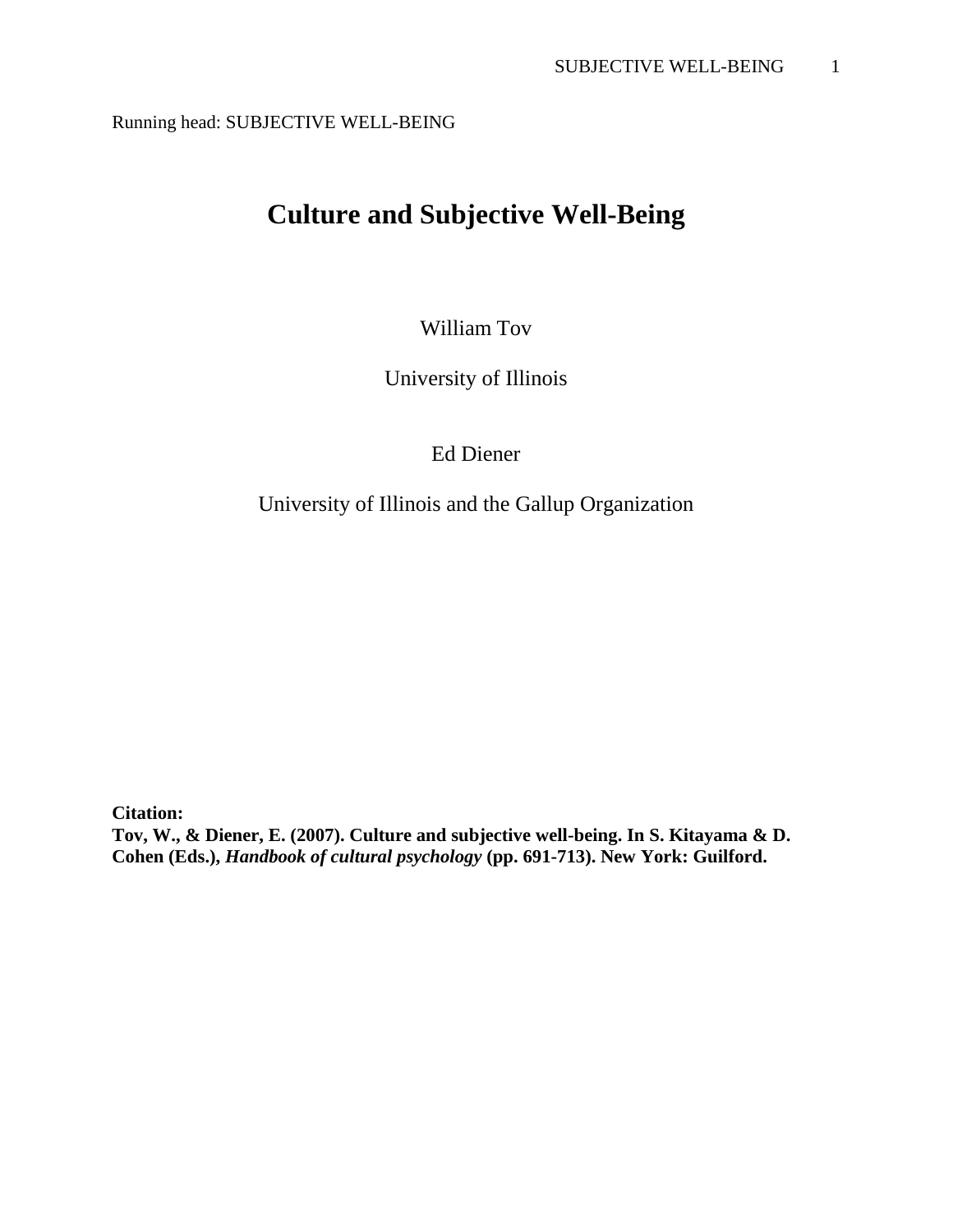## Abstract

Subjective well-being (SWB) is composed of people's evaluations of their lives, including pleasant affect, infrequent unpleasant affect, life satisfaction (LS). We review the research literature concerning the influence of culture on SWB. We argue that some types of well-being, as well as their causes, are consistent across cultures, whereas there are also unique patterns of well-being in societies that are not comparable across cultures. Thus, well-being can be understood to some degree in universal terms, but must also be understood within the framework of each culture. We review the methodological challenges to assessing SWB in different cultures. One important question for future research is the degree to which feelings of well-being lead to the same outcomes in different cultures. The overarching theme of the paper is that there are pancultural experiences of SWB that can be compared across cultures, but that there are also culture-specific patterns that make cultures unique in their experience of wellbeing.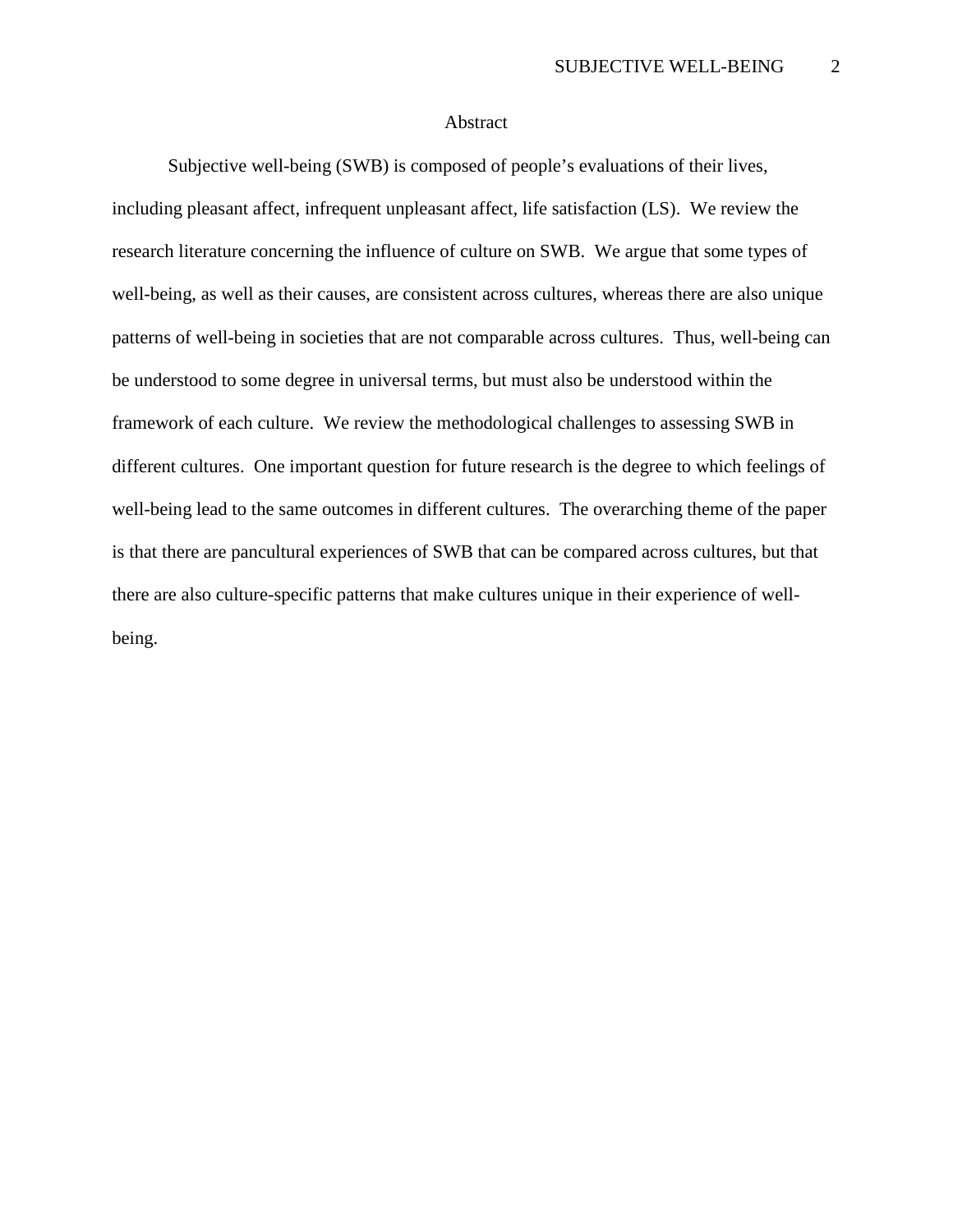# **Introduction**

"With great perseverance He meditates, seeking Freedom and happiness." -- from *The Dhammapada*

Over two thousand years ago, the Buddha perceived suffering to be the nature of existence. But for him, the attainment of nirvana was not simply a break from this cycle of suffering, it was also a return to true bliss. Although it was not the direct purpose of meditation, happiness was certainly an important consequence, and a critical topic in Buddhist philosophy (Gaskins, 1999). Across time and cultures, generations of people have in their own way reflected upon the question of happiness. As long as it has been pondered, it may come as a surprise that the scientific study of happiness, or subjective well-being (SWB; E. Diener, 1984) has advanced only recently.

One of the challenges has been defining happiness in a way that enables it to be measured. Given that conceptions of happiness may vary across different societies, a number of questions arises regarding *how* culture influences the idea and experience of happiness. Does the structure and content of SWB differ? Do certain cultures emphasize some components more than others? Are the correlates and causes of happiness similar across cultures? Do people react differently to the experience of well-being (e.g., when they feel pleasant affect)?

As it has been studied over the past two decades, SWB involves frequent pleasant emotion, infrequent unpleasant emotion, and life satisfaction (LS). The first two components are affective; the last is a cognitive evaluation. These three components are not the only elements of SWB. Happiness also can be said to consist of other dimensions such as meaning and purpose in life. However, in this review we focus on LS, pleasant affect, and unpleasant affect in part because these constructs have been researched more frequently across cultures. Furthermore,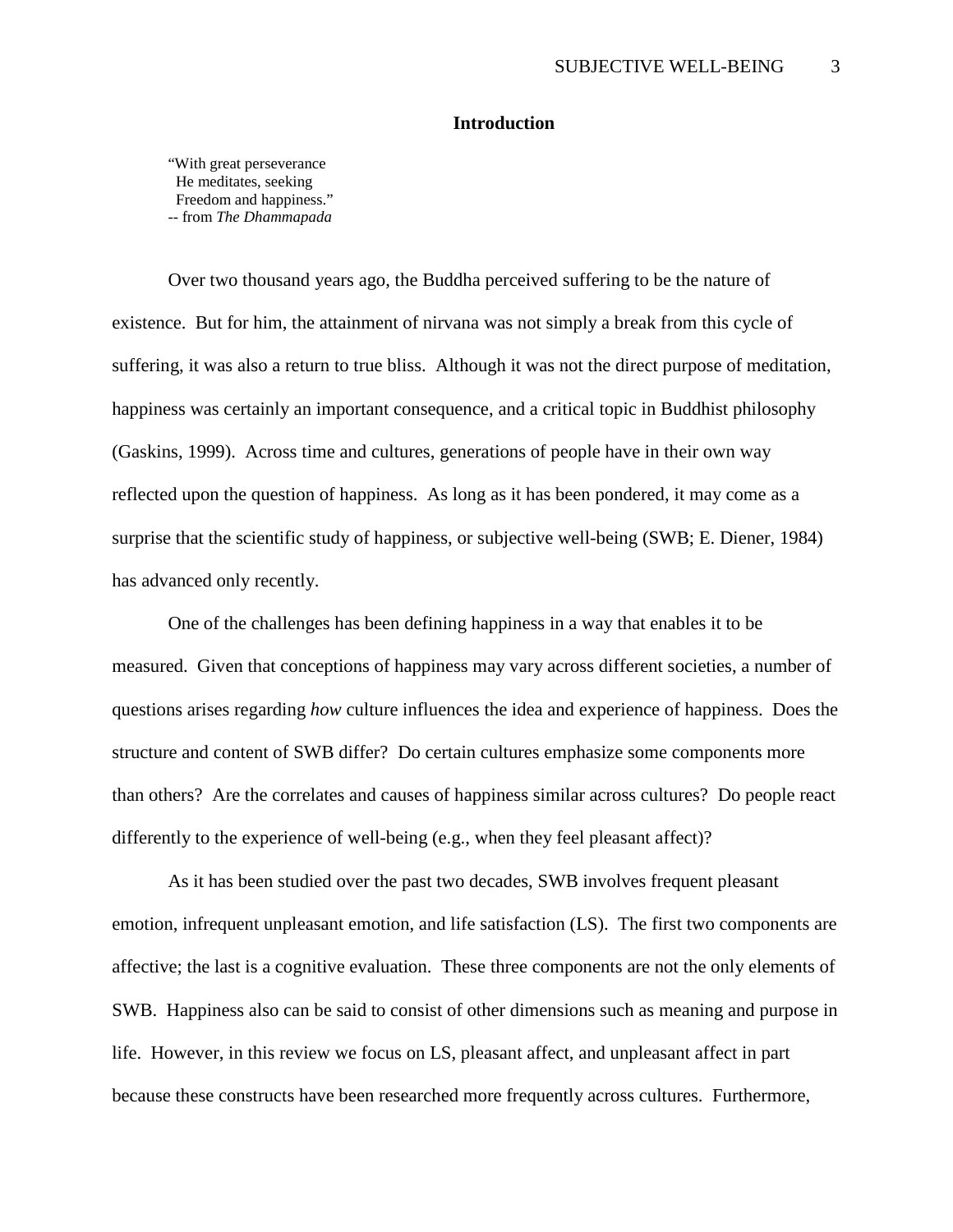these components of SWB are major focal points that allow for a certain degree of precision in measuring the fuzzier, folk concept of happiness.

## *Why Study SWB Across Cultures?*

The cross-cultural study of SWB is one indicator of the quality of life in a society. It was once considered taboo to suggest that societies could be evaluated at all (Shweder, 2000). To appraise *any* aspect of a culture was to ignore its worth and integrity. However, this extreme form of cultural relativism has given way to the view that, though one must be careful in comparing and evaluating societies, they may differ in variables such as health and satisfaction that are desirable in most cultures. It is true that some indicators of life quality may impose values about the good life that are not shared by all people. However, even if SWB is internally framed with respect to each culture, societies could still be evaluated in terms of how well they succeed according to these internal criteria.

Culture and SWB research can also shed light on basic emotional processes. In measuring SWB across various societies, researchers have confronted issues regarding the universality of emotions, and how the representation of emotions in memory are influenced by cultural norms. The field can also add to our understanding of culture. For example, how do cultures differ in their socialization of pleasant and unpleasant affect, and how do emotions contribute to the reinforcement of cultural values and practices? These questions reflect a cultural psychological perspective. Thus, the topic is of both applied and theoretical importance. *History of this Field of Inquiry*

Anthropologists adopted cultural relativity as a way of avoiding a Western, ethnocentric bias in observing other cultures. They made the important observation that values and practices might vary across cultures, but this need not imply that some cultures were necessarily better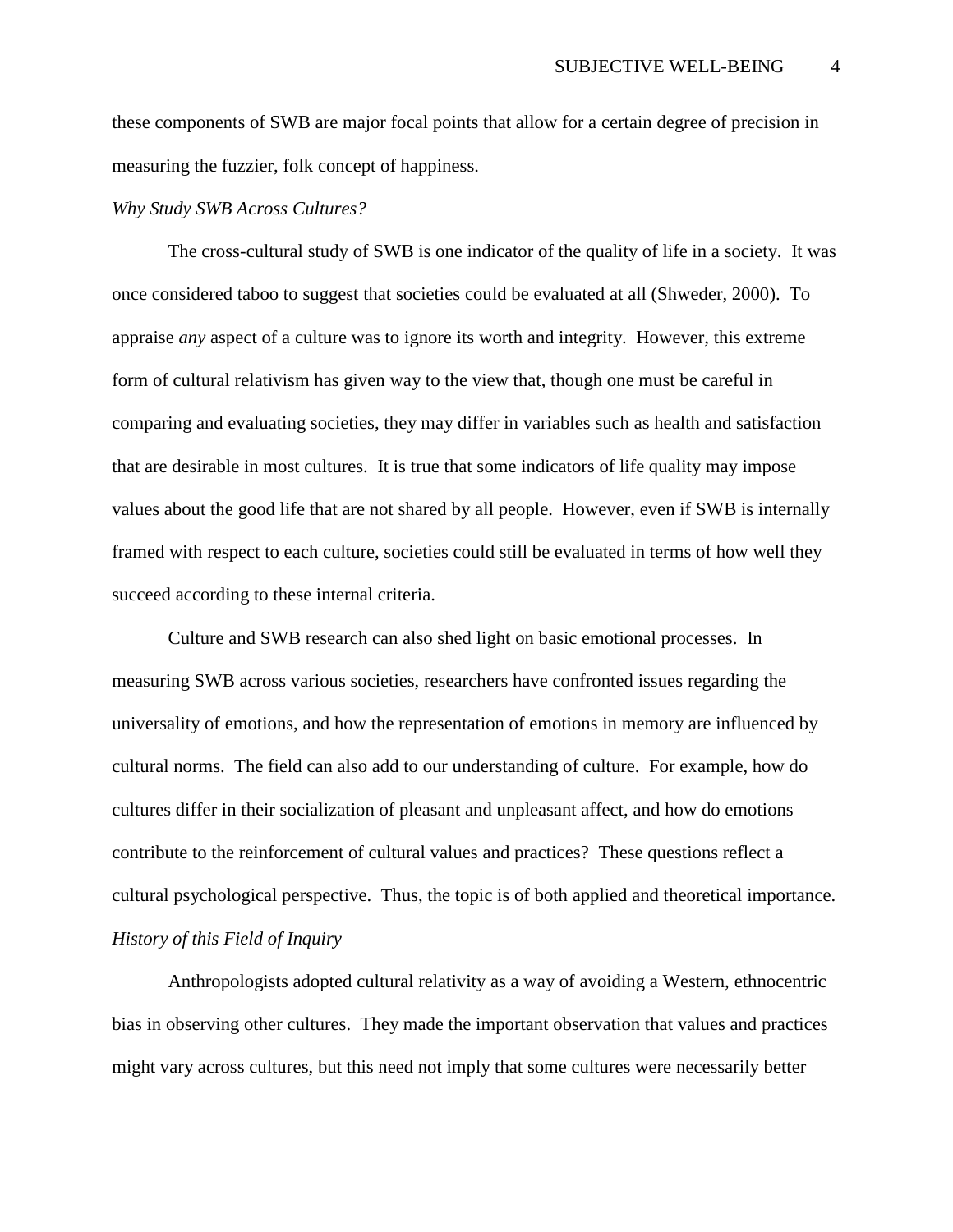than others. In particular, we should avoid judging other cultures by the standards of our own. However, taken to extremes, cultural relativism would prevent one from saying that Nazi Germany, or Cambodia under the Khmer Rouge, were in many respects undesirable cultures (Edgerton, 1992). This level of extreme value relativity would make cultural psychology irrelevant to public discourse. According to Edgerton (1992), not all practices in a culture are adaptive; some may even be harmful. He defined maladaptive cultures as those in which there was rampant dissatisfaction or impaired physical and mental health. Thus, there are certain criteria by which we can judge the success of a culture. As one such criterion, SWB is important because a society functions poorly when a majority of its people are discontent and depressed.

It should be noted that very little quantitative work has examined the well-being of small cultures (e.g., Biswas-Diener, Vittersø, & Diener, 2003), although a number of international surveys of SWB in modern nations have been conducted (e.g., Cantril, 1965; Inglehart, 1990; see Table 1). Only recently has research examined the structure and causes of SWB in different cultures. In 1995, for example, E. Diener and M.L. Diener found that self-esteem correlated more strongly with LS in individualist than in collectivist cultures, and that financial satisfaction more strongly predicted LS in poor than in rich nations. Since then, there has been a rapid growth in the field of culture and well-being, and both universal and unique correlates of SWB have been documented. We foresee further growth in this research area in the decade to come.

#### **General Approaches to Cross-Cultural Comparisons of SWB**

The comparisons that researchers make across cultures are guided by their assumptions about the interplay between culture and SWB. We review some of these approaches below.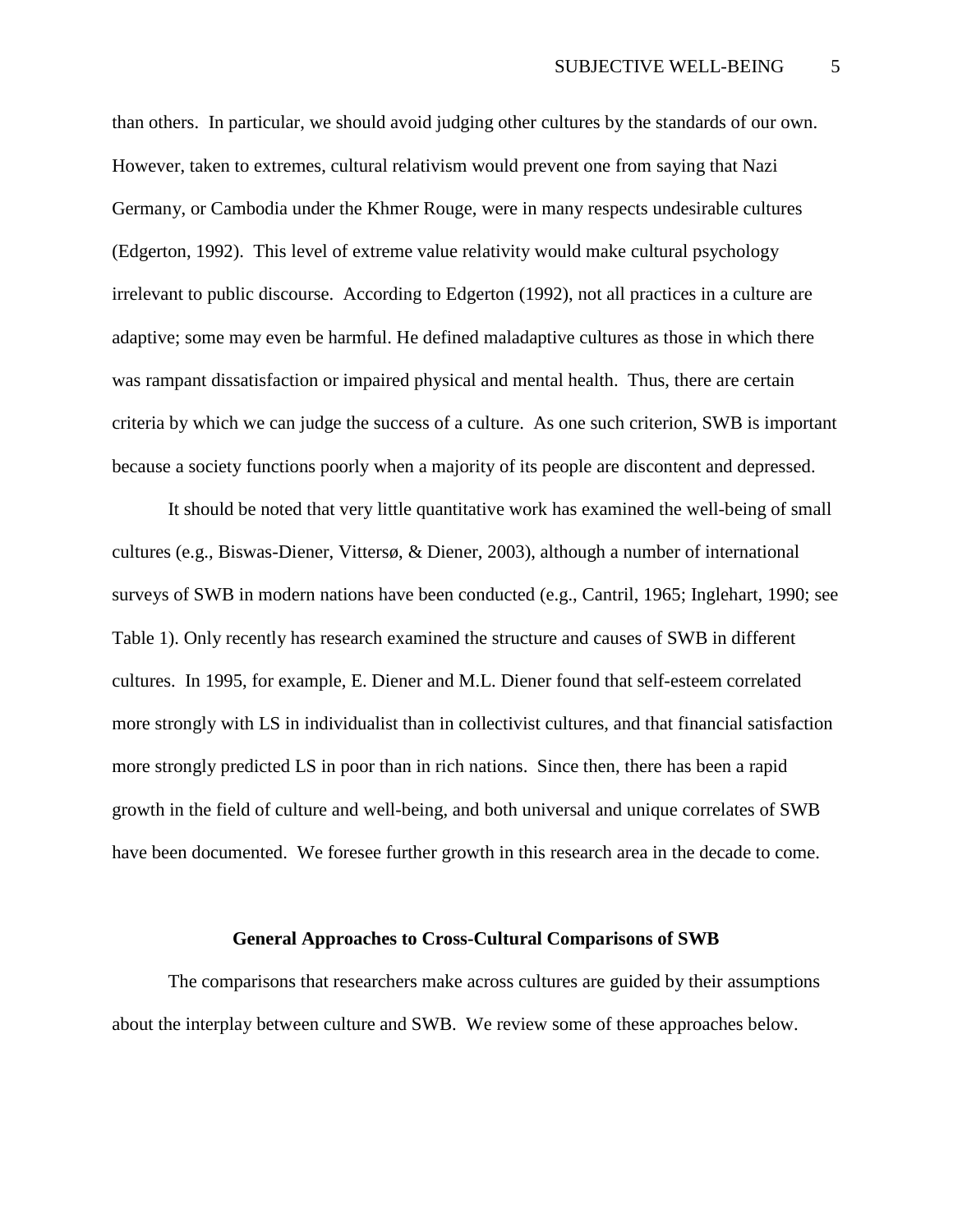# *Dimensional Approach*

Some theorists hold that the causes of well-being are fundamentally the same for all people. Ryff and Singer (1998) posited that purpose in life, quality relationships, self-regard, and a sense of mastery were universal features of well-being. Self-determination theorists (Deci & Ryan, 1985; Ryan & Deci, 2000) maintain that well-being hinges on the fulfillment of *innate* psychological needs such as autonomy, competence, and relatedness. If these sources of wellbeing are universal, they provide dimensions along which we can compare societies. Cultures should differ in SWB to the extent that they provide people with different levels autonomy, meaning, and relationships.

A related perspective is the universalist position on emotions. Drawing on diverse findings, some researchers propose that there are discrete, basic emotions that appear in all cultures (Ekman & Friesen, 1971; Izard & Malatesta, 1987; Plutchik, 1980; Tomkins, 1962, 1963). For example, facial expressions of anger, sadness, and joy appear early in infancy (Izard & Malatesta, 1987), and are easily recognized in many different cultures (Ekman & Friesen, 1971; Ekman et al., 1987). Facial expressions of laughing and crying among congenitally blind infants (Thompson, 1941) suggest that there may be genetic programs directing the expression of emotions. The possibility of biologically based, basic emotions is important for it implies that we can compare people across societies on these emotions (however, see Ortony & Turner, 1990 for a critique of the basic emotions concept).

# *Uniqueness Approach*

In contrast to the universalist approach, some ethnographers emphasize emotions as social constructions. According to these researchers, the very concept of emotion may differ across cultures. Lutz (1988) noted that Western ethnopsychologies often view emotions as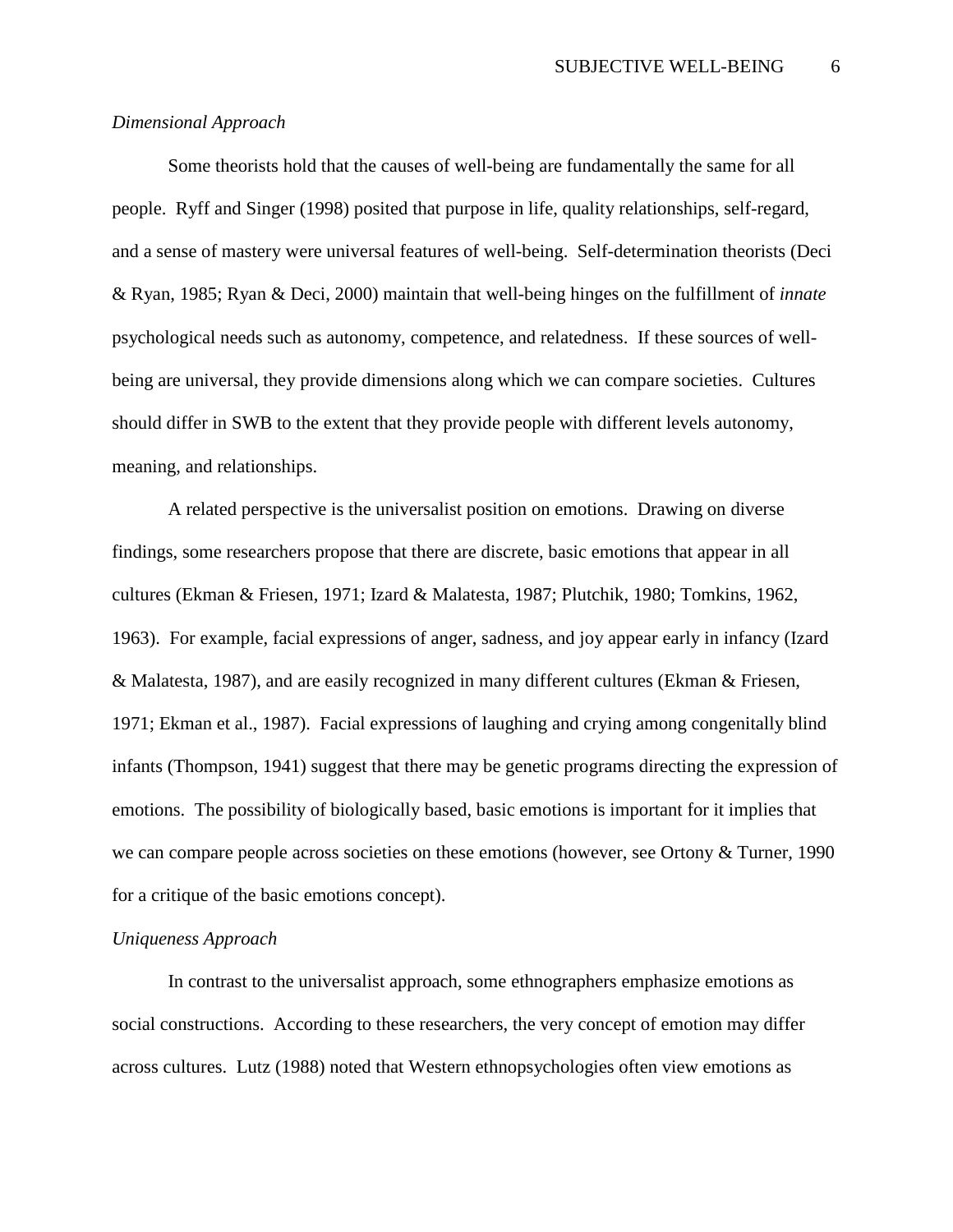hidden and private. In contrast, her work in Micronesia revealed that Ifalukian concepts of emotions were more public and relational. Cultures may also differ in their labeling of specific feelings. For example, according to Wierzbicka (1986) there is no word for disgust in Polish. Extreme versions of the uniqueness approach hold that emotions are purely a Western idea, and that internal experiences can be represented in countless ways across cultures. More moderate formulations, on the other hand, maintain that biologically based emotions may be universal, but that culture can significantly alter their development and labelling. Thus, although sadness is often considered a basic emotion with recognizable antecedents, the Tahitians do not appear to have such a label for it (Levy, 1982). Instead, they often refer to feelings of sickness or exhaustion, for which the causes are nonspecific. Although the uniqueness approach does not preclude the possibility of making comparisons across cultures (e.g., Wierzbicka, 1986), it takes as its starting point the culturally patterned subtleties of emotional experience.

# *Identity Approach*

Another perspective on universality is that regardless of the specific elements, all cultures enjoy *identical levels* of SWB. Cultures may differ in their values and in the needs they fulfill, but people eventually adapt leading all societies to be relatively happy. The identity approach likens well-being to a "hedonic treadmill" upon which people run but never change position. Only when cultures are severely disrupted or experiencing trauma (e.g., warfare or famine) will adaptation be impossible, resulting in widespread unhappiness. This position may sound absurd, but in Table 2, diverse groups appear enjoy somewhat comparable levels of LS. For instance, the Amish, Inughuit, and Maasai all report LS that is not significantly different from the richest Americans, suggesting that material luxury is not necessary for well-being. All these groups may be meeting needs such as social relationships, which are critical for SWB. Thus, there may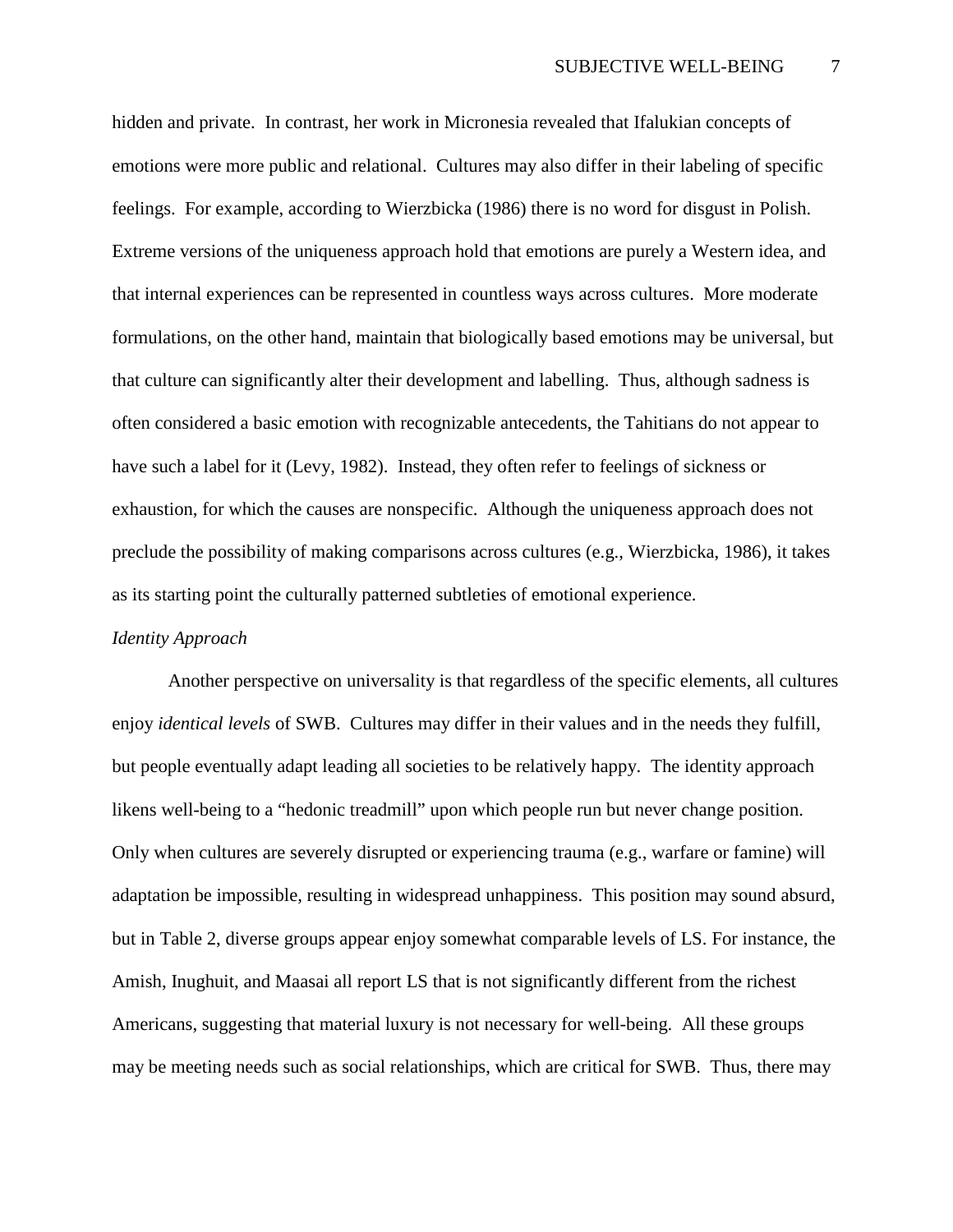be important conditions for happiness that are met in non-industrial societies such as the Maasai. In contrast, the LS of the homeless indicates that not all groups are happy, and that people do not fully adapt to all conditions.

# *The Middle Path*

In this chapter, we take a middle path. We argue that there are some universals, such as the tendency for people to be *slightly* happy unless they are exposed to harsh conditions. Some variables influence SWB in all cultures such as temperament and positive relationships. There may also be common goals, such as the need for respect, that characterize people in all cultures. Furthermore, because cultural influences often permeate national boundaries, cultures are not completely independent of one another. However, each culture also retains unique qualities and should not be compared with others in a careless way. Not all comparisons of SWB are meaningful because the value placed on certain subjective states and the labels for them, often differ. The patterning of well-being may also vary across cultures, making it dangerous to compare variables at a high level of abstraction. Thus, although comparisons are possible, they should only be made with due care to the unique factors present in various societies.

Cultural differences in SWB can be likened to differences between individuals. People can be compared on certain universal features such as height and weight. They can also be compared on factors such as health, but health is made up of many lower-order concepts that may relate to each other differently across individuals. Although societies can be compared on longevity, the patterns of illness differ across cultures. In a similar way, cultures can be compared on SWB, but there are also unique facets of well-being in each society that are best captured by specific descriptions of the local culture.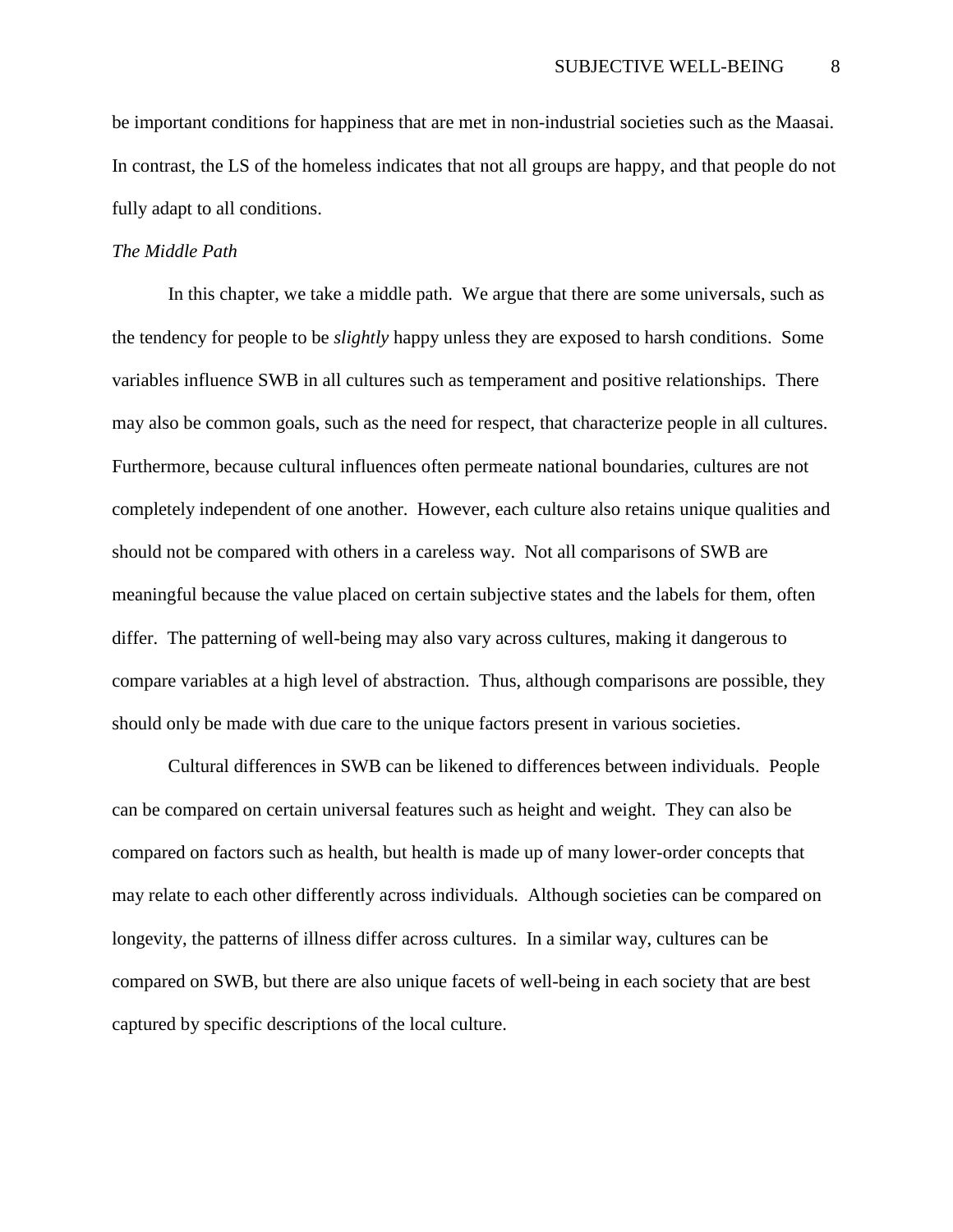#### **Overview**

We will cover several major topics in culture and SWB research. We begin with the issue of patterning and structure, examining how the elements of SWB cohere across societies. Next, we consider whether or not cultures differ in mean levels of SWB where the structures can be compared, and what factors might contribute to these differences. We then review various correlates and causes of SWB, showing both similarities and differences in cultural recipes for happiness. Following this discussion, we ask whether SWB leads to the same outcomes in different cultures, or whether there are unique effects that depend on the role of emotions in a culture. Finally, we assess the various challenges involved in measuring SWB across cultures, and the impact that measurement artifacts may have on the findings.

## **Patterning and Structure**

The validity of cross-cultural comparisons of SWB depends on how it is structured in different societies. If there are both universal and culture-specific emotions, are aggregates like pleasant and unpleasant affect applicable in all cultures? Is the concept of LS understood by people in all societies? Also, do the three components of SWB relate to each other similarly across cultures? We review the research bearing on these issues below.

## *Levels of Analyses*

As discussed earlier, the existence of universal emotions has been debated for some time. Researchers have used a number of methodologies to answer the question of universality including ethnography, facial expression recognition, and emotion taxonomies. After conducting cross-cultural research on facial expression recognition, Ekman and his colleagues (Ekman & Friesen, 1971; Ekman et al., 1987) suggested that happiness, anger, fear, sadness, and disgust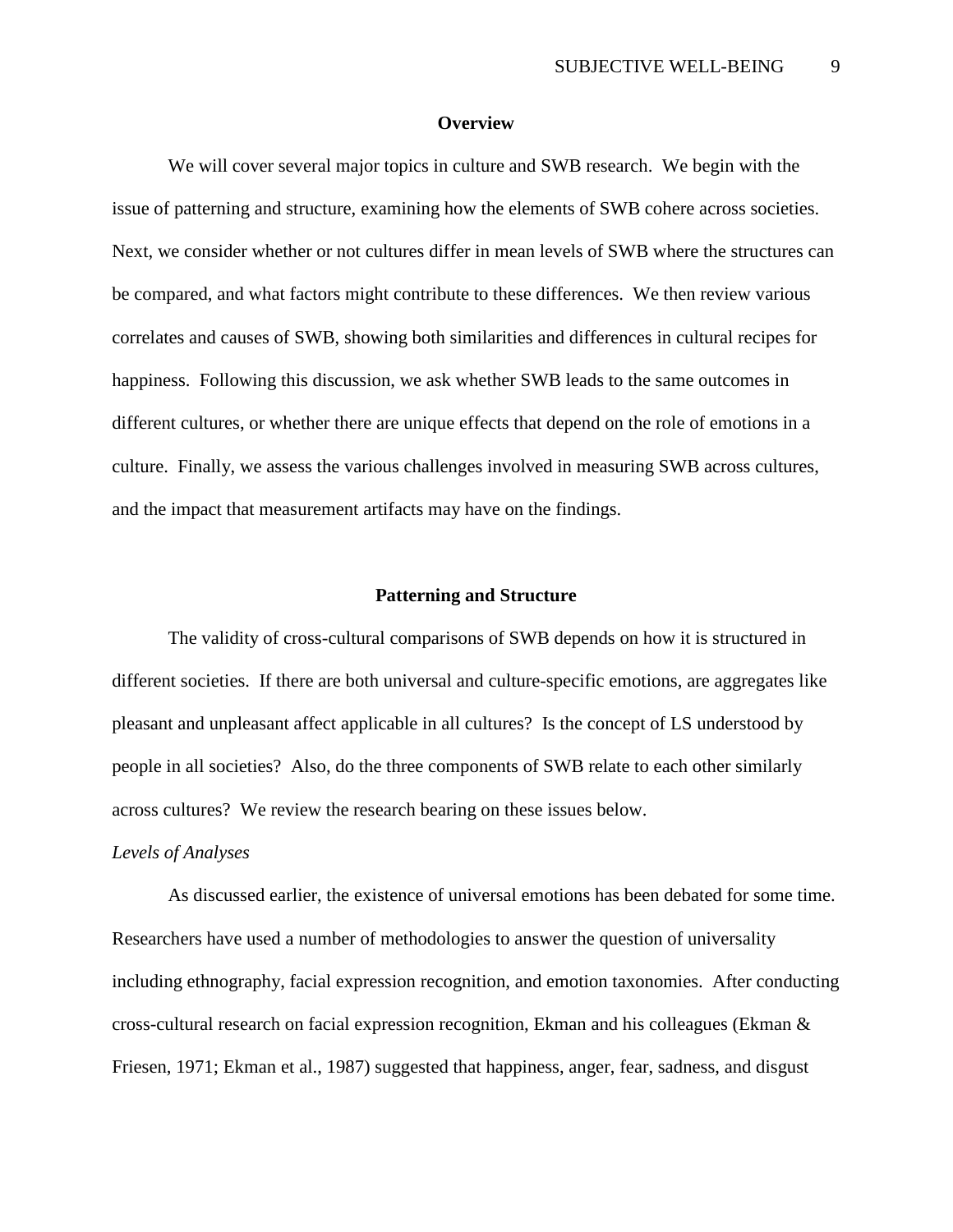were universal. However, there are also emotions that appear in some cultures, but not others. Some appear to be labeling of specific situation-outcome pairings in relation to feelings. In Japan, for example, the term *kanashii* refers specifically to sadness arising from personal loss (Mesquita & Fridja, 1992). Other indigenous emotions seem to be complex blends such as *aviman* in India, which has been described as "prideful, loving anger" (Scollon, Diener, Oishi, & Biswas-Diener, 2004).

According to Mesquita, Fridja, and Scherer (1997), the debate over universality has hindered culture and emotion research by focusing on the mere presence of certain emotions in a culture rather than on how emotions are "practiced." They argued that emotional experience is a process that includes appraisal of a situation, physiological reactions, overt behaviors and other components. What distinguishes one emotion from another is the *pattern* of components. At a general level, universal patterns of emotional experience may exist, due to innate, neurophysiological programs. For example, joy may inherently feel pleasant and evoke the urge to laugh or smile. However, at the level of specific components, cultural differences may abound. The *type* of events that elicit joy, or attempts to regulate it may vary across societies.

The perspective provided by Mesquita et al. resonates with several lines of research on well-being. In assessing the cross-cultural applicability of pleasant and unpleasant affect, SWB researchers have not only been interested in *which* emotions are present, but also in how frequently they are experienced, how they are patterned, and how norms can shape the structure and composition of pleasant and unpleasant affect. In short, the field of culture and SWB has been concerned as much with the ecology or practice of emotions (Mesquita et al., 1997), as it has with the comparability of SWB across cultures. We will see that the distinction between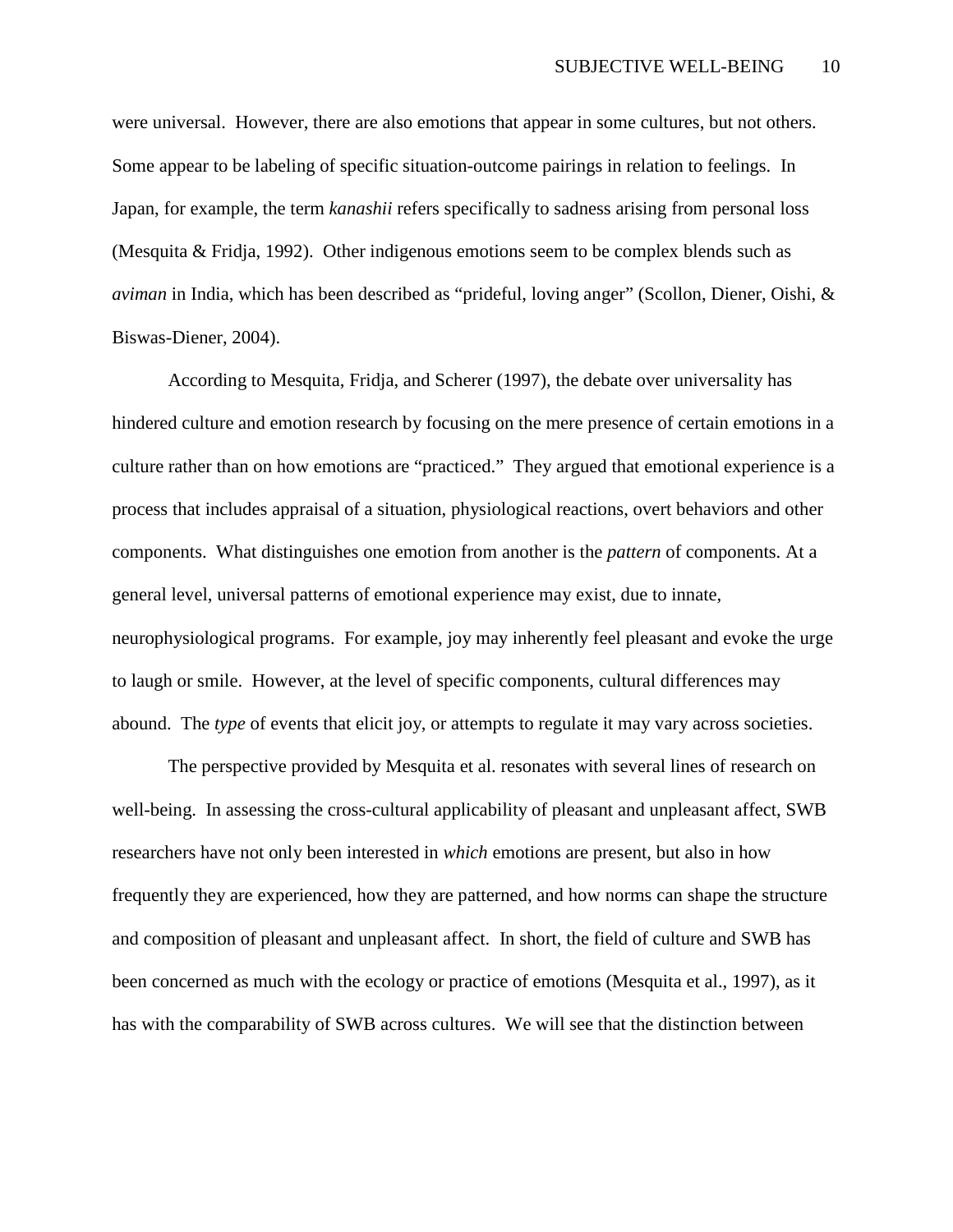pleasant and unpleasant affect can be made at a general level, and that there are both similarities and differences in the specific aspects of these emotions.

# *Structural Evidence*

In an early study, Watson, Clark, and Tellegen (1984) found that the mood structure of Japanese participants formed two factors identifiable as positive and negative affect. This twofactor structure was very similar to that of American participants. Hierarchical cluster analyses of emotion words from the U.S., Italy, and China also revealed superordinate groupings of positive and negative emotions (Shaver, Wu, Schwartz, 1992). Pleasant and unpleasant emotion clusters were also observed in experience sampling data provided by Japanese, Indian, and two American samples (Scollon et al., 2004). Moreover, indigenous emotions that were included in the Japanese and Indian samples did not form separate clusters, but grouped together with the pleasant and unpleasant emotions.

M.L. Diener, Fujita, Kim-Prieto, and E. Diener (2004) studied the frequency of twelve emotions and found that they formed positive and negative clusters in seven regions of the world (Africa, Latin America, East Asia, Southeast Asia, West Asia, Eastern Europe, and Western Europe). Moreover, in virtually all of these regions, a core group of emotions consistently loaded onto either positive or negative clusters. That is, positive emotions consisted of *pleasant*, *cheerful*, and *happy*, whereas negative emotions consisted of *unpleasant*, *sad*, and *angry*. Similarly, Shaver et al. (1992) found that one positive (*joy*) and three negative emotions (*anger*, *sadness*, and *fear*) formed basic level categories in all three cultures they studied. Finally, Kuppens, Ceulemans, Timmerman, Diener & Kim-Prieto (in press) found that positive affect and negative affect emerged as strong universal intracultural dimensions, as well as smaller but significant nation-level dimensions on which nations could be discriminated.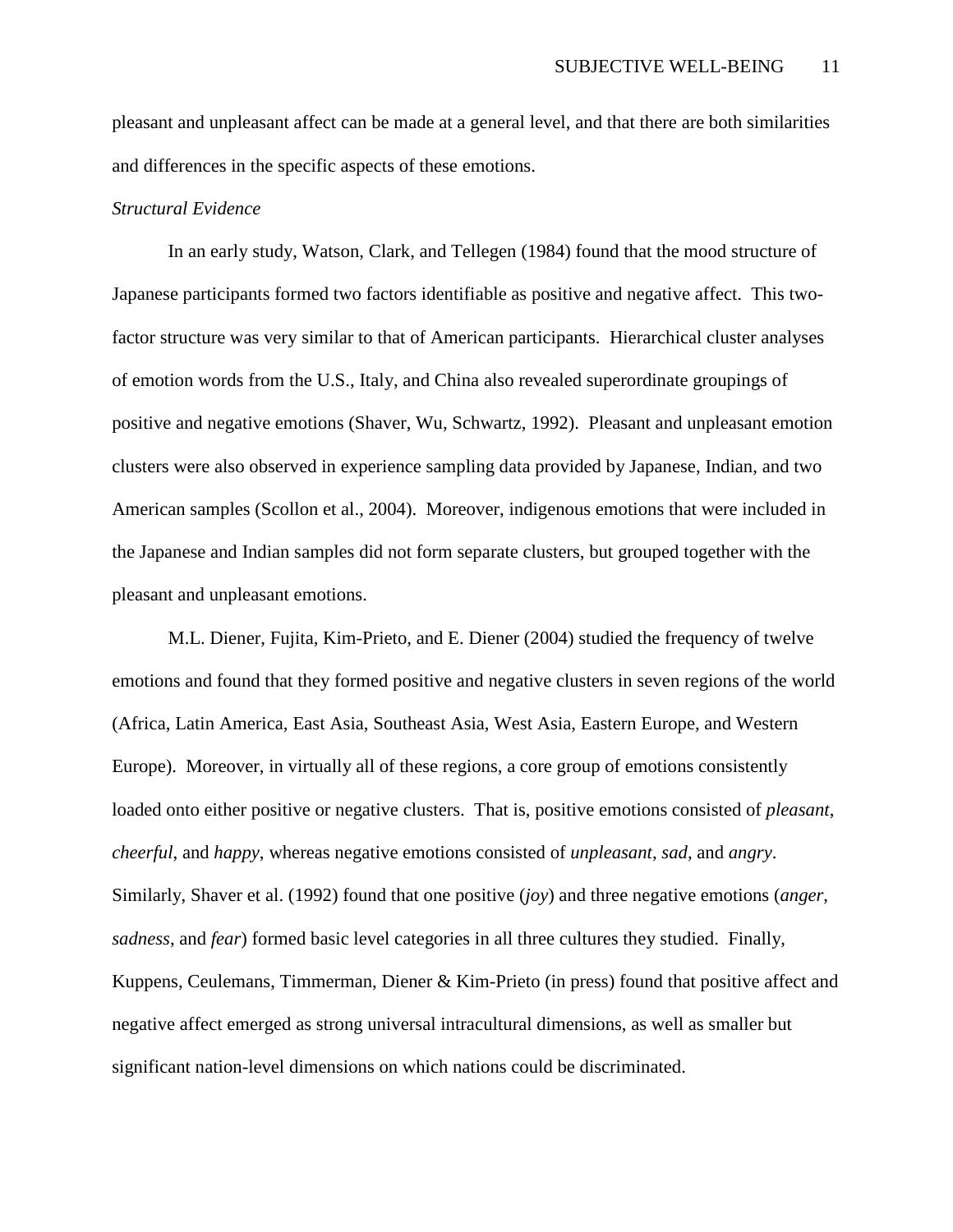Thus, when speaking of emotion aggregrates, there is compelling evidence that pleasant and unpleasant affect are perceived in all cultures. There is also support for the universality of particular emotions such as joy, anger, and sadness. However, cultural differences may arise regarding more specific emotions. For instance, outside of the core emotions, M.L. Diener et al. (2004) observed differences in how other emotions clustered. *Pride* clustered with positive emotions in Latin America, Western Europe, and East Asia, but with the negative emotions in Africa, Southeast Asia, Eastern Europe, and West Asia. *Pride* also aligned with the negative emotions among smaller samples in India and Italy (Scollon et al., 2004; Shaver et al., 1992). These findings should be interpreted cautiously. The simple fact that pride clusters with negative emotions in a culture does not necessarily mean that it is experienced as a negative emotion. In the case of M.L. Diener et al.'s data, the cluster analyses were based on the frequency of experience and included weights for means, standard deviations, and correlations—any of which could have affected how emotion terms clustered. In those regions where *pride* was experienced less frequently, it clustered with the negative emotions, which were generally experienced less often than the positive emotions. In contrast, *worry* and *stress* clustered with the positive emotions in Western Europe and East Asia primarily because they were frequently experienced in those areas. Thus, emotional experience may be universal in some ways, but culturally varied in other ways. Recently, Kuppens, Ceulemans, Timmerman, Heymans, Diener & Kim-Prieto (in press) found that although positive affect and negative affect emerged as strong universal intracultural dimensions, there were also smaller but significant nation-level dimensions of emotional experience on which nations could be discriminated.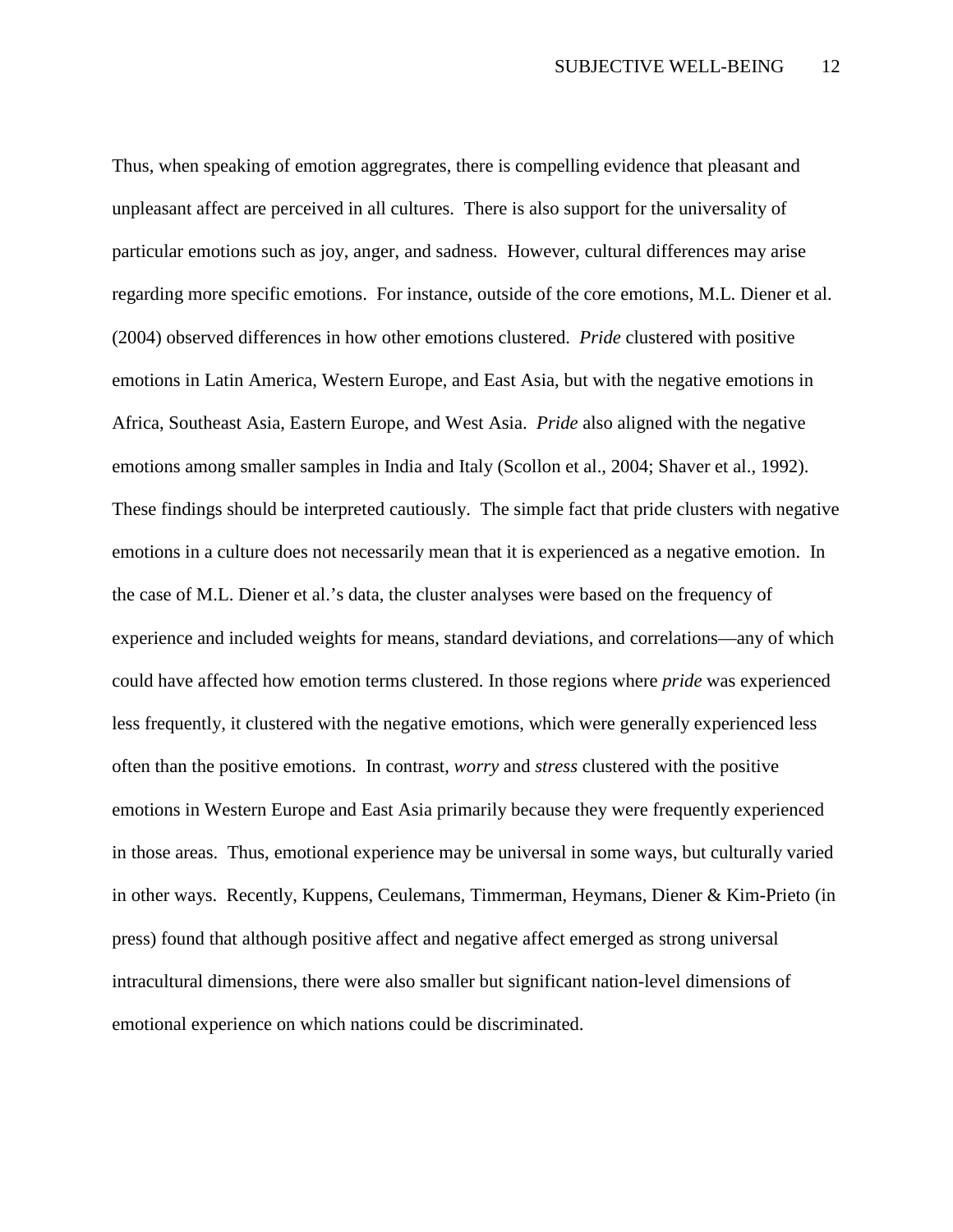Differences in the frequency of emotions may be related to cultural norms. For example, cultural norms might make some situations more common than others. Thus, the American cultural environment might afford more opportunities for self-enhancement (and the experience of pride), whereas the Japanese cultural environment might be more conducive to self-criticism (Kitayama, Markus, Matsumoto, & Norasakkunkit, 1997). According to Markus and Kitayama (1994), normative social behavior and cultural models of the self might also shape the desirability of certain emotions. In individualist cultures, pride is an enjoyable emotion that highlights individual achievement as well as success in meeting the cultural goals of autonomy and independence. However, in collectivist cultures, emotions resulting from sympathy and humility may feel good because they are consistent with the cultural goals of interdependence. Emotions that conflict with these norms may be de-emphasized and less frequently experienced. Thus, pride may not be as valued in some collectivist Asian cultures because it is self-focusing and separates the individual from the group (Kitayama & Markus, 2000; Markus & Kitayama, 1994; Scollon et al., 2004). In a similar way, the Oriyas in India devalue anger because it is regarded as socially destructive (Menon & Shweder, 1994). On the other hand, shame<sup>1</sup> is viewed as a good emotion for *women* to have because it is integral to sustaining the patriarchal order of society.

The Oriya case draws attention to *intra*cultural variation in emotion norms. That is, norms may not apply or be uniformly perceived across all individuals within a culture. Eid and Diener (2001) investigated this issue by examining the desirability and appropriateness of pleasant and unpleasant affect in the U.S., Australia, China, and Taiwan. They found that norms for pleasant emotions (e.g., joy, affection, pride, and contentment) were more heterogeneous in China and Taiwan than in the U.S. and Australia. For instance, the vast majority (83%) of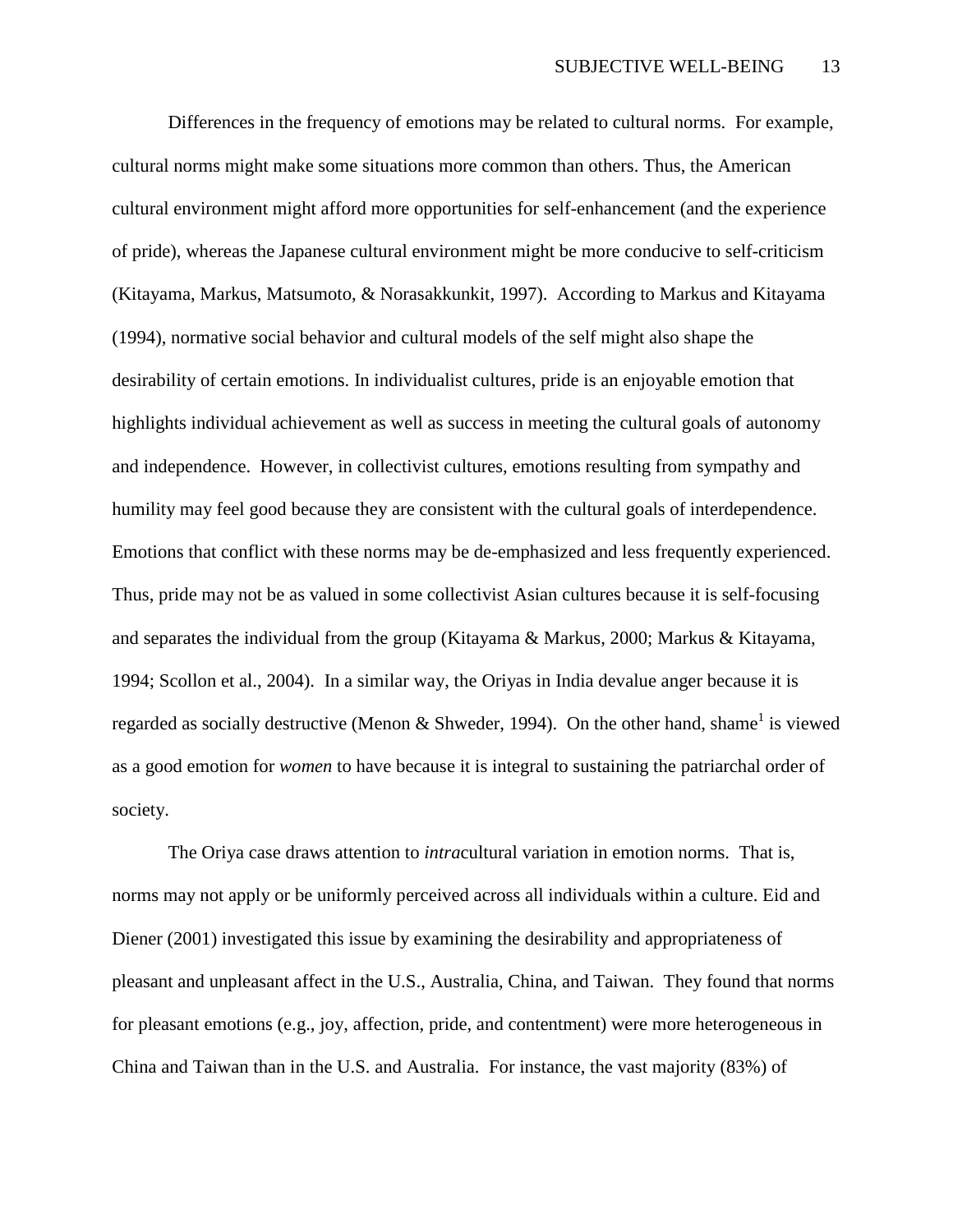Australians and Americans regarded all four pleasant emotions as appropriate. In contrast, only 9% of Chinese and 32% of Taiwanese felt this way. A majority of the Taiwanese (57%) had mixed feelings about pride, although joy, affection, and contentment were appropriate. A plurality of the Chinese (32%) felt that joy and affection were appropriate, but that pride was clearly inappropriate. Another class of individuals found only among the Chinese (16%), regarded all pleasant emotions as *inappropriate*. These findings suggest that culture may influence emotion norms in two ways. First, cultures may foster unique normative patterns, as was observed in the Chinese sample. Second, some patterns may be pancultural, but their relative frequency within cultures may differ. All pleasant emotions are clearly favored in the U.S. and Australia. The ambivalence towards pride in China and Taiwan is consistent with previous research on collectivist Asian cultures.

However, the relation between emotion norms and emotional experience may not always be direct. Recent work by Tsai, Knutson, and Fung (in press) suggests that the emotions that people value (ideal affect) are not necessarily the ones they experience most frequently (real affect), although the correlations are moderate. These researchers found that although cultural values predicted the *preference* for high versus low arousal pleasant emotions, the reported *frequency* of these emotions was better predicted by personality traits. Furthermore, norms may influence some emotions more than others. M.L. Diener et al. (2004) found that the correlation between the appropriateness and frequency of an emotion was larger for "secondary" emotions like pride, guilt, gratitude, and jealousy, than it was for the core emotions. That is, norms appear to predict the experience of secondary emotions more than the experience of core emotions. Indeed, the main cultural differences in structure were due to how the secondary emotions clustered, and the various geopolitical regions diverged most in the frequency of these emotions.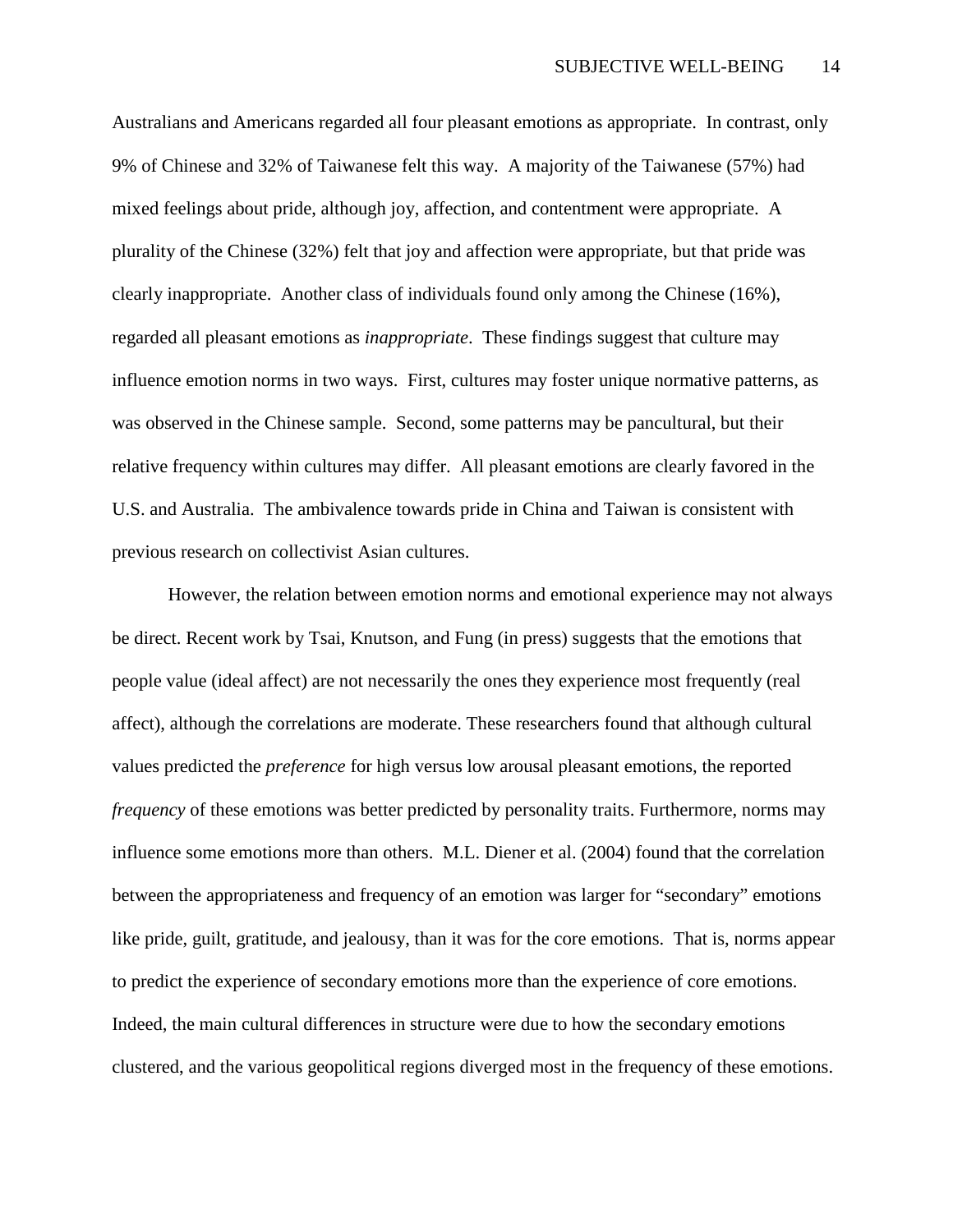For example, people from Southeast Asia reported more frequent experience of guilt and shame, whereas those from Latin America registered more pride than people from other areas. Also, norms for pride and guilt were more variable across cultures than norms for other emotions (Eid & Diener, 2001). Differences in the experience of peripheral emotions such as pride may reflect cultural ideologies regarding attribution styles, such as whether success should be attributed to the self or to the situation (Heine, Lehman, Markus, & Kitayama, 1999). In contrast, a core emotion like happiness is much broader and may tend to follow from outcomes that are considered good in each culture, so that valuing general happiness is likely to be more common across cultures.

In addition to emotions, there is also support for similarity in the structure of LS across cultures. Vittersø, Røysamb, and Diener (2002) carried out confirmatory factor analyses on the five items of the Satisfaction With Life Scale (SWLS; E. Diener, Emmons, Larsen, & Griffin, 1985) and found that a one-factor model fit the data reasonably well in forty-one nations. In all nations, the comparative fit index was above .90. This finding suggests that the SWLS measures a single construct and that the concept of "life satisfaction" may be similarly understood across a wide range of cultures. That is not to say that the *criteria* for LS are universal, but rather that people in a number of diverse cultures appear to react to queries about LS in a consistent way. *The Relation Between Emotions and Life Satisfaction (LS)*

Although the structure of emotions is somewhat consistent across cultures, and the items of the SWLS also seem to cohere reliably, the relation between emotions and LS may vary across cultures (Schimmack, Radhakrishnan, Oishi, Dzokoto, & Ahadi, 2002; Suh, Diener, Oishi, & Triandis, 1998). Suh et al. (1998) examined the relation between LS and affect balance (the difference in frequency of pleasant and unpleasant affect). They found that LS and affect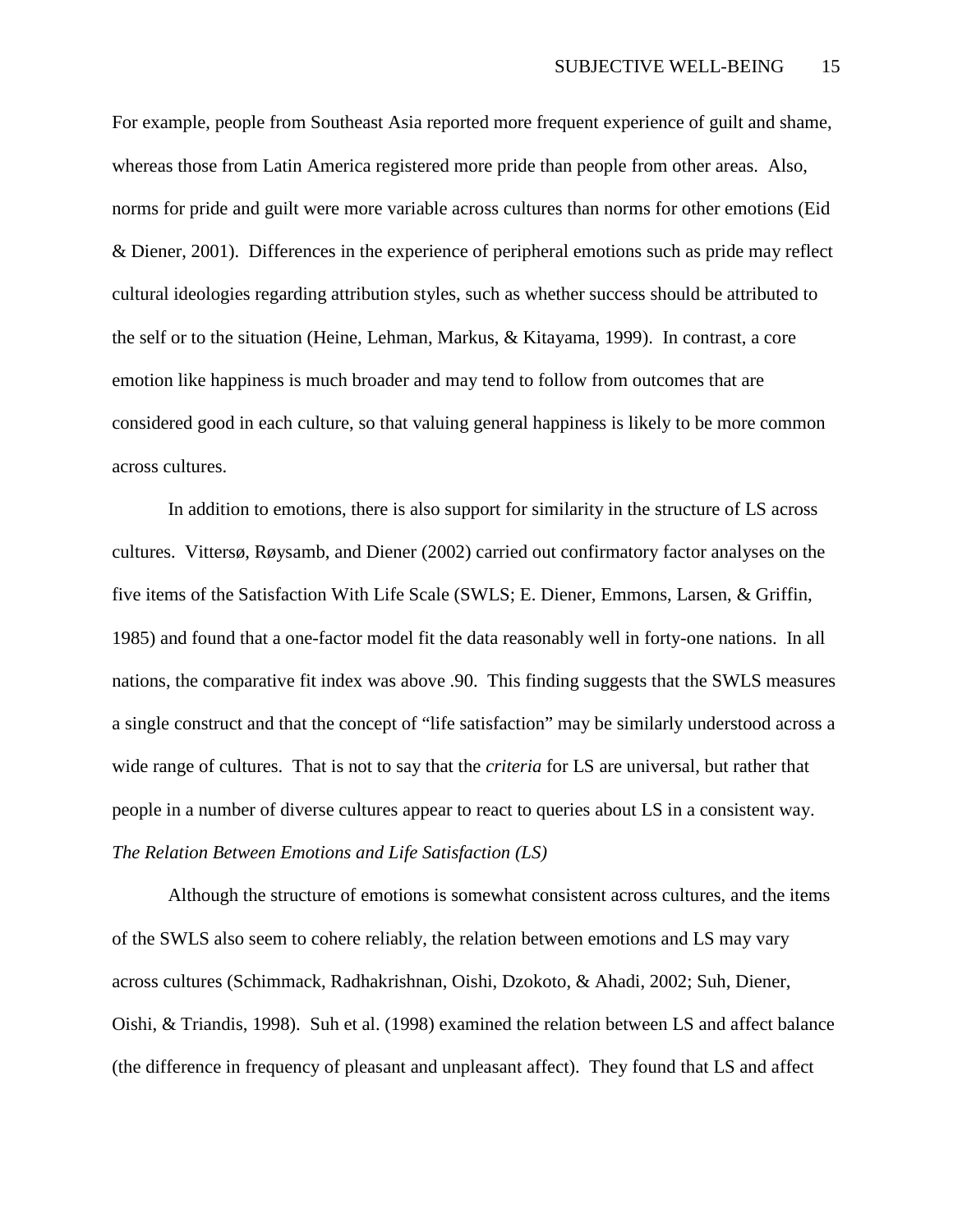balance correlated positively across forty nations; thus, experiencing more pleasant than unpleasant affect predicted greater LS across cultures. However, the correlations were stronger in more individualist countries. Suh et al. (Study 2) also assessed cultural norms for LS by asking participants what they perceived to be the ideal level of LS in their culture. When LS was predicted from both emotions and perceived norms for LS, the former was highly predictive among individualist cultures, accounting for 76% of the variance in LS. In contrast, norms and emotions were equally predictive of LS in collectivist cultures, accounting for 39% and 40% of the variance, respectively. A possible explanation is that in individualist cultures, where personal goals and preferences are emphasized, emotions may be important because one's own feelings are often a relevant factor in one's judgments. However, in collectivist cultures, there may be a greater tendency to use norms as a guide for one's attitudes and behavior and not be the "nail that stands out". Thus, when judging their LS, people from collectivist cultures might weigh norms at least as much as their own emotions. This raises the possibility that collectivists are simply responding in a normatively appropriate manner. Though it is difficult to rule out this alternative explanation, other data suggest that this is not invariably the case. For example, perceived norms for negative emotions were not reliably related to self-reported frequency of these emotions among Chinese and Taiwanese respondents (Eid & Diener, 2001; we discuss further methodological issues later in the chapter).

## *Conclusions*

There are universals in the structure of SWB that make some comparisons possible. Pleasant affect, unpleasant affect, and LS are not concepts that are unfamiliar to most of the world's people. Nevertheless, to some degree, cultural norms shape which emotions are pleasant and unpleasant to feel. Therefore, when using aggregates such as pleasant and unpleasant affect,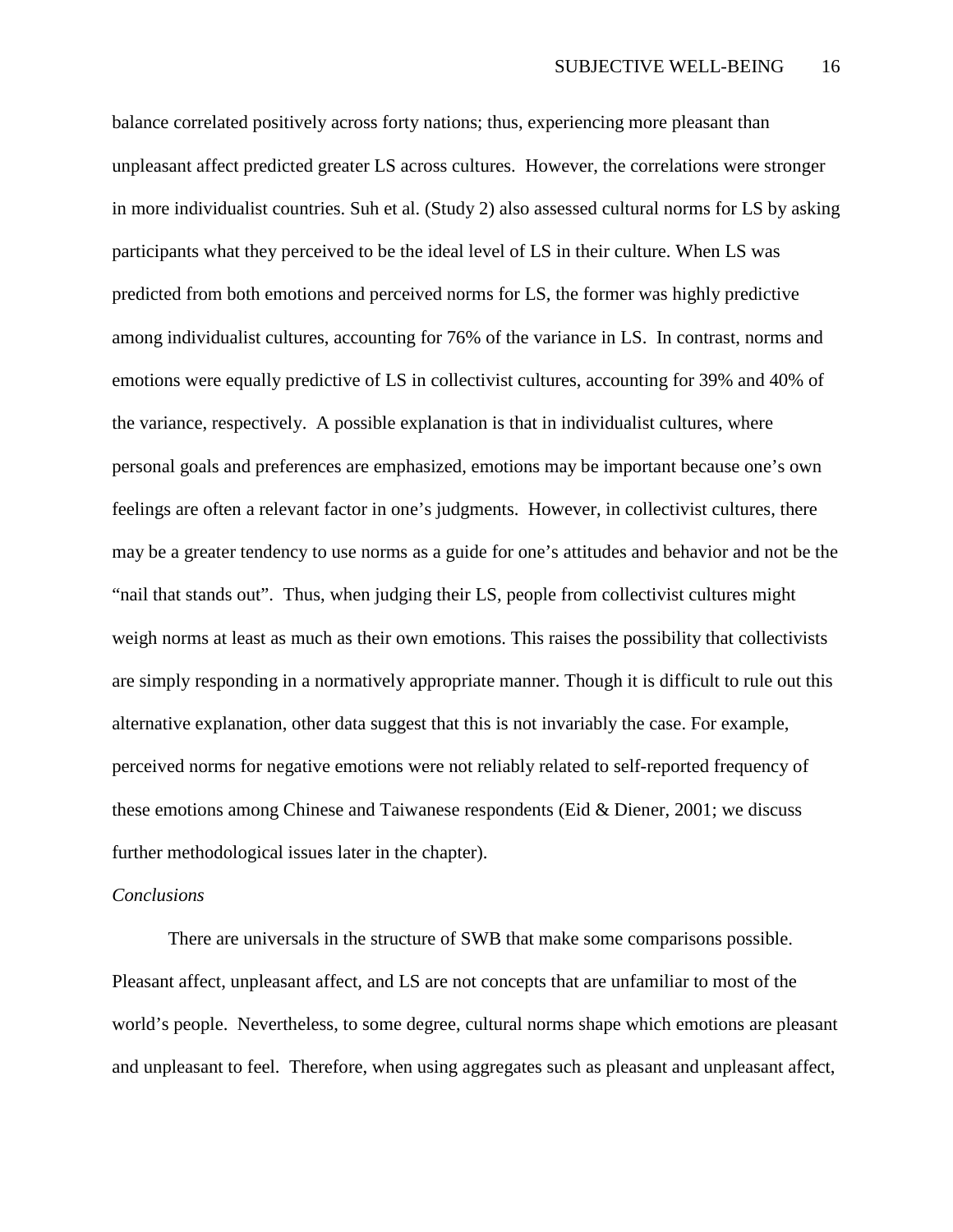one must be careful because specific emotions may cohere differently with the larger aggregate. The comparison of emotion aggregates should only be made with emotions that cohere similarly in each culture. Finally, emotions may be more relevant to global LS in individualist cultures, where internal experience is highly valued. This difference highlights the importance of measuring emotions and LS as separate components of SWB. That is affective and cognitive evaluations of well-being reflect different aspects of the superordinate construct of SWB.

# **Comparing the Mean Levels of SWB of Cultures**

In discussing the happiness of societies, it may seem surprising that a majority of people in the world report being happy. That is not to say that all of humanity is in state of elation or jubilance, or that there is no variation across cultures in overall levels of well-being. There may be a wide range of economic, sociocultural, and biological factors that affect the mean level of subjective well-being in a society, but in most cultures the mean level is above neutral.

# *Most People Are Happy*

A study involving 31 nations ( $N = 13,118$ ) revealed that 63% of men and 70% of women reported positive levels of LS (E. Diener & Diener, 1995). These findings could be limited in that many of the nations that were studied were fairly industrialized, and most of the participants were college students. However, E. Diener and Diener (1996) plotted the distribution of mean SWB responses from nationally representative samples from 43 nations and found that 86% were above the neutral point (see Table 1 for more data based on representative, probability samples). Furthermore, positive levels of well-being appear to be fairly stable over time. National levels of SWB in the U.S., Japan, and France fluctuated over a 46-year period, but never dipped below neutral (Veenhoven, 1993). Positive levels of well-being have also been observed among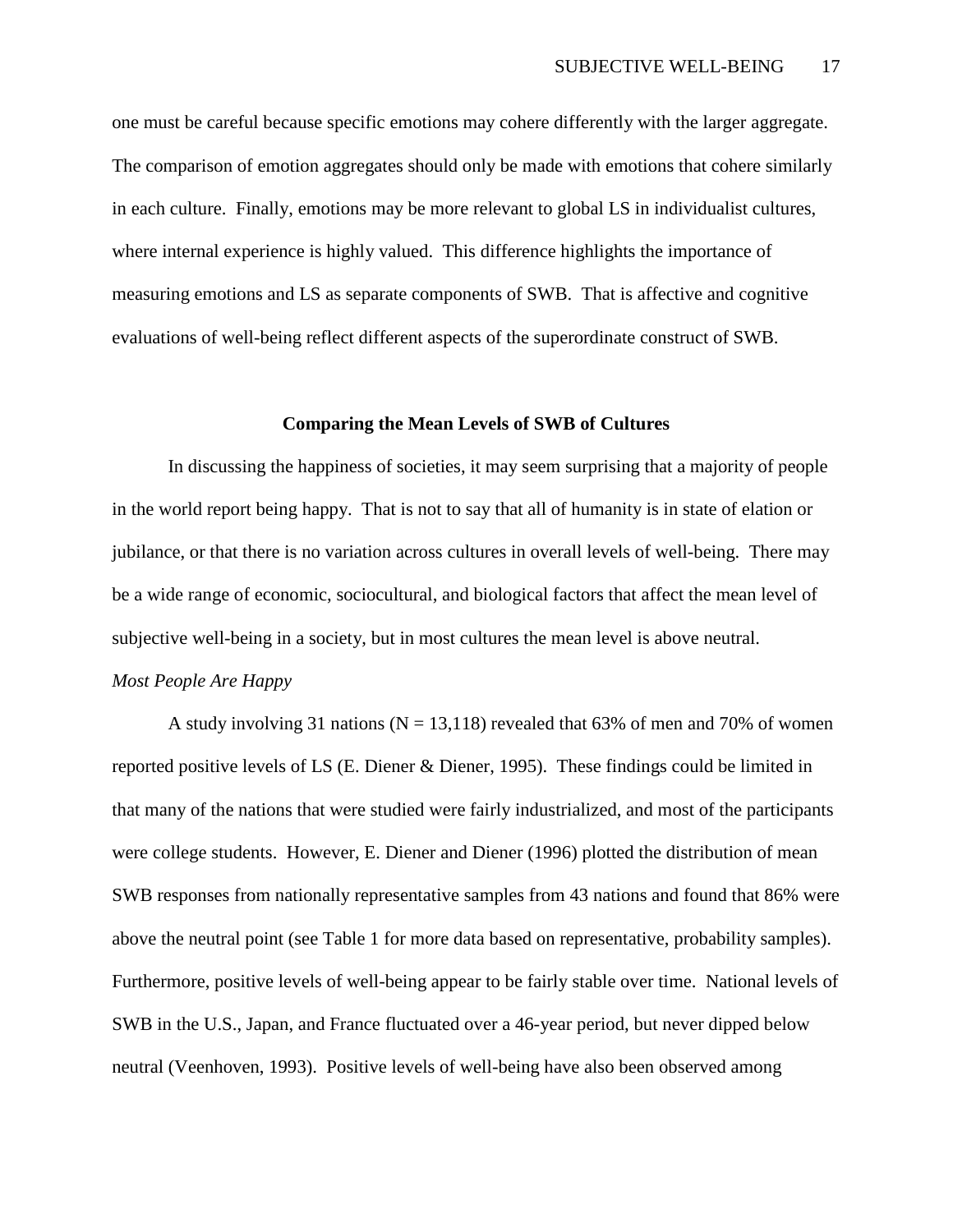smaller, non-industrialized societies such as the Maasai in Kenya, the Inughuit in Greenland, and the Amish in the U.S. (Biswas-Diener, Vittersø, & Diener, 2004).

The claim that "most people are happy" is not meant to deny that there remains significant ill-being and suffering in the world. It is important to note that data from the poorest nations of the world—e.g., Rwanda, Mozambique, and Afghanistan—are often lacking (see Table 1). Moreover, although most people report levels of SWB above the midpoint, very few report being extremely happy. Only 4% of E. Diener and Diener's (1995) sample were at the top of the scale in LS. Similarly, although the Maasai, Inughuit, and Amish were all significantly above neutral on several measures of SWB, a very small minority reported perfect LS, or *always* experiencing pleasant affect (Biswas-Diener et al., 2004). Thus, the skew in well-being seems to reflect a moderate form of happiness. Although measurement artifacts are an important concern (see Methodological Issues), the replicability of these findings across numerous societies, and over a number of different methods is impressive.

Perhaps it should not seem so shocking that most people are at least mildly happy with their lives. Some researchers argue that a disposition toward pleasant affect facilitates exploratory behavior, which could have conferred evolutionary advantages (E. Diener & Diener, 1996; Fredrickson, 1998; Ito & Cacioppo, 1999). According to Ito and Cacioppo (1999), the motivational system is slightly biased toward approach behavior, even in the absence of stimuli – a phenomenon called "positivity offset." Such a bias would be more advantageous than a purely neutral disposition because, in the absence of danger, it would help humans learn more about their environment. As a consequence of broadening behavioral and attentional foci, positive emotions might also have helped humans to build social relationships and other resources important for survival (Fredrickson, 1998). The connection between pleasant affect and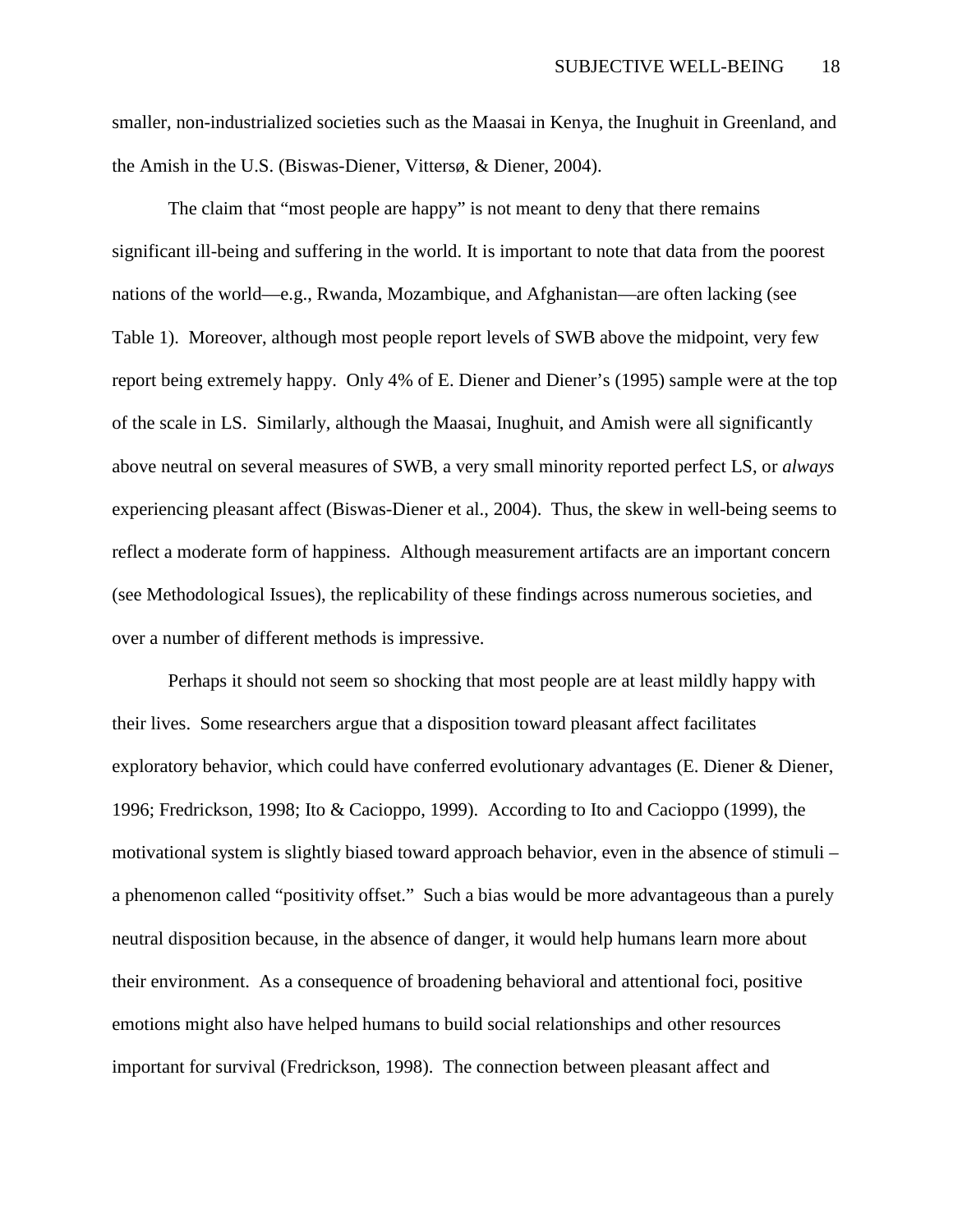approach tendencies receives some support from a 27-nation study by Wallbott and Scherer (1988). With few cultural differences, participants reported that "moving toward" was an action tendency most characteristic of joy, whereas "withdrawing" was more typical of unpleasant emotions.

In light of the above research, it becomes important to ask when and why a society falls below the midpoint of SWB. One trend that has been observed is that people living in severe destitution often report being unhappy. Prostitutes and homeless people living in Calcutta, India, reported negative levels of LS (Biswas-Diener & Diener, 2001). The LS of Malaysian farmers living below the poverty line also fell below the midpoint (Howell, Howell, & Schwabe, in press). Difficulty in meeting basic needs, or other circumstances such as lack of respect, might have decreased the well-being of these groups. In the next section, we consider how economic factors might influence the SWB of a society.

#### *Economic Development and Related Variables*

The wealth of a nation frequently correlates with its level of SWB. Depending on whether one looks at purchasing power or per capita gross domestic product, the correlation between economic wealth and the SWB of a nation ranges from .58 to .84 (E. Diener, Diener, & Diener, 1995; Inglehart & Klingemann, 2000; Veenhoven, 1991). As robust as this finding is, the exact process by which economic development increases happiness remains unclear.

Wealthier societies are better able to meet the basic needs of their citizens and this contributes to SWB (E. Diener et al., 1995). We will consider the role of basic need fulfillment in a later section. For now, it is also worth noting that economic development is often associated with many other social conditions. For example, wealth correlates with greater human rights, as well as greater equality (in income, access to education, and between the sexes; E. Diener et al.,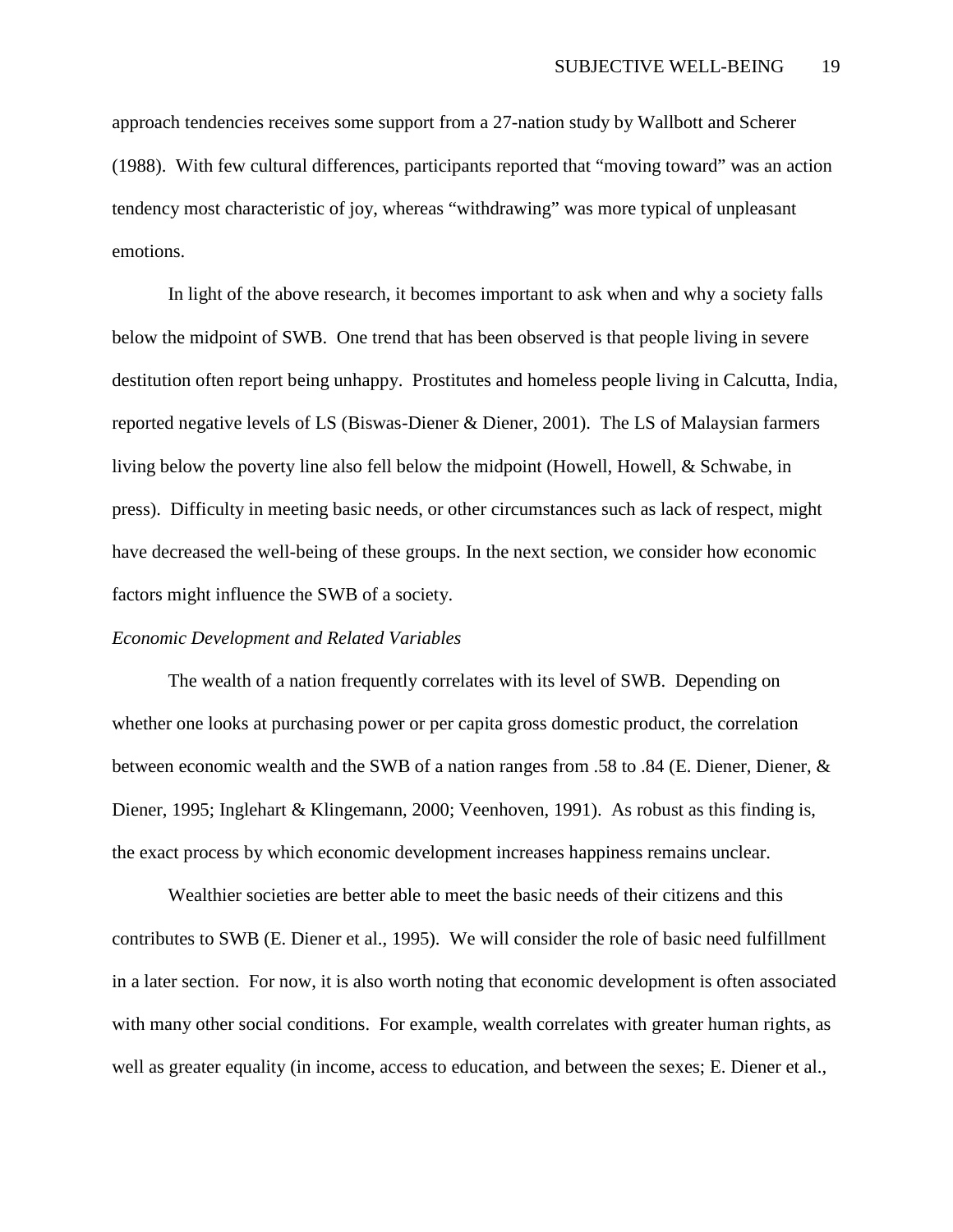1995). Rights and equality also correlate with each other. Further still, people in wealthier nations are often more satisfied with friends and home life (E. Diener & Suh, 1999). A possible explanation proposed by Ahuvia (2000) is that rising wealth alters the cultural environment by freeing the individual from economic dependence on his or her family. This independence could attenuate norms for reciprocity while facilitating the pursuit of individual happiness (e.g, by allowing more choice in friends and lifestyle). Thus, several mechanisms are possible and the various correlates of wealth make it difficult to isolate the unique contribution of wealth to SWB. The relation between economic development and SWB is thus entangled in a causal web of several factors, and future researchers need to separate their causal influences on SWB.

Aside from economic development, Inglehart and Klingemann (2000) suggested that national levels of SWB might also reflect historical factors. In 1997, the former communist states of Eastern Europe and the U.S.S.R. had among the lowest levels of well-being—lower than nations with less wealth, but without a history of communism. Even after controlling for wealth, rights, and other variables, the number of years under communist rule negatively predicted a nation's mean level of SWB. However, Inglehart and Klingemann (2000) warn against hasty praise for capitalistic or democratic societies. Although the collapse of communism in the Soviet Union was preceded by relatively low levels of SWB, it was followed by *even lower* levels of SWB (see also Veenhoven, 2001). Political instability and economic decline after the fall of communism may have created conditions that were inimical to SWB. These ideas require further research, especially as conditions change in the region.

#### *Norms for Emotions*

As mentioned earlier, the experience of well-being can be shaped by cultural norms regarding the desirability of LS or certain emotions (M.L. Diener et al., 2004; Suh et al., 1998).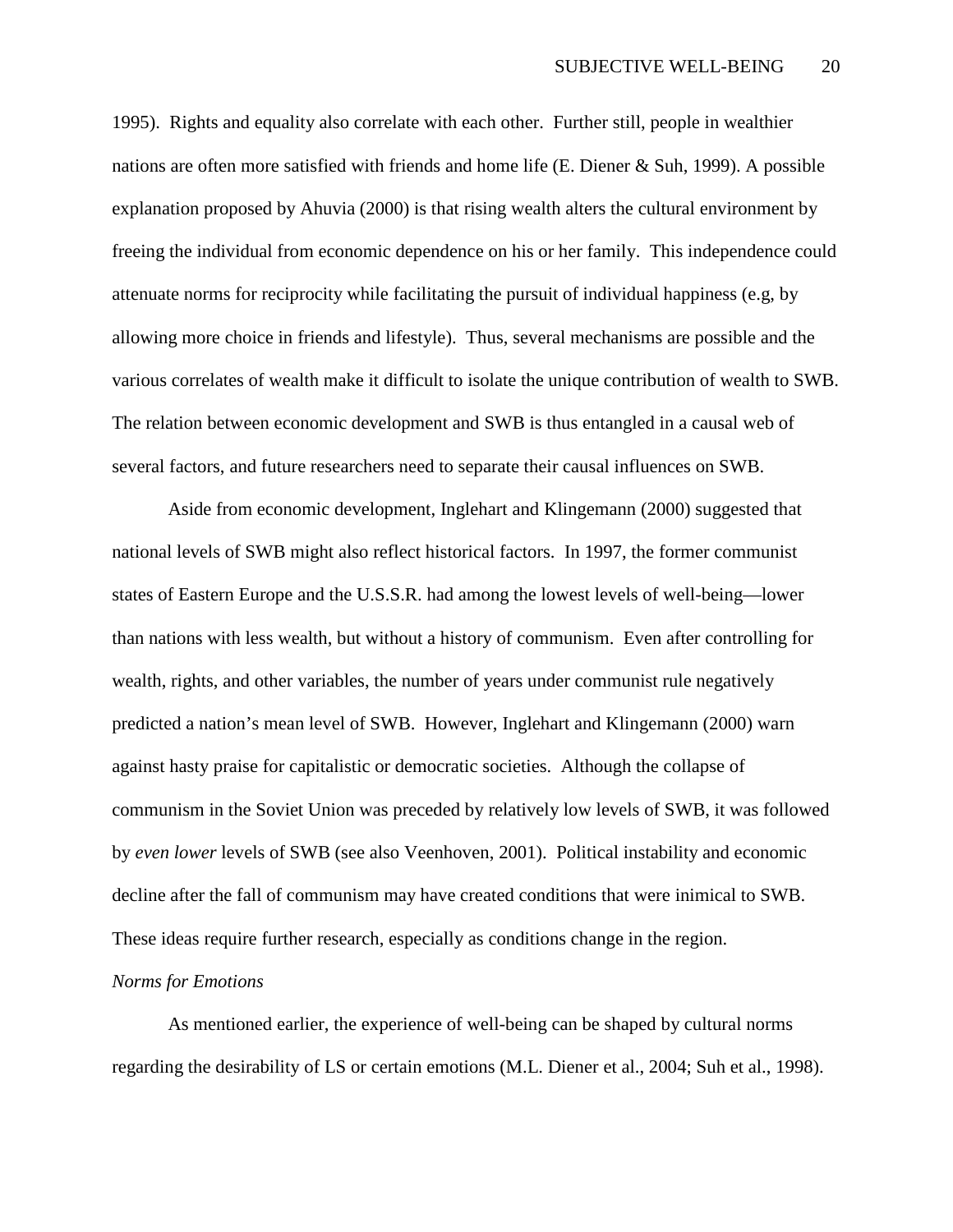Emotions that are desirable might be experienced more frequently than those that are seen as inappropriate (M.L. Diener et al., 2004) or they may correlate more with general happiness (Markus & Kitayama, 1994). Norms for emotions may explain why Asian—especially East Asian—samples often report lower SWB than those from Europe and the Americas (E. Diener & Diener, 1995; Kang, Shaver, Sue, Min, & Jing, 2003; Sheldon et al., 2004; Suh, 2002). Economic development may be a factor, but it cannot completely account for the lower SWB of East Asians. For example, Japan has greater purchasing power than many Latin American nations (E. Diener et al., 1995), yet it reports lower SWB than do the latter (E. Diener & Suh, 1999; E. Diener & Oishi, 2000). This could be because Japanese and other Asians show a greater acceptance of unpleasant emotions than people in the Americas (E. Diener  $\&$  Suh, 1999). Moreover, East Asians may also value low activation positive affect (e.g., serene) more than high activation positive affect (e.g., excited) because these emotions facilitate collectivist goals of attending to the social context (Tsai et al., in press).

How might emotion norms translate into experience? One pathway is through the socialization of emotions in children (M.L. Diener  $&$  Lucas, 2004), through the willingness to report specific emotions, or through recall of which emotions are experienced (Oishi, 2002). Wirtz (2004) asked participants to report how they felt about past events, both currently and at the time of the event. Whether the emotions were pleasant or unpleasant, Japanese participants' current feelings were less intense than they were remembered to be in the past. In contrast, European Americans reported significant decay for unpleasant but not pleasant emotions. Thus, cultural norms might also shape the relation between recalled emotions and current feelings, which might also influence judgments about current LS.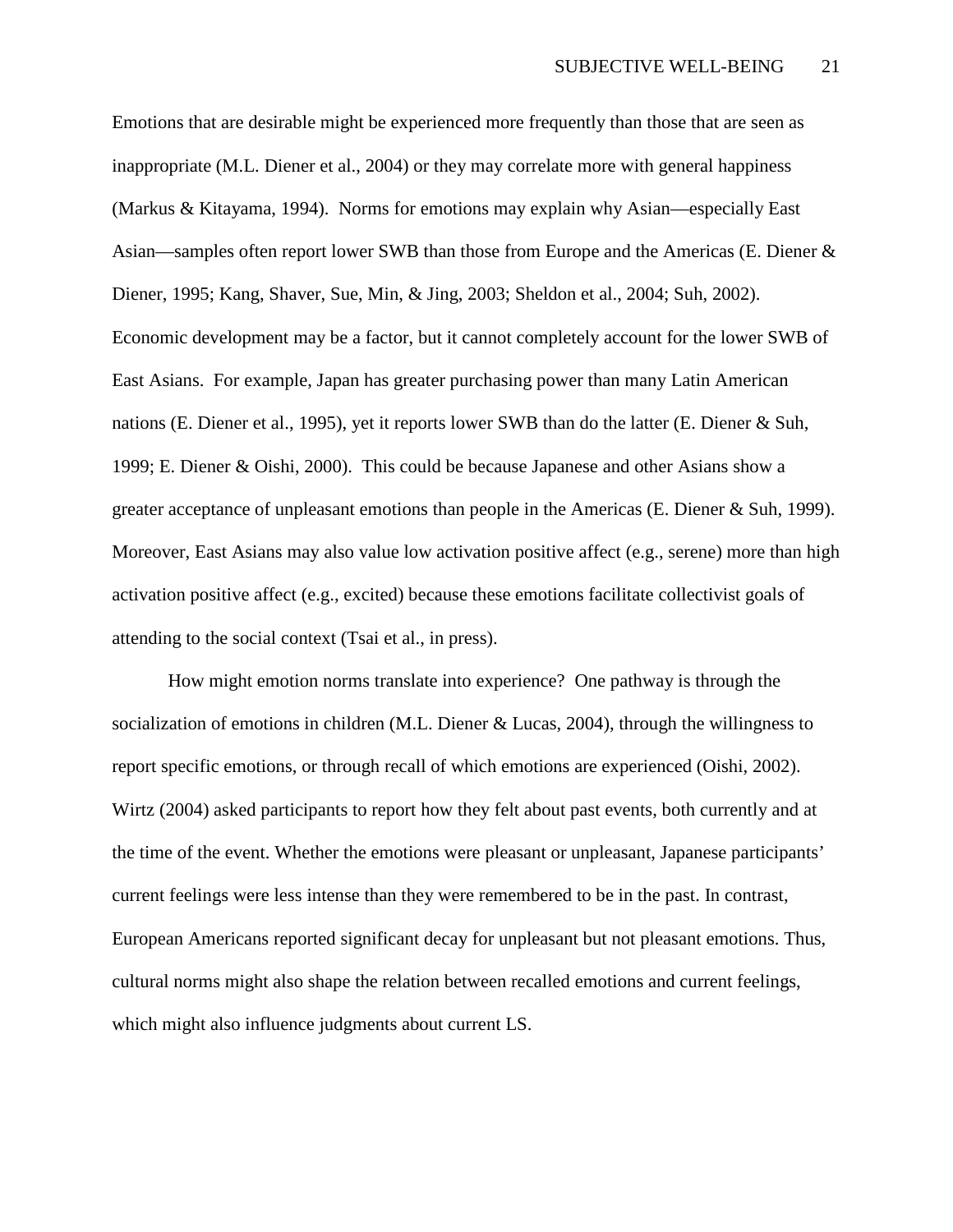Schimmack, Oishi, and Diener (2002) suggested that East Asian views of pleasant and unpleasant emotions might be rooted in the dialecticism of Asian philosophies (e.g., Buddhism and Daoism) that have historically shaped these cultures. For example, in Chinese folk wisdom, both sides of a contradiction are equally likely, and a compromise between the two is preferable (Peng & Nisbett, 1999). East Asian emotion norms may be dialectical in the sense that a middle way between extreme pleasant and extreme unpleasant affect is considered desirable. In contrast, many Western European and Latin American cultures prefer pleasant over unpleasant affect. These cultural differences are reflected in emotion reports. Among participants from Western Europe and the Americas, the frequency of pleasant affect was inversely related to the frequency of unpleasant affect (Schimmack et al., 2002). Among Asian participants, however, this negative correlation was weak (see also Bagozzi, Wong, & Yi, 1999). Kitayama et al. (2000) actually observed a *positive* correlation between pleasant and unpleasant affect in Japan. Finally, over a one-week period of experience sampling, Scollon et al. (2004) found that European- and Hispanic Americans experienced more pleasant affect than Asians and Asian Americans. Moreover, there were no differences in unpleasant emotions. Asians and Asian Americans did not experience as much pleasant affect as the other groups, but they were not biased in the direction of greater unpleasant affect either.

Are East Asians simply unhappy at worst and apathetic at best? Caution must be taken not to equate lower levels of well-being as *ill-being*. First, the SWB of East Asians is lower *in comparison to* Latin Americans and Western Europeans. Although mean levels of SWB are often lower among Asian samples, they are rarely below the neutral midpoint. Second, Kitayama and Markus (2000) note that balance and moderation are central to East Asian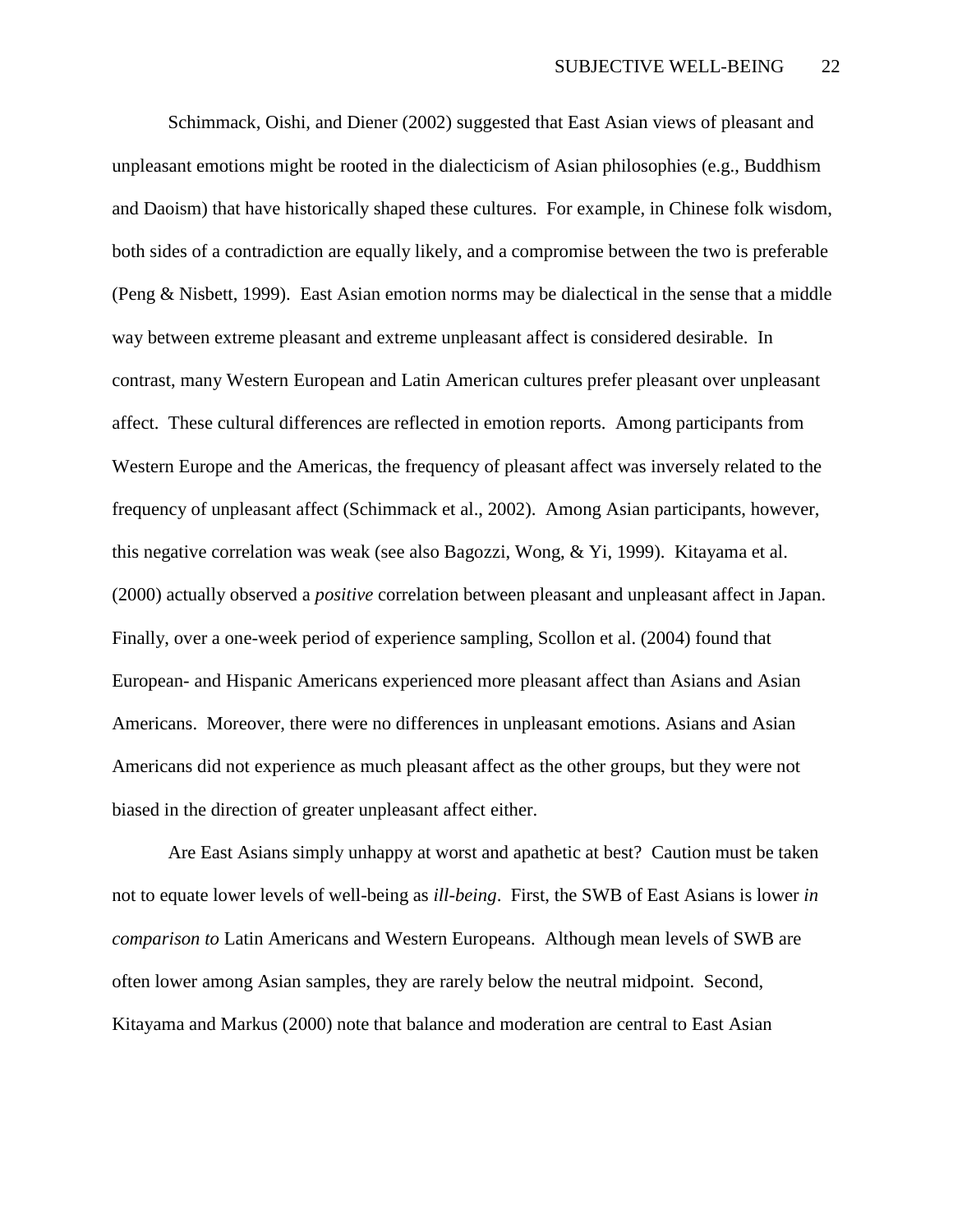concepts of health. A preference for low rather than high activation positive affect may be consistent with this perspective (Tsai et al., in press).

Another source of cultural variation in emotion norms may be religious doctrine. Across 40 nations, Kim-Prieto and Diener (2004) found that Christians reported a greater frequency of happiness and less shame than Muslims, even after controlling for the effect of nations. A subsequent analysis of the emotion content of religious texts revealed that joy and love were most frequently mentioned in the New Testament whereas shame and guilt were most frequently mentioned in the Quran. Thus, differences in norms or the socialization of emotions may be rooted in religious doctrine. An important implication of these findings is that the cultural forces that impinge on SWB may extend beyond ethnic and geographic delineations.

# *Genetic Differences*

Might cultural differences in well-being be due to genetic differences between groups? Although much more research is needed, some individual differences in SWB may be related to genetics. Polymorphisms in the serotonin-related 5-HTT gene have been linked to individual differences in anxiety (Lesch et al., 1996), as well as susceptibility to depression (Caspi et al., 2003). Lykken and Tellegen (1999) maintain that roughly half of the individual variance in SWB is related to genetic variation.

A limitation of the above research is that it has been carried out within single societies, and effects *within* a sample may not necessarily be driven by the same causal forces as those *between* samples. Although there are ethnic and cultural differences in gene frequencies (Cavalli-Sforza, 1991), direct links between such differences and SWB have not yet been made. However, studies of infant temperament reinforce the possibility of genetic effects. Freedman and Freedman (1969) found ethnic differences in infants less than four days old. Compared to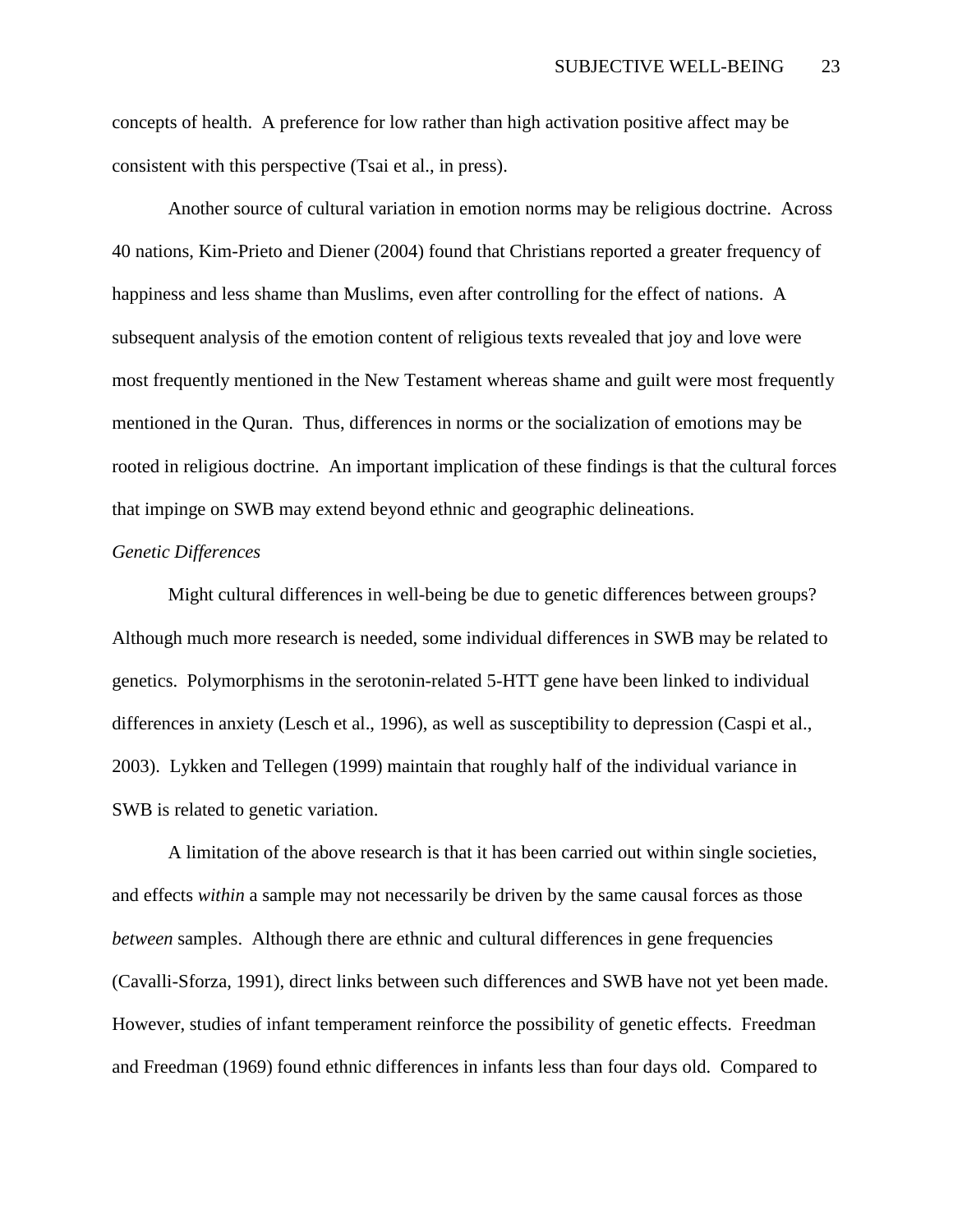European American infants, Chinese American infants were calmer and less reactive to a cloth placed on their face. Similarly, four-month old infants in China exhibited less behavioral arousal than European American and Irish infants (Kagan et al., 1994). Nevertheless, the role of socialization practices cannot be overlooked. In contrast to the above findings, Ahadi, Rothbart, and Ye (1993) found that six-year old Chinese children exhibited relatively more negative affectivity than their European American peers. The authors suggested that strict Chinese socialization practices might foster a greater sensitivity to punishment, leading to more frequent negative affect. Thus, genetic influences do not rule out the impact that life circumstances can have on the various components of SWB. Recently, Diener and colleagues (Diener, Lucas, & Scollon, 2005; Fujita & Diener, 2005) argued for a "soft set point" conception of SWB. People can adapt to many situations and genes may account for some of the stability in SWB. However, life events and social conditions (e.g., widowhood or poverty) can still have a substantial impact on happiness at both, the individual and group levels. Much more research on culture, genetics, and SWB is required before firm conclusions can be made.

# *Conclusion*

In many societies, a majority of the people report being happy, but very few report extreme happiness. Although there are biological and evolutionary accounts for why this is so, other factors are likely to influence mean levels of well-being. These factors include economic development and cultural norms for emotions. However, much more research is needed before we can understand exactly how and why societal levels of SWB differ across cultures. Specifically, the exact process underlying the relation between economic development and SWB remains unclear, as well as how such development affects cultural values related to well-being.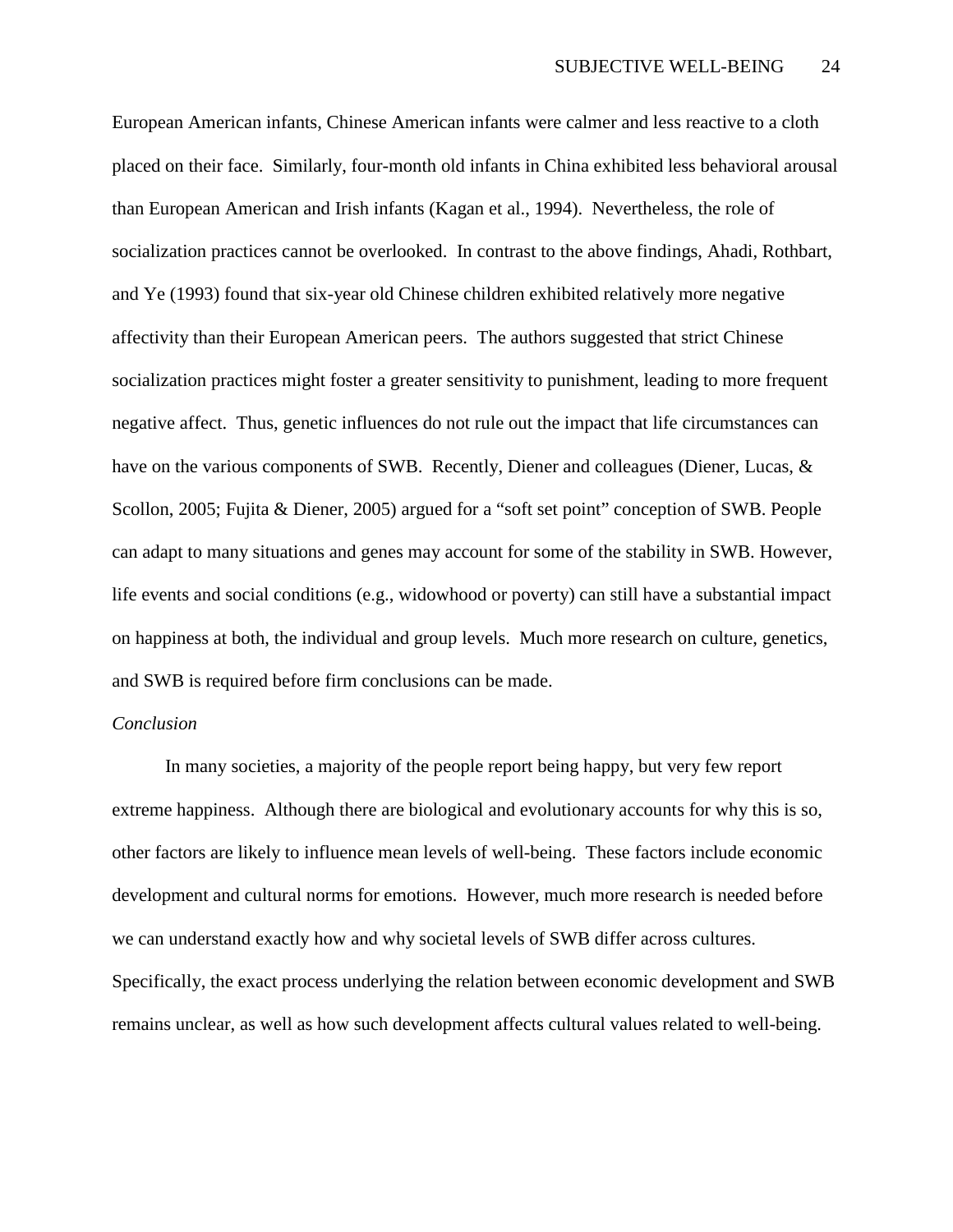#### **Correlates and Causes of SWB**

Not only might cultures differ in the experience of emotions and their frequency, they might also differ in the causes of SWB. Often the evidence is in terms of cross-sectional correlations, however, and so we mostly review what covaries with pleasant and unpleasant affect, and LS in different cultures. Further, Kitayama and Markus (2000) suggested that SWB is not just personal happiness, but includes one's relations with others. Thus, happiness might take different forms across cultures, with different factors causing it.

#### *The Self and SWB*

To the extent that self-concepts vary across cultures (Markus & Kitayama, 1991), one might expect the relation between self and SWB to vary as well. For instance, although selfesteem is often a strong correlate of LS, Heine et al. (1999) questioned the need for positive selfviews in collectivist cultures. In Japan, where interdependence is emphasized, a self-critical tendency may be valued as a way of improving one's ability to meet social obligations (but see Brown & Kobayashi, 2002, 2003, for evidence of self-enhancement in Japan, and Heine's, 2003 response). Miller, Wang, Sandel, and Cho (2002) found that rural Taiwanese mothers also placed little emphasis on developing their children's self-esteem and some worried that high selfesteem would impair their child's capacity to take criticism. Thus, in collectivist cultures, selfesteem may be viewed as unimportant, or even *undesirable* for achieving cultural goals. In contrast, a primary concern for European American mothers was to help their children develop and maintain a strong sense of self-esteem (Miller et al., 2002).

If high self-esteem is de-emphasized in collectivist cultures, then one might expect selfesteem to relate less strongly to LS than it would in more individualist cultures. This is exactly what a number of researchers have found (E. Diener & Diener, 1995; Oishi, Diener, Lucas &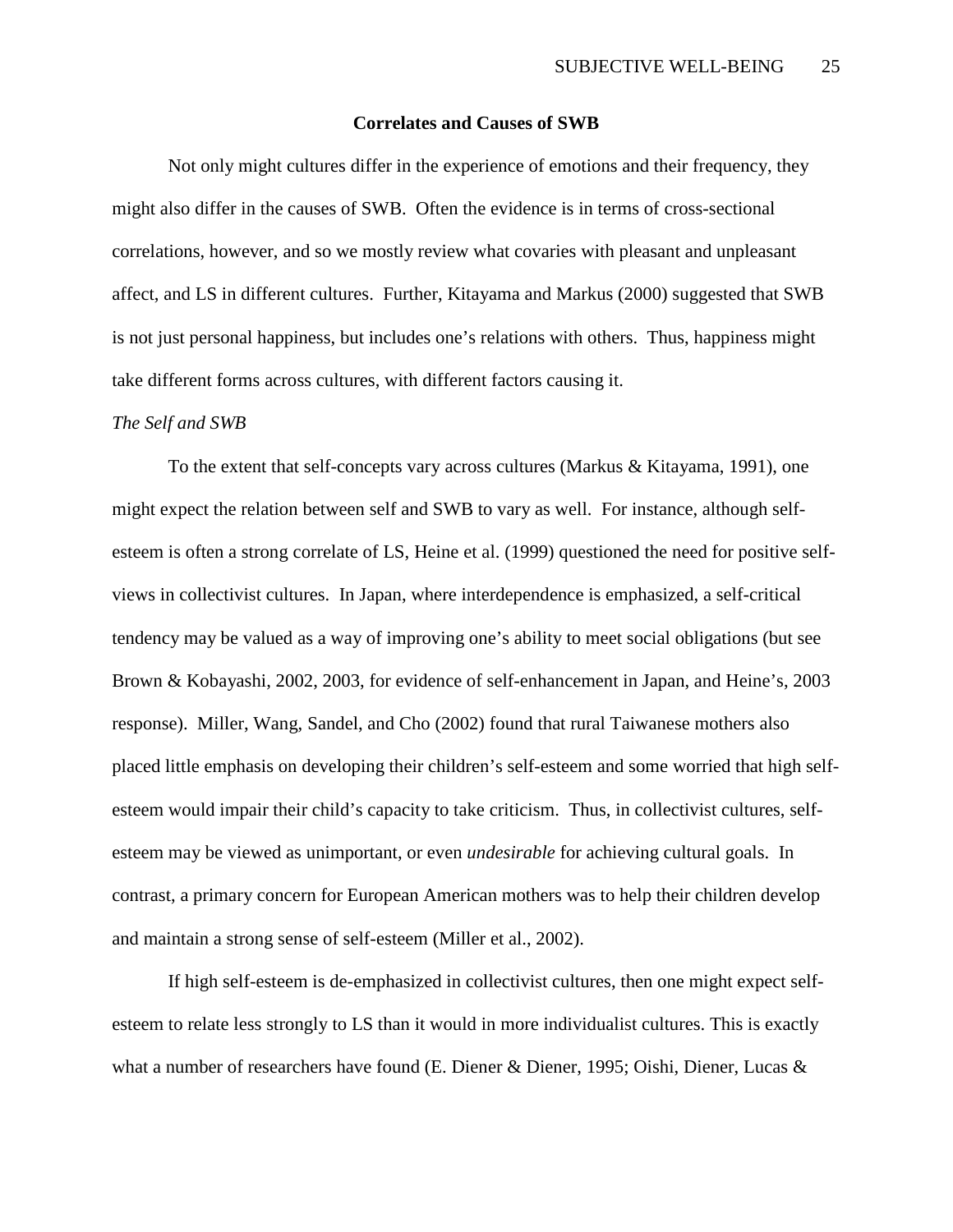Suh, 1999, Park & Huebner, in press). Although self-esteem correlated with LS across most countries, the strength of association could be predicted by the individualism of a country. For example, self-esteem and LS correlated .60 in the U.S., but only .08 among women in more collectivist India (E. Diener & Diener, 1995). Similarly, Park and Huebner (in press) found that satisfaction with self was a much stronger predictor of LS for U.S. adolescents than it was for Korean adolescents. As with emotions (Suh et al., 1998), people in collectivist cultures may be guided by norms downplaying the importance of self-esteem when they make life satisfaction judgments. Alternatively, people with high self-esteem may be frowned upon in collectivist cultures for holding or expressing attitudes that violate norms. Of course, norms should also influence the factors that *do* correlate with LS. For example, Park and Huebner suggested that the heavy emphasis on academic achievement in Korea might explain why school satisfaction predicted LS for Korean adolescents but not for American adolescents.

Another characteristic that may be less socially valued in collectivist cultures and less important for SWB is identity consistency. In traditional Western psychology, self-consistency across situations implies a coherent self-identity and good mental health. However, in East Asian cultures, where individuals are expected to adjust themselves to the social situation, identity consistency might be taken as a sign of immaturity. Suh (2002) found that Americans evinced greater consistency across social roles than Koreans. For example, if Americans were talkative with their friends, they were also more likely to be talkative with parents, siblings, and strangers than were Koreans. Furthermore, identity consistency was a much stronger predictor of SWB for Americans than Koreans. Not only were self-consistent individuals happier in the American sample, but they were also rated by informants as more likable and socially skilled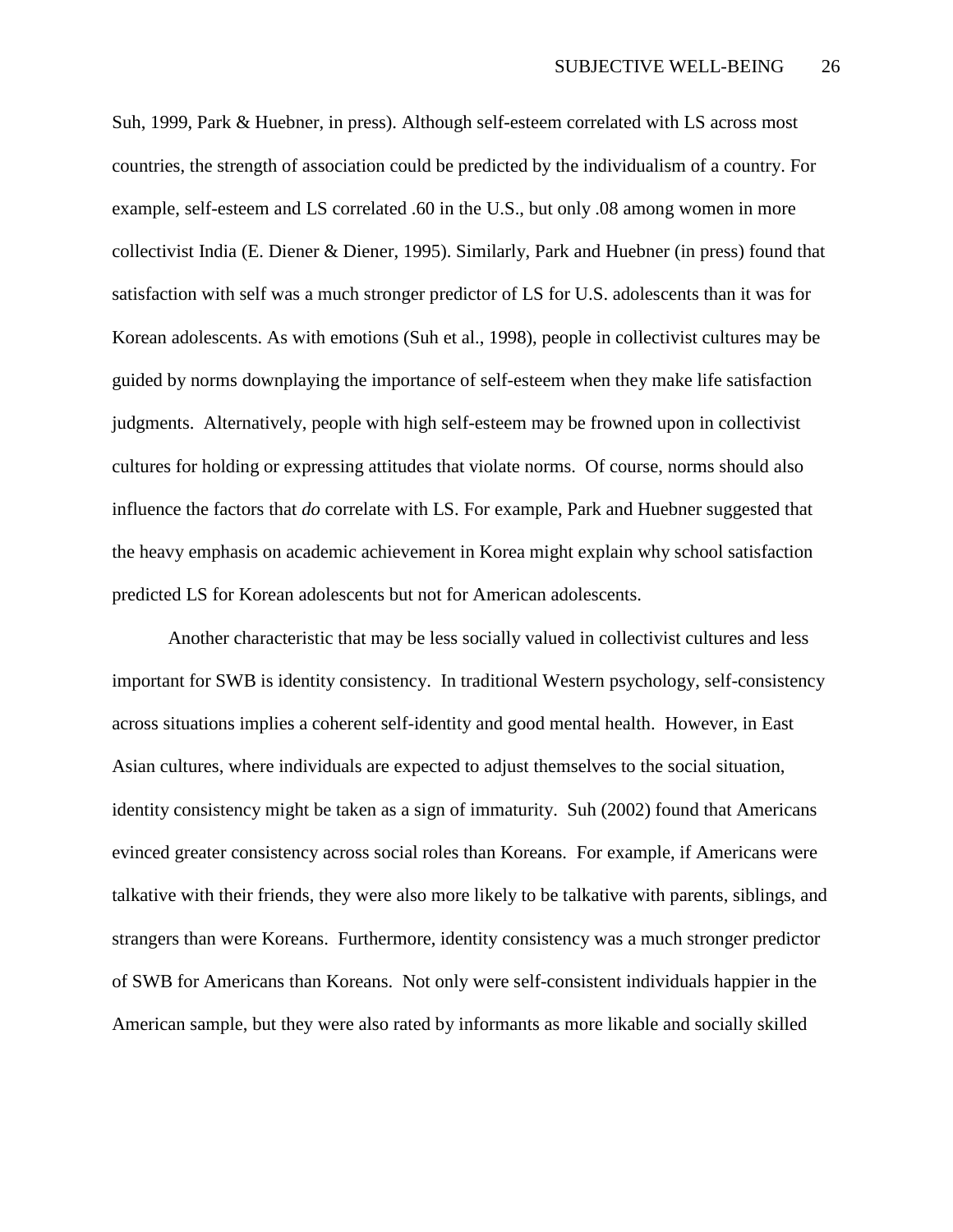than less consistent individuals. In contrast, Korean informants showed no such preference for consistent targets (Suh, 2002).

Culture may also affect the relation between personality and LS. On the one hand, research suggests that the influence of personality on emotional experience may be pancultural (Lucas, Diener, Grob, Suh, & Shao, 2000; Tsai et al., in press). In five countries, Schimmack et al. (2002) found that extraversion correlated positively with affect balance, whereas neuroticism was negatively correlated. Moreover, the relation between personality and LS was mediated by affect balance. Thus, extraverts enjoy greater LS in part because they experience frequent pleasant affect. However, because the relation between *emotions* and LS was stronger in individualist cultures (see Patterning and Structure), the relation between personality and LS was also moderated by culture. Thus, extraversion and neuroticism were more predictive of LS in individualist cultures (Germany and the U.S.) than in collectivist cultures (Ghana, Japan, Mexico). Extraverts everywhere may experience more pleasant affect than neurotics, but how much this contributes to LS may depend on the cultural value of emotional experience. Alternatively, Benet-Martínez and Karakitapoglu-Aygun (2003) proposed that cultures favor the development of some personality traits over others. They found that individualism predicted both extraversion and neuroticism, and that the relationship between personality and LS was mediated by self-esteem and friendship satisfaction.

An important issue concerns the role of autonomy in SWB. Self-determination theorists (SDT; Deci & Ryan, 1985; Ryan & Deci, 2000) contend that autonomy is a basic human need that, if not fulfilled, will lead to lower levels of well-being. One source of the debate may be the very definition of autonomy. For example, Oishi (2000) operationalized autonomy as horizontal individualism (i.e., an emphasis on independence and individual self-worth). He found that the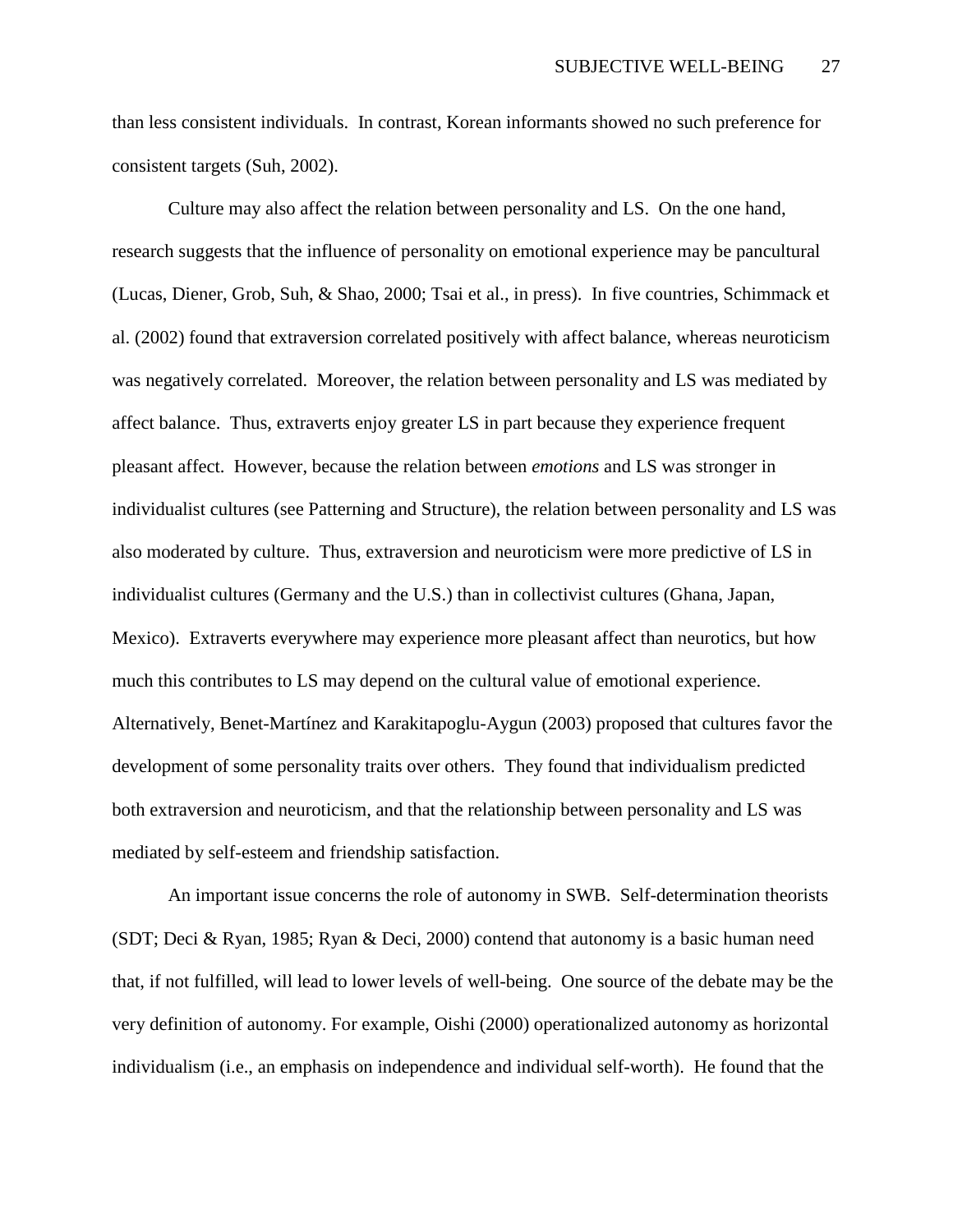positive association between autonomy and LS was stronger in more individualist nations like Australia and Denmark, than it was in more collectivist nations like China, Korea, and Bahrain. However, Chirkov, Ryan, Kim, and Kaplan (2003) argued that the construct of autonomy must be distinguished from independence and individualism (see also Ryan & Deci, 2000). In the framework of SDT, autonomy is the sense that one has willingly engaged in and fully endorses an act. Individuals may be dependent on others and still experience autonomy if they find value in that dependence and engage in it of their own volition. What is of importance is the *internalization* of the values that one is exercising. Thus, although Koreans viewed their culture as more collectivist and less individualist than Americans viewed their own culture, the internalization of *both* types of values predicted SWB in both countries, as well as in Russia and Turkey (Chirkov et al., 2003). Using a similar definition of autonomy, Sheldon et al. (2003) found that self-concordant individuals (i.e., those who pursued goals they perceived as freely chosen) tended to report higher levels of SWB in the U.S., South Korea, Taiwan, and China. Thus, autonomy as independence is not universal, whereas autonomy as feeling that one's behavior is freely chosen and not coerced may be universal.

These views are not contrary to the goal-as-moderator model advanced by Oishi (2000). This model posits that the relation between culture and SWB is moderated by personal goals. Culture may influence one's goals, but individuals do not always pursue culturally endorsed goals. For example, a Chinese student who values personal success may be happier studying alone than offering help to his fellow classmates, although the latter better reflects the cultural goal of interdependence. However, although attaining personal goals may bring emotional wellbeing, it may not always yield a sense of meaning in life. Ideally, personal goals that are aligned with cultural values lead to both happiness and meaning (Oishi, 2000). Thus, the role of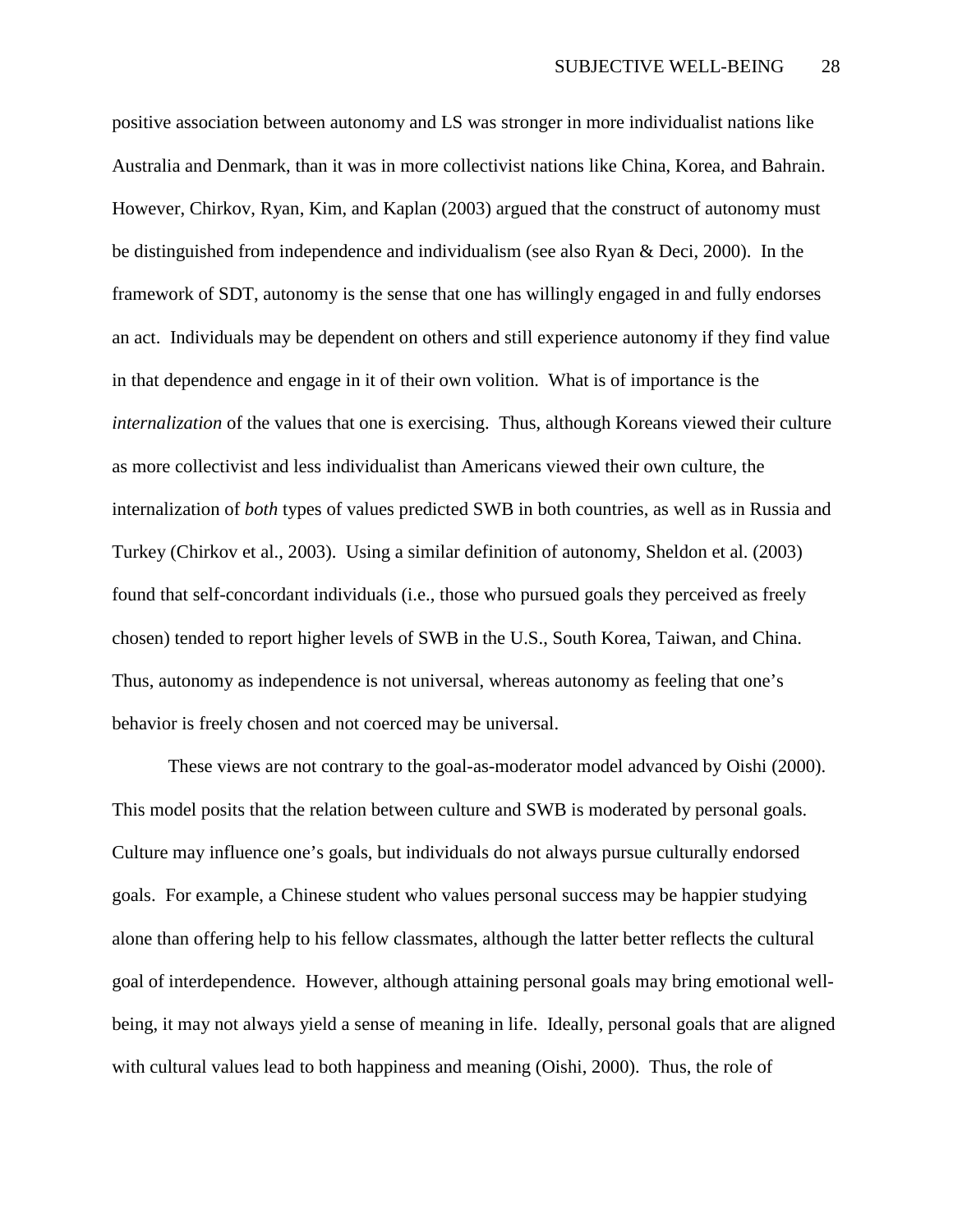personal goals is similar to the importance of internalization proposed by self-determination theory. Thus, although independence of others might not predict happiness equally across cultures, acting from one's volition is predicted by both self-determination and Oishi's theory to lead to happiness universally.

Both perspectives suggest that the distinction between personal and collective goals may often be blurred. For example, the SWB of Asians and Asian Americans is better predicted by satisfaction with goals involving family and friends than with goals concerned mainly with the self (Oishi & Diener, 2001; Radhakrishnan & Chan, 1997). However, among collectivist cultures, the goals of one's group may also be experienced as one's own (Markus & Kitayama, 1994), making them both collective and personal. In contrast, only personal goals were predictive of European American's SWB (Oishi & Diener, 2001; Radhakrishnan & Chan, 1997). Taken together, the findings suggest that there may be motives that correlate universally with well-being, and other motives or goals that are culture-specific correlates of well-being. *Relationships with Others and SWB*

The above research implies that social relationships may influence SWB differently across cultures. For instance, although emotional experience is often considered private and internal, Kitayama and Markus (2000) suggested that the Japanese may experience good feelings *intersubjectively*, as features of an interpersonal situation that dissipate once the individual is out of that context. Consistent with this idea, Oishi, Diener, Scollon, and Biswas-Diener (2003) found that Japanese reported less pleasant affect when alone than did Americans. Further, although both groups experienced more pleasant affect when with friends than when alone, the effect was greater for the Japanese (as well as for Hispanic Americans; Oishi et al., 2003).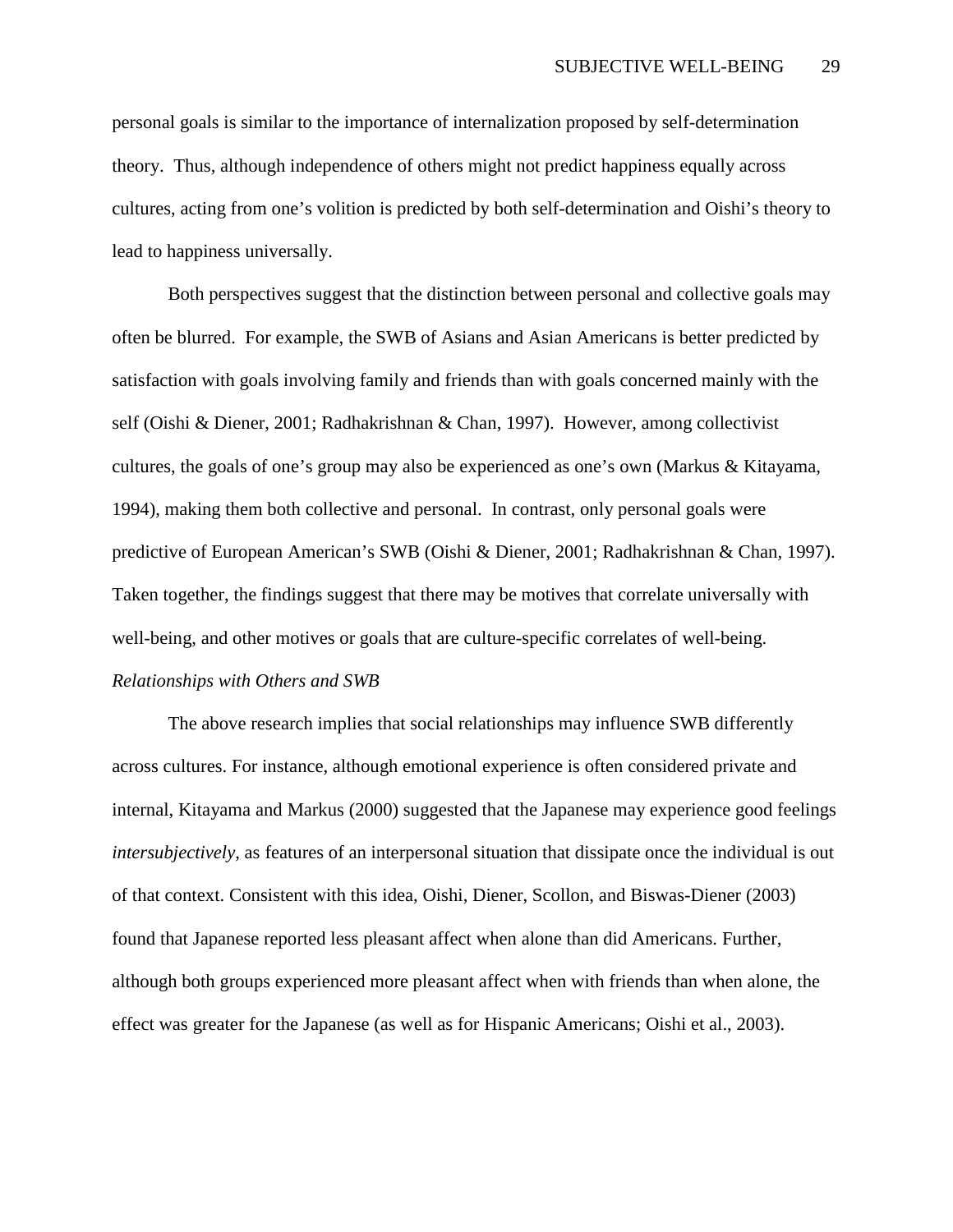In general, East Asians may be more other-focused in their emotional experience than North Americans (Cohen & Gunz, 2002; Kitayama, Markus, & Kurokawa, 2000). Kitayama et al. (2000) compared how *engaged* (relationship focused) and *disengaged* (self focused) emotions relate to general good feelings (e.g., happiness) among Japanese and American participants. For Japanese, positive engaged emotions (e.g., friendly feelings) correlated more strongly with general good feelings than did positive disengaged emotions (e.g., pride). The reverse was true for American participants. However, a recent priming study by No and Hong (2004) suggests that the influence of culture on emotional experience is dynamic. Compared to baseline, Korean American biculturals who were primed with Korean cultural icons became more relational and less egocentric in their projection of emotions onto others. Similar effects may be observed in the experience of SWB. That is, what makes an individual happy may shift as the salience of cultural frames shifts, as when living in another culture for an extended period of time.

The relative importance of relationships across cultures also influences LS. Among Hong Kong Chinese, for example, relationship harmony was just as important as self-esteem in predicting LS (Kwan, Bond & Singelis, 1997). In contrast, self-esteem was a stronger predictor of LS for Americans. Interestingly, relationship quality may have both, direct and indirect effects on LS. Kang et al. (2003) not only replicated Kwan et al.'s (1997) findings in the U.S., Korea, and mainland China, but they also showed that relationship quality was positively associated with self-esteem in the latter two groups. Relationship quality was also predictive of Asian Americans' self-esteem, but *not* of European Americans' self-esteem (Kang et al., 2003).

A relationship of particular relevance to SWB is marriage. Across 42 societies, married people reported more pleasant and less unpleasant affect than the divorced (E. Diener, Gohm, Suh, & Oishi, 2000). However, small cultural effects were observed. Divorce seems to reduce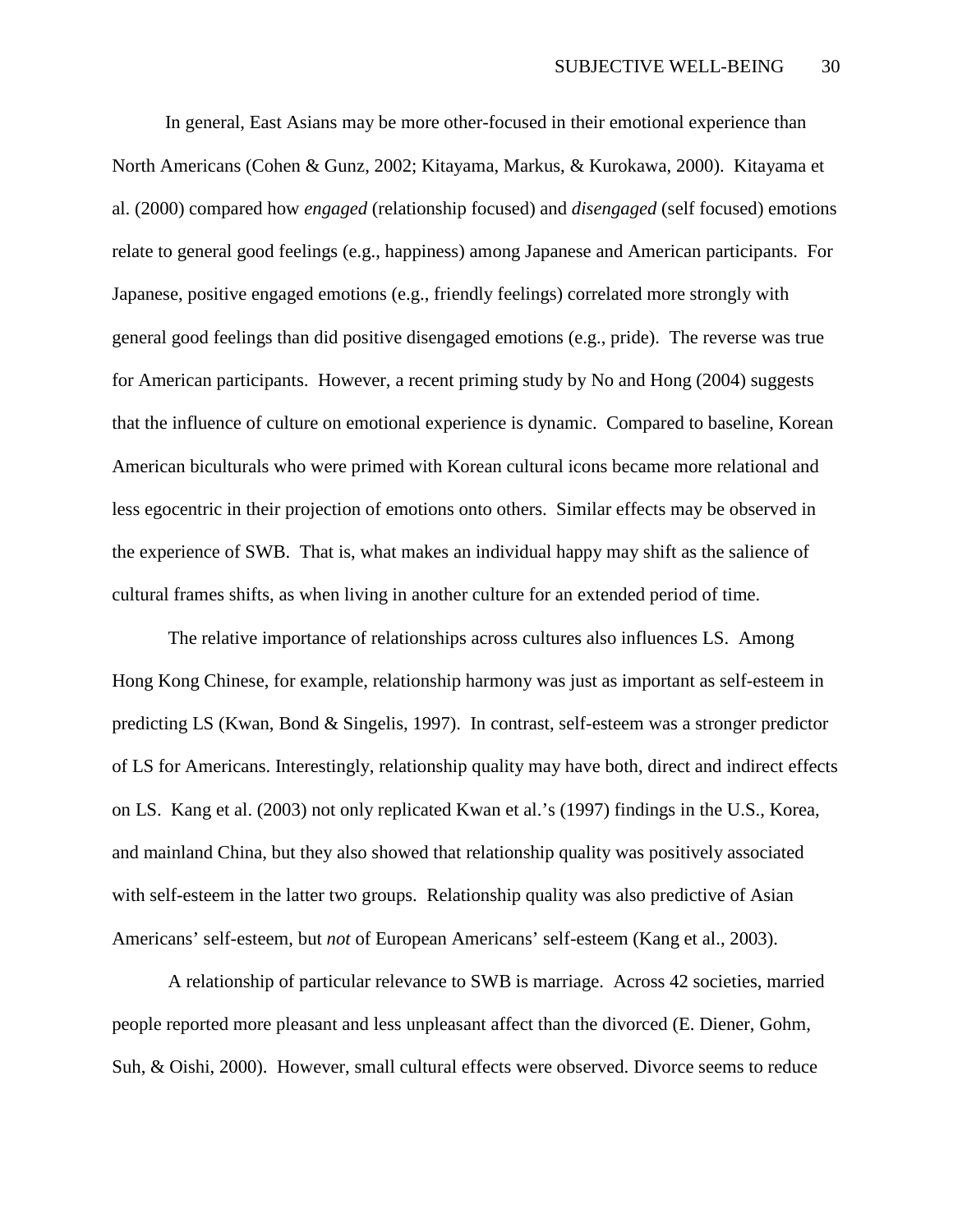pleasant affect to a lesser extent in collectivist than in individualist cultures. Gohm, Oishi, Darlington, and Diener (1998) also found that in collectivist cultures, the offspring of divorced parents reported greater LS than those whose parents remained in high-conflict marriages. These groups did not differ in individualist cultures. Both findings could be related to greater social support in collectivist cultures, which would help sustain well-being after divorce. Alternatively, the pressure to stay together may be greater in these societies so that couples divorce only after severe marital conflict. In this case, the decision to divorce might offer greater relief to spouses and their offspring. More research is needed to test these hypotheses.

## *Income and SWB*

According to Veenhoven (1991), income contributes to SWB only insofar as it allows one to fulfill basic needs. Beyond the level needed to satisfy physical needs, income has less of an impact on SWB. Veenhoven's theory resembles Maslow's (1954), which posits that lower order needs (e.g., physical and security needs) must be gratified before higher order needs (i.e., belongingness, esteem, and self-actualization) become salient. However, some scholars have questioned whether the fulfillment of needs follows a linear hierarchy (Yang, 2003). Moreover, diminishing returns on the effects of material goods do not always imply that higher order needs have been prioritized. An implication drawn from both theories, however, is that income has a greater impact on SWB in poor societies because physical needs like having adequate food, water and housing are highly salient, and the effects of income on meeting these needs are direct. Indeed, researchers have found that financial satisfaction predicts LS more strongly in poorer than in wealthier countries (E. Diener & Diener, 1995; Oishi et al., 1999).

Although the relation between income and happiness is reduced among the wealthier nations, it is worth noting that income still contributes to SWB *beyond* the basic subsistence level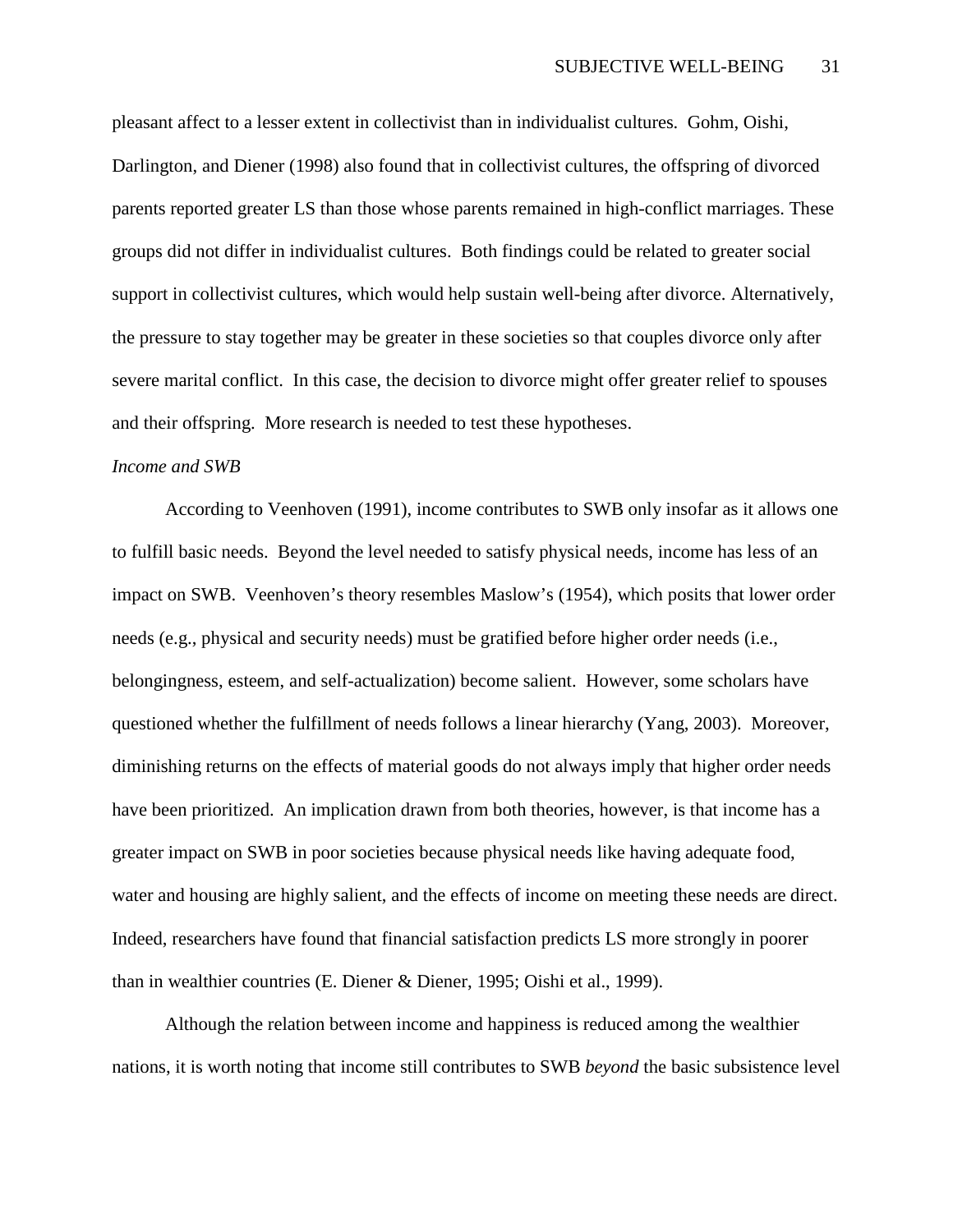(E. Diener et al., 1995; E. Diener, Sandvik, Seidlitz, & Diener, 1993). Perhaps greater amounts of income facilitate the pursuit of other goals (e.g., relationships or philanthropy) that add to one's level of SWB, though little is known about *how* money is spent across cultures.

Although Maslow's needs hierarchy provides some understanding of the link between income and SWB, it is important to consider recent revisions of and critiques on the crosscultural applicability of this model. Yang (2003) argued that Maslow's higher order needs (belongingness, esteem, and self-actualization) were framed within an individualist context. He suggested that in collectivist societies, these needs are framed in ways that reaffirm social relationships and group identity. Moreover, he proposed (after Yu, 1992, cited in Yang, 2003) that bearing and rearing children be considered needs that were present in all societies because they ensured the transmission of genes to the next generation. Unlike the strictly hierarchical nature of Maslow's model, Yang suggested that needs can be experienced and fulfilled simultaneously. For example, raising children may fulfill both belongingness and esteem needs. Furthermore, individuals may emphasize or de-emphasize transmission needs throughout the life course. The relative importance of child rearing versus esteem needs might also differ across cultures, and the role that income plays in satisfying these needs could likewise vary.

# *Conclusion*

A number of correlates of SWB are strikingly different across cultures, and yet some correlates appear to be universal. Variations in the cognitive and affective experience of happiness correspond with cultural differences in self-definition and the importance of social relationships. Income also contributes to SWB, though the relation is stronger among poorer than wealthier societies. Thus cultural psychological differences are not only rooted in values, but in the material world as well. However, because culture is dynamic, what makes people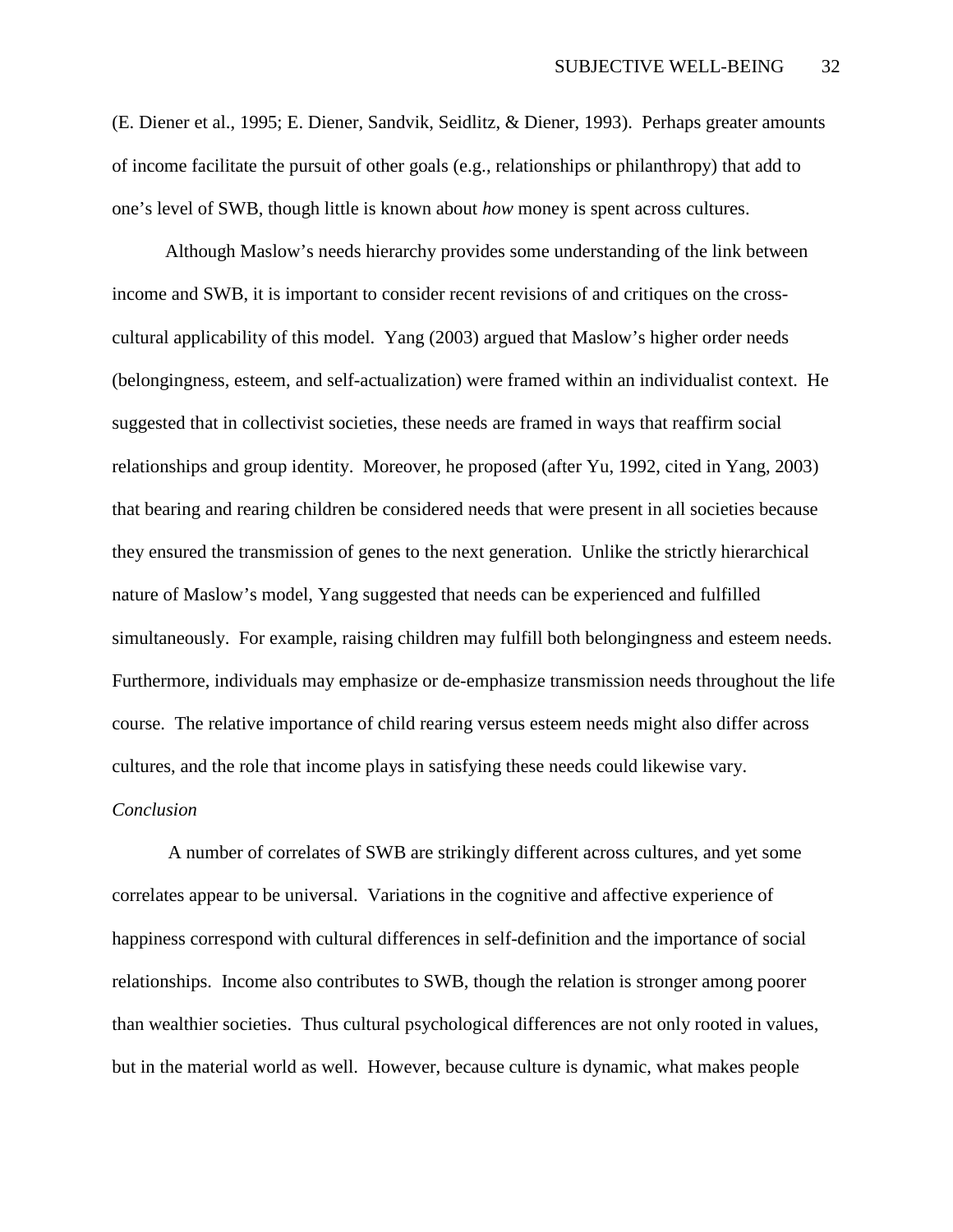happy may change across generations, as well as within the individual as different aspects of a culture become salient. Nevertheless, there may be some universal correlates of SWB even in the face of cultural variations, such as autonomous internalization of cultural values.

#### **Outcomes of SWB**

Research on SWB has traditionally been a search for the who, what, and how of happiness. That is, who is happy, what makes people happy, and how the various components of happiness relate to each other. Because happiness has historically been thought of as an end in itself, these were the first questions to be asked, and the field of SWB advanced greatly as these issues began to be studied more rigorously. However, the question of *why* happiness is important has only recently come under more serious attention.

Lyubomirsky, King, and Diener (in press) proposed that although success may produce happiness, it may also be the case that happiness leads to success. They reviewed several experimental and longitudinal studies suggesting that many outcomes of pleasant affect are desirable (e.g., prosocial behavior, self-esteem, likeability, creativity, and longevity). These characteristics, in turn, lead to success in many life domains such as marriage, work, and health. The framework developed by Lyubomirsky et al. is an intriguing area that requires much more research. Not only does the direction of causality await further clarification in some domains, but the benefits and *costs* of pleasant affect must be investigated in a wider range of cultures.

The studies reviewed by Lyubomirsky et al. were conducted primarily in North America, Europe, and Australia. Whether or not pleasant affect is similarly beneficial in, for example, East Asia is certainly open for analyses. Would pleasant emotions produce similar outcomes in Japan where self-criticism and self-improvement are seen as important for success (Heine et al.,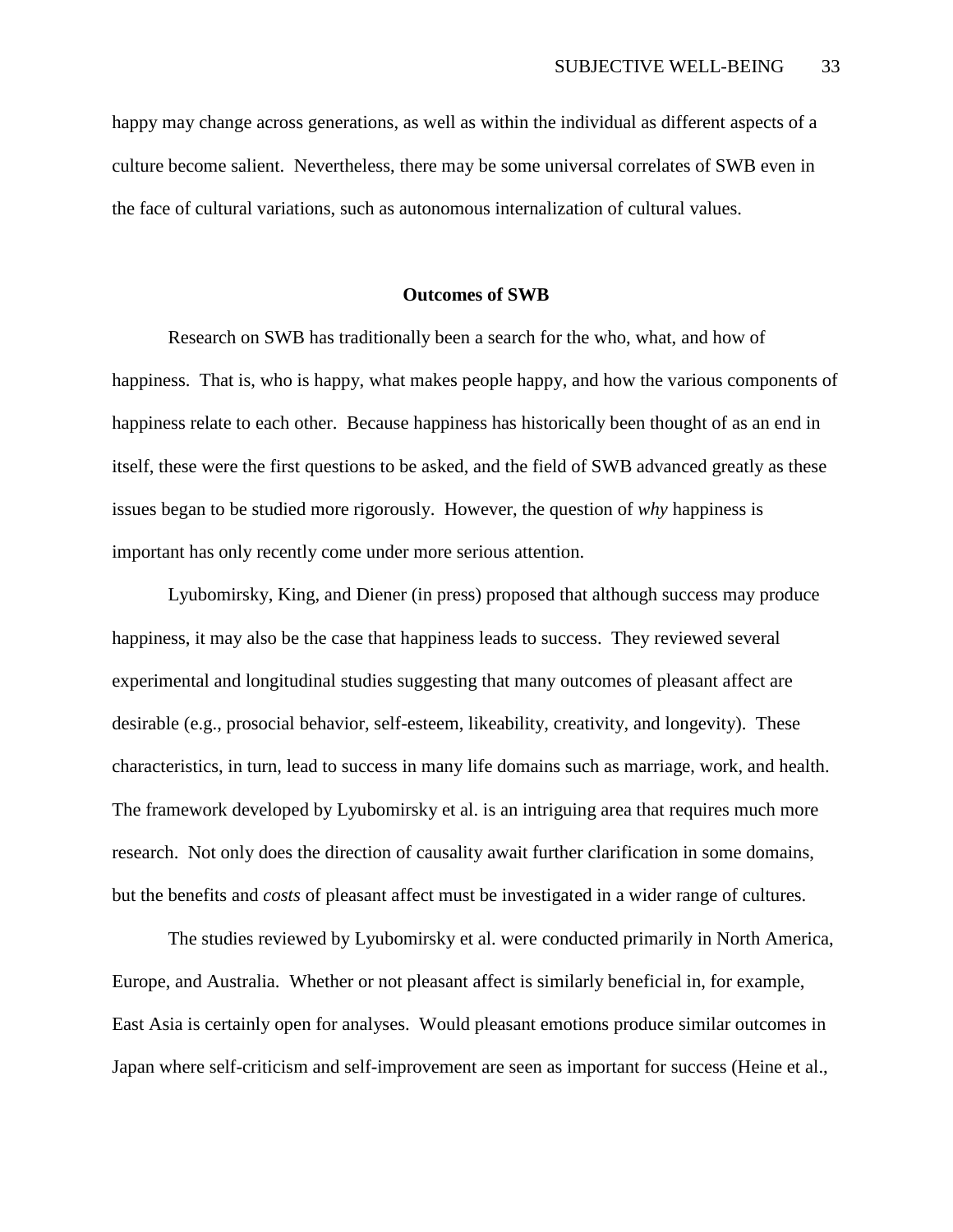1999)? Heine et al. (2001) observed that North Americans were more likely to persist on a task after receiving success feedback, whereas Japanese were motivated to persist if they received failure feedback. The facilitative effect of pleasant affect among Westerners may be related to the general desirability of these emotions in their cultures (Eid & Diener, 2001). However, East Asian cultures do not devalue all pleasant emotions (e.g., Tsai et al., in press). An important topic for future investigations is whether specific pleasant emotions are beneficial whereas others (e.g., pride; Eid & Diener, 2001; Scollon et al., 2004) are detrimental for success in certain cultures.

At a societal level, Inglehart and Klingemann (2000) suggested that rising levels of SWB might help legitimize and stabilize newly formed governments. They point out that major political changes in Belgium and the former U.S.S.R. in the early 1990s were *preceded* by decreasing levels of SWB. Furthermore, although many democratic societies had high levels of well-being, democracy did not predict SWB after controlling for GNP (Inglehart & Klingemann, 2000). Thus democratic institutions may increase SWB through rising wealth, but greater SWB might also help to sustain these institutions. These propositions are preliminary and more research is required to understand the causal process. Measuring national levels of SWB consistently and over a broad period of time could shed light on how fluctuations in well-being relate to sociopolitical developments.

#### **Methodological Issues**

A critical question is whether measures of SWB are valid and reliable across cultures. Even within cultures, Schwarz and Strack (1999) pointed out several potential threats to the validity of self-reported SWB. They warned that self-reports are vulnerable to contextual factors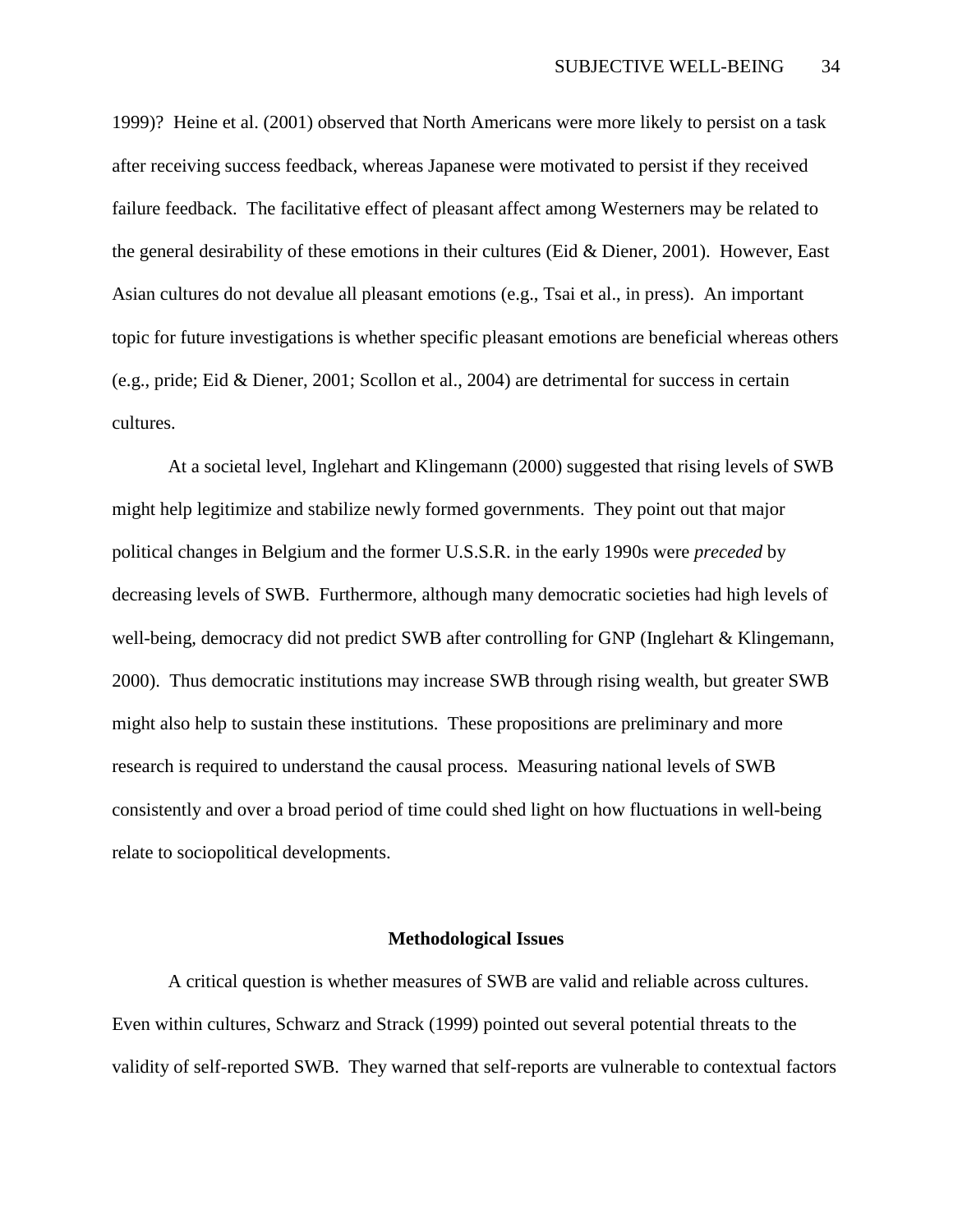(e.g., question wording and order effects) that can change the standards by which people evaluate their lives. However, Schimmack, Oishi and their colleagues (Schimmack, Diener, & Oishi, 2002; Oishi, Schimmack, & Colcombe, 2003) showed that the information that people use to make life satisfaction judgments is largely systematic and personally relevant. Thus, although self-reports of SWB may be open to momentary influences, more often than not, they convey meaningful information about an individual's evaluation of his or her life.

Nevertheless, there are additional challenges when SWB research is conducted across cultures. A basic issue is the adequate translation of written materials. Poor translations could alter the intended meaning of SWB measures, leading to spurious cultural differences. A number of studies, however, suggest that translation effects are unlikely to explain the substantial cultural differences that have been observed. For example, bilingual Chinese reported lower life satisfaction than bilingual European Americans, whether they completed the SWLS in Chinese or in English (Shao, 1993). Similarly, M.L. Diener et al. (2004) gathered reports of emotional experience from multiple locations in China, Singapore, and India. Within the same country, some subsamples completed the survey in the local language, whereas others completed an English version. Results indicated that subsamples *within* a nation were more similar in emotional experience, regardless of the language that was used. Cultural differences obtained with translated measures of SWB have also been substantiated by *non*-self-report measures (Balatsky & Diener, 1993; Biswas-Diener et al., 2004). For instance, not only did Russians report lower SWB than Americans, they also recalled proportionately less positive events than did the latter (Balatsky & Diener, 1993).

Another issue is whether the use of numbers, or unfamiliarity with Likert scales could affect findings. In the slums of Calcutta, Biswas-Diener and Diener (2001) supplemented their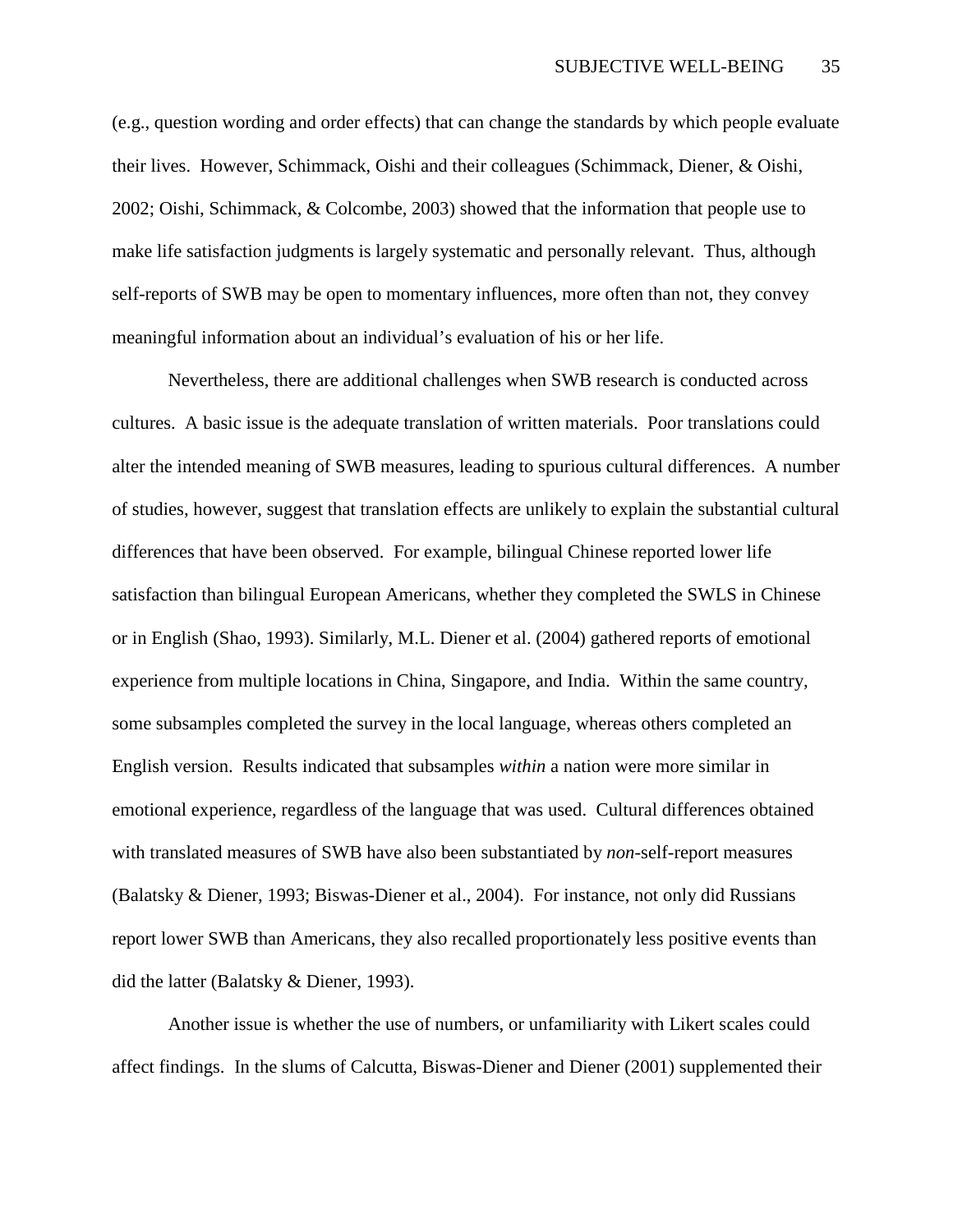seven-point Likert scales with a gradient of frowning and smiling faces. Some respondents were still confused by the task, forcing the researchers to reduce their measures to a three-point scale. Despite these initial difficulties, they obtained an alpha of .80 for the SWLS. Still, when conducting research in certain cultures, the novelty of psychological testing can result in lower reliabilities (e.g., Biswas-Diener et al., 2004). Moreover, the reliability of the SWLS was found to correlate positively with the GNP of a nation (Vittersø, et al., 2002). Higher reliabilities do not completely account for the greater LS found in wealthier nations, but they do appear to influence results and may be due to greater familiarity with psychological testing in those countries. Nevertheless, measures of life satisfaction and happiness are predictive of social integration and elderly suicide rates across nations (Wu & Bond, 2006), providing some evidence that these measures are capturing important aspects of people's life experiences.

Different response styles have occasionally been proposed as an explanation for cultural differences in well-being, especially with regard to the lower SWB found among Asian samples. One hypothesis is that due to humility norms, Asian respondents tend toward neutrality by overselecting responses at the midpoint of the scale. E. Diener, Suh, Smith, and Shao (1995) examined this possibility among Chinese, Japanese, Korean, and American samples, but did not find such a tendency. East Asians showed as much variation as Americans in their satisfaction with various domains. The former even reported a greater range of emotional intensity than the latter. Similarly, Veenhoven (2001) showed that negative response tendencies were unlikely to explain the lower levels of SWB among Russians. Interestingly, the lower scores on SWB run counter to the finding that acquiescence bias (the tendency to respond in agreement with items) tends to be higher in collectivistic nations (Johnson, Kulesa, Cho, & Shavitt, 2005; Smith, 2004).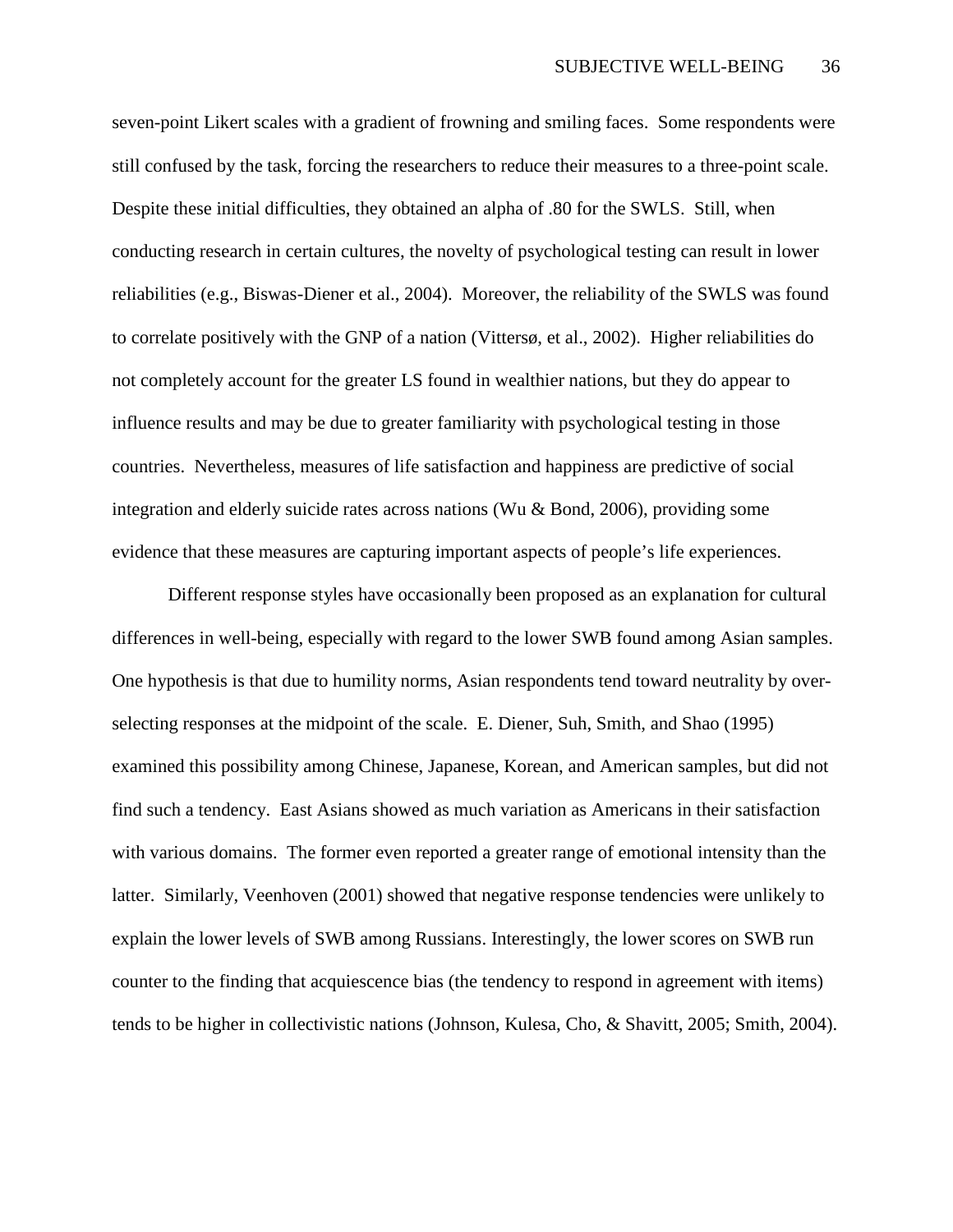If acquiescence influenced responses on SWB measures, one would expect to see higher means in East Asia, but this is clearly not the case.

On the other hand, social desirability may underlie some differences in reported SWB. In cultures where LS and pleasant affect are considered desirable, there may be a tendency to project higher SWB. People in some cultures appear to have a "positivity bias" in which satisfaction with global domains (e.g., education) are high even though satisfaction with more specific domains (e.g., textbooks, professors, and lectures) are *lower* on average (E. Diener, Scollon, Oishi, Dzokoto, & Suh 2000). E. Diener et al. (2000) found that this positivity bias predicted LS beyond objective measures like income, and that it correlated positively with norms for LS. This finding may explain the discrepant relation between wealth and happiness in Japan and Latin America. Latin Americans exhibited high desirability for LS, as well as a strong positivity bias. In contrast, Japan and other East Asians reported lower desirability for LS and a corresponding *negativity* bias, such that global satisfaction was lower than would be expected from specific domain satisfactions (E. Diener et al., 2000). These biases could be considered artifacts, but they may also represent interesting cultural phenomena in and of themselves. Furthermore, it is worth reiterating that cultural differences in satisfaction judgments and emotional experience have been observed using other methodologies. For instance, a one-week daily diary study showed that European Americans' global past-week satisfaction was more positive than their average satisfaction for *each day* of that week (Oishi, 2002). In contrast, Asian American participants did not exhibit a significant bias in global versus daily satisfaction ratings. Similarly, Kim-Prieto (2005) found that European-Americans and Asians were similar in happiness reported "now," but that Asians reporting feeling less during the past year and "in general." Finally, the recall of *pleasant* but not unpleasant emotions during a vacation predicted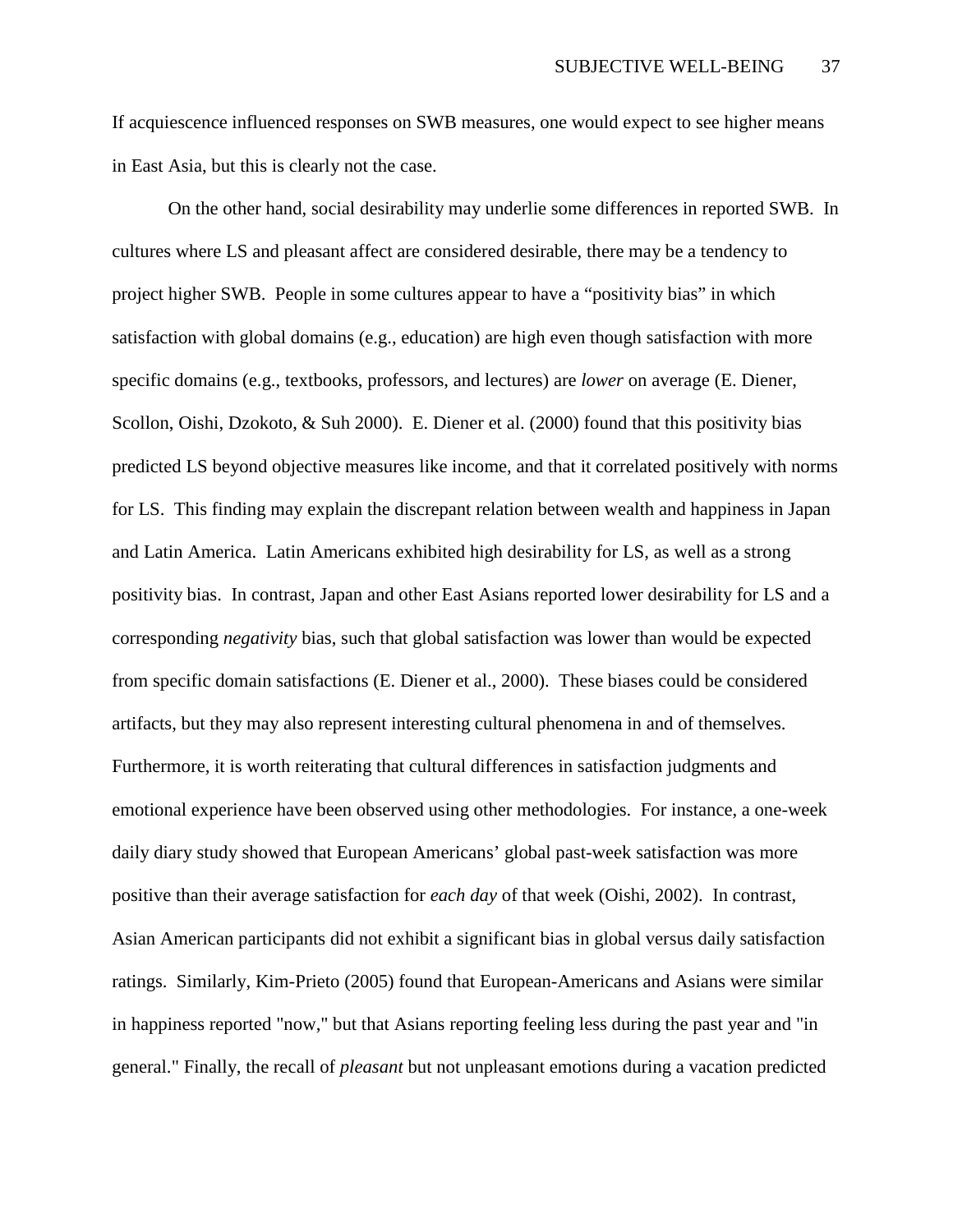the desire of European Americans to repeat the trip, whereas for Asian Americans the reverse was true (Wirtz, 2004). Interestingly, experience-sampling data revealed that the two groups did not differ in their *online* experience of pleasant and unpleasant emotions. Thus, the global judgment and not the specific reports influenced participants' decisions. Instead of dismissing global judgments altogether, E. Diener et al. (2000) suggested that global and domain-specific judgments are both distinctly informative aspects of SWB. Nevertheless, cross-cultural researchers should continue to use multiple methods (e.g., memory measures, informant reports, etc.), whenever possible.

Perhaps a fundamental concern is whether it is appropriate to use nations as a proxy for studying culture. Researchers often define groups by their countries of origin and attribute any differences among these groups to culture. However, culture is not necessarily confined to geopolitical boundaries (Hermans & Kempen, 1998; Hong & Chiu, 2001). By equating entire nations with single cultures, we risk overlooking important differences within nations, as well as similarities that extend beyond national borders. In the case of emotion norms, many different norm patterns for pleasant and unpleasant affect may co-exist within a nation (Eid & Diener, 2001). At the same time, however, nations within a certain *region* (e.g., East Asia or Latin America) appear to have similar patterns of emotional experience (M.L. Diener et al., 2004).

It is not entirely meaningless to group samples by nation. People living within a country are likely to have shared experiences and common histories, which are crucial in the formation of a common culture. Still, cultural entities may be defined at different levels, in any number of ways. It is important to realize the tradeoffs inherent at a given level of analysis. Speaking of "regional cultures" allows us to make generalizations, but at the sacrifice of specificity. A focus on subcultural grouping may provide rich, nuanced data, but at the cost of generalizability. A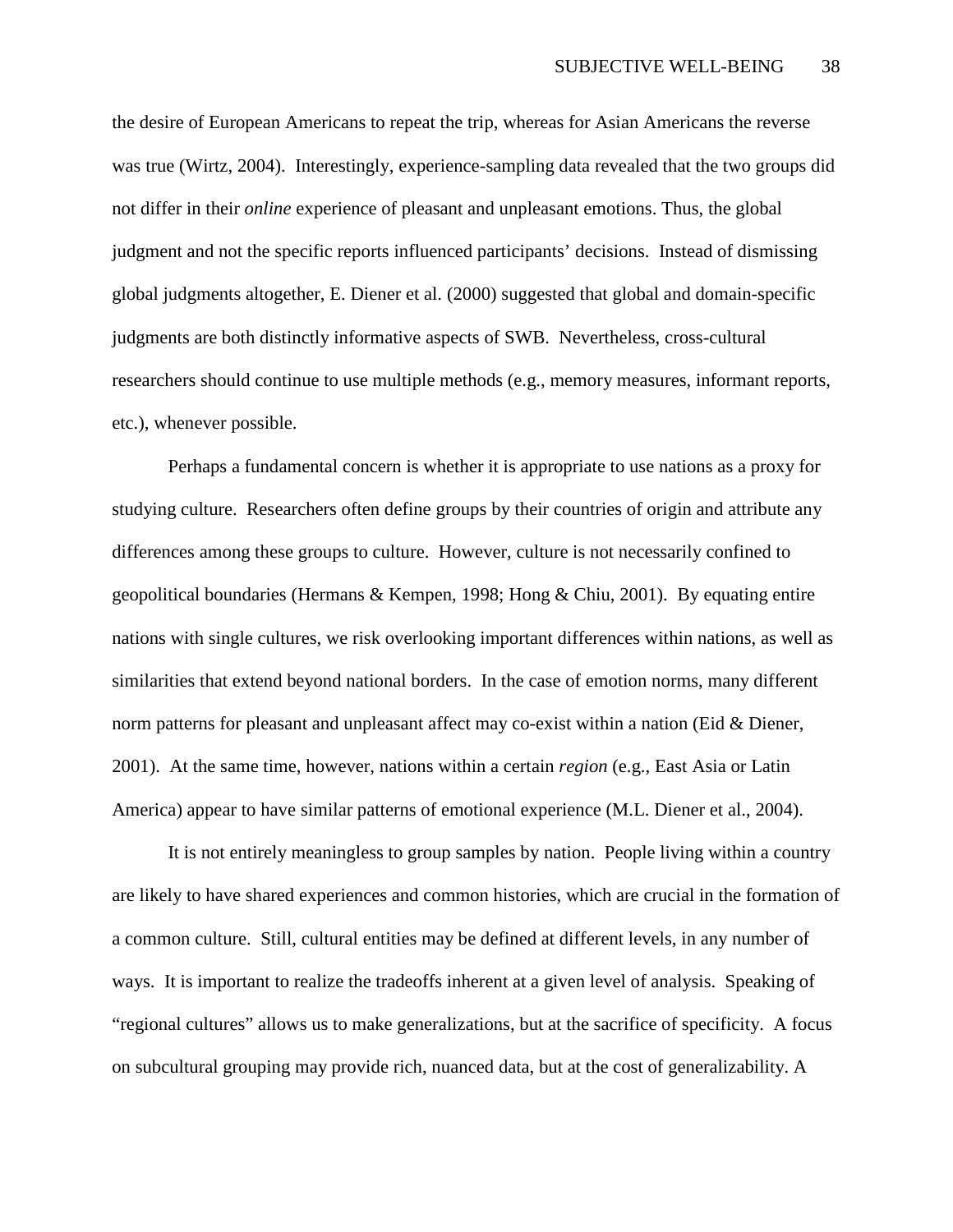further point is that culture is dynamic. The penetration of Western media and popular culture into other parts of the world can stimulate cultural change, leading to generational differences within nations. Thus, different age groups within a nation might differ in their attitudes and experience of SWB. More longitudinal research is needed to disentangle cohort effects from developmental effects.

Finally, group differences in SWB might be related to socioeconomic status (SES), not just cultural beliefs and values per se. Income and education levels can determine the quality of life for people in a society, which in turn could lower or raise SWB. However, SES may sometimes be confounded with cultural groupings, especially when a history of discrimination has prevented certain groups from attaining higher status (Betancourt & Lopez, 1993). Apart from discrimination, people from high versus low SES groups may face different realities and prioritize different values and beliefs (e.g, Snibbe & Markus, 2005). In either case, controlling for SES would result in a removal of cultural effects as well. Thus, separating SES from culture may not always be a straightforward task. On the other hand, cultural effects that persist even after controlling for socioeconomic variables pose interesting questions for future research and theory (see Rice & Steele, 2004) concerning the nature of culture and how it should be operationalized.

## **Future Directions**

Although cultural variations in SWB have been replicated across self-report and memory measures, an important agenda for future research is to determine the extent to which these differences are reflected in the actual experience of well-being. More frequent applications of the experience sampling method across cultures will provide further clarification of such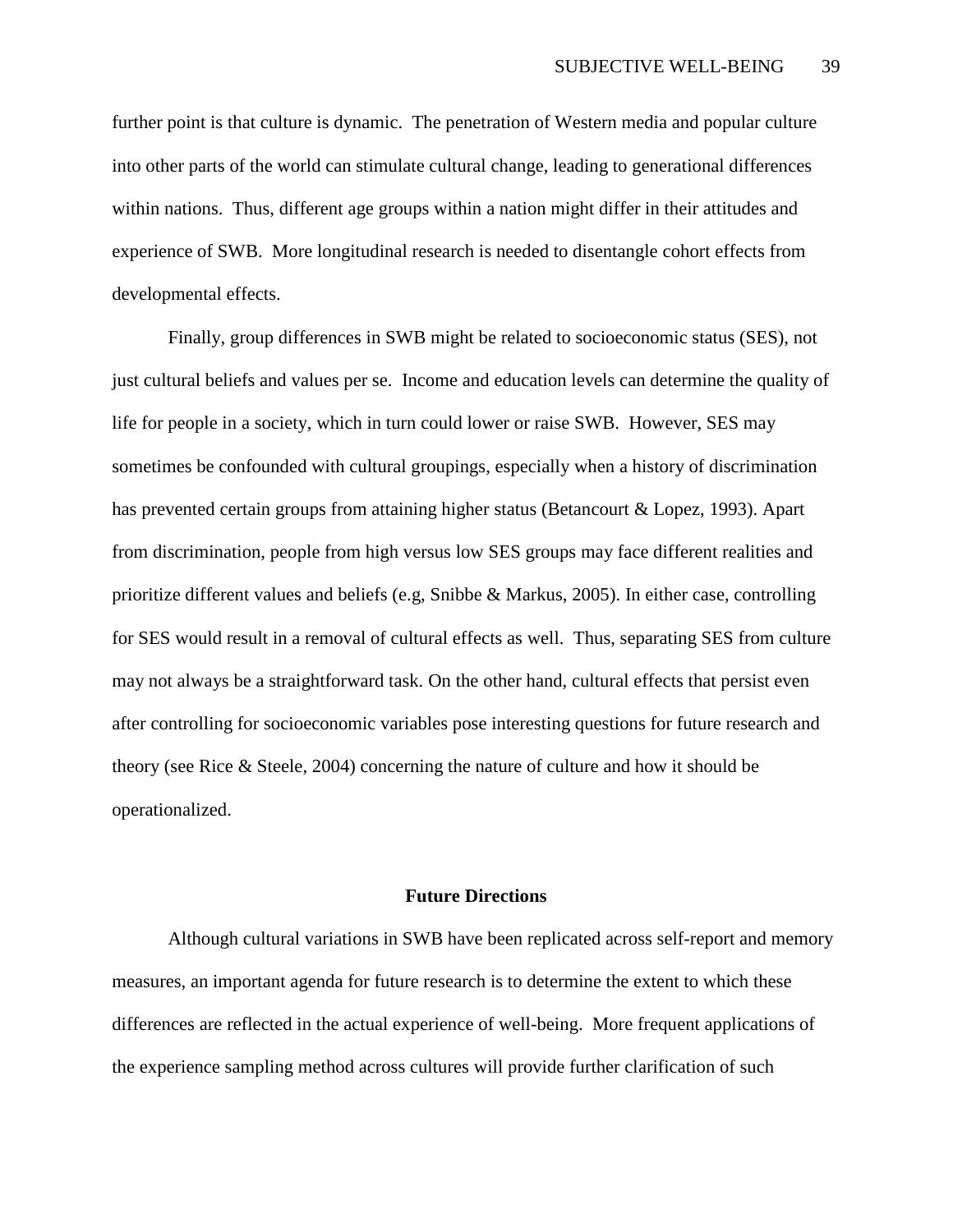differences. In one of the few such studies, Scollon et al. (2004) found that cultural differences in reports of past emotional experience do have some basis in on-line experience, but they also reflect aspects of the self-concept that independently influence the recall of emotions. These findings are provocative, but must be replicated across more cultures. Other methods of assessing SWB, such as Kim's (2004) implicit association measure of life satisfaction, have only recently been developed and could provide further insights. Also critical will be the further development and integration of biological markers of well-being. For example, a predisposition toward positive affectivity has been linked to individual differences in chronic left brain activation (Ito & Cacioppo, 1999). The immune system and neurotransmitter systems (e.g., serotonin and dopamine) may also play a role in well-being. These and other types of measures will help us know whether differences in SWB lie in actual experience or in self-reports.

There is also a continuing need for theory on the functioning of SWB in culture—how it is defined in each culture, how it supports culture, and the types of outcomes associated with SWB in various societies. SWB is an important criterion for evaluating the success of a society, but by itself is insufficient. To just be happy in the face of starvation or inequality would seem preposterous to most people. Happiness and cultural conceptions of the good life are often tied to the sociomoral fabric of a society. As Markus and Kitayama (1994) suggested, being a competent member of one's culture typically "feels good" or "right." Thus, in some ways, LS may involve an implicit moral judgment on one's life, or on oneself as a person. Future studies of indigenous concepts of well-being, as well as the relation of SWB to the moral structures of a society will help researchers to further contextualize their interpretations of SWB.

Finally, viewing culture dynamically will enhance our understanding of cultural variation in SWB. Dynamic constructionists (e.g., Hong  $&$  Chiu, 2001) suggest that the influence of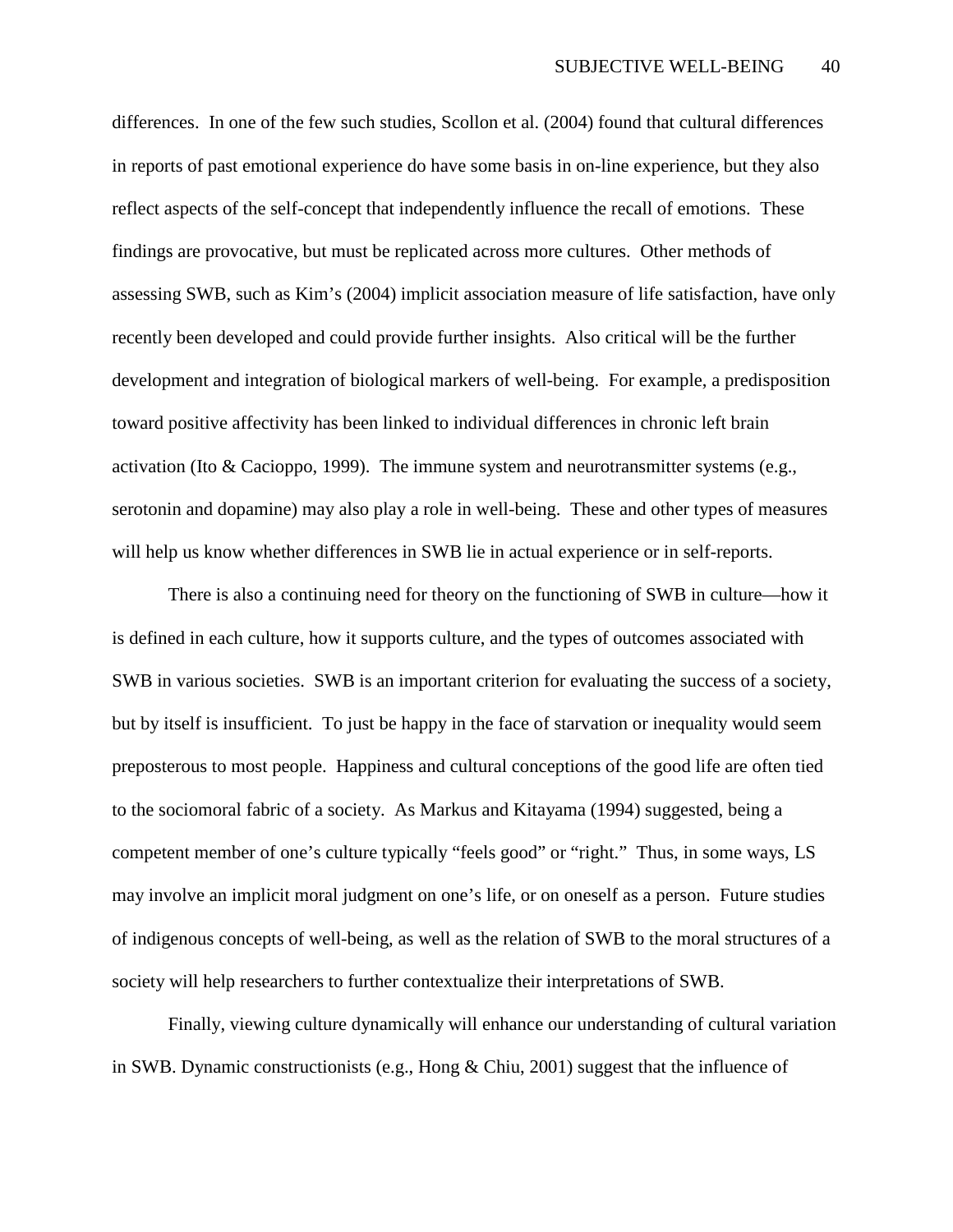culture is not rigid and sweeping, but that it can fluctuate with the social context. Particularly among immigrants and other individuals who have been exposed to multiple cultures, *which* culture is influential may depend on cues in the environment (e.g., at home versus at school) that activate different sets of cultural knowledge. An intriguing issue is how such cultural frameswitching might mediate or moderate the relation between LS and correlates such as self-esteem. How bicultural individuals feel about and integrate their cultural identities (Haritatos & Benet-Martínez, 2002; Kim, Sarason, & Sarason, in press) might also influence their well-being as they navigate between different cultural contexts. A related topic is how the causes of SWB change across the life span, or across different cohorts within the same culture. Thus, dynamic cultural perspectives contribute to a more fluid notion of SWB, raising new questions about the structure of well-being and its outcomes.

#### **Conclusions**

We have learned that comparisons of well-being are possible for some variables, and that there are probably some universal causes of well-being and ill-being. At the same time, we have learned that there are fascinating differences between cultures in the patterning and content of SWB variables, as well as in the causes and correlates of SWB. These differences should guide us in our attempts to make valid comparisons. For instance, some emotions may be understood similarly across cultures, whereas others have different connotative meanings. Direct comparisons, then, should be made with the former and not the latter. Even where SWB components are different, cultures could be compared according to their own criteria by measuring the attainment of culturally valued goals and experiences. Such an approach to wellbeing still allows success to be assessed in different cultural contexts.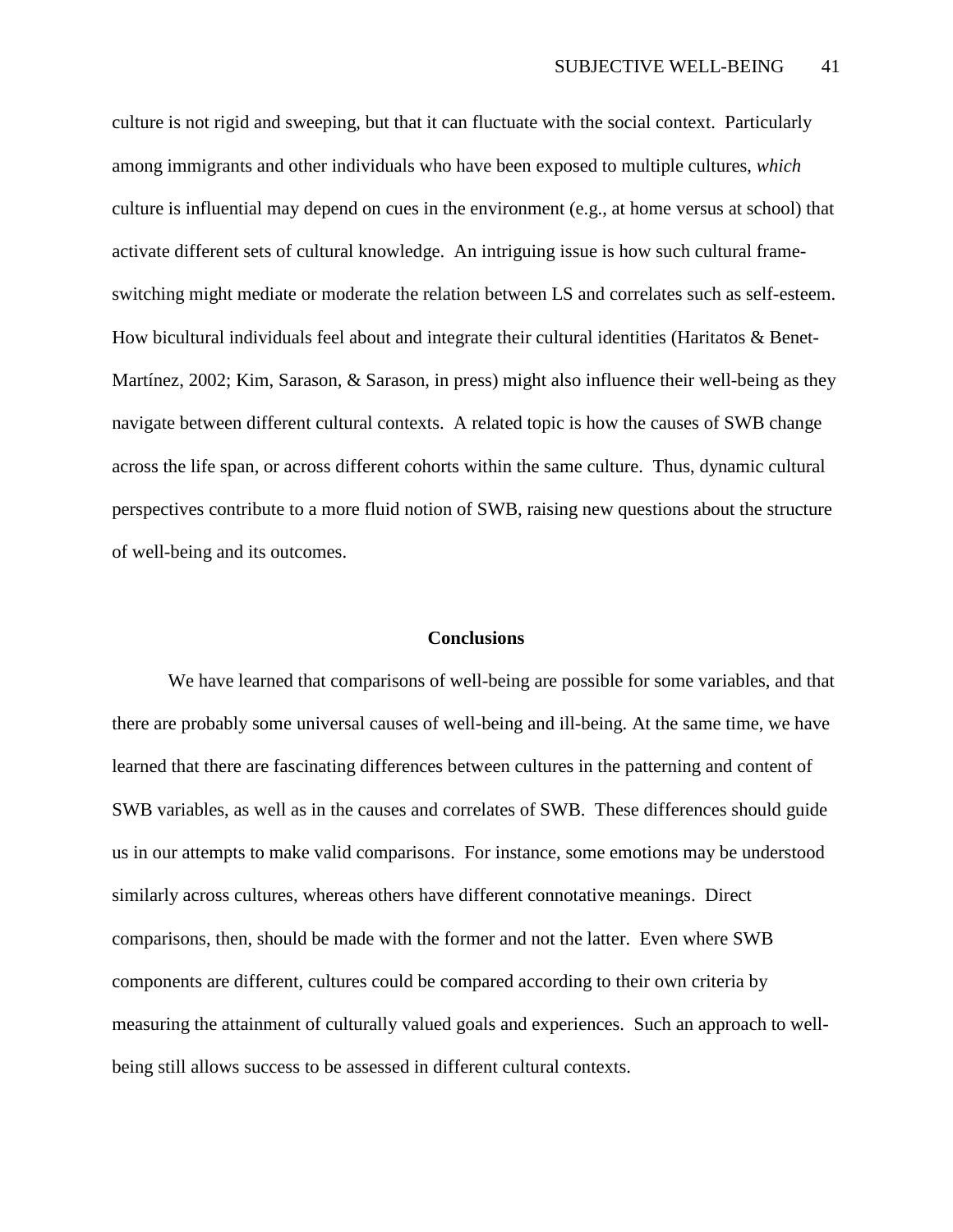The effect size of culture can vary depending on the specific component of SWB under study. Cultures perhaps vary more in frequency and perceived norms for pleasant emotions than for unpleasant emotions (Eid & Diener, 2001; Scollon et al., 2004). In the case of unpleasant emotions, there is a stronger trend toward much larger differences within than between cultures. The uneven effects of culture on SWB not only resonate with dynamic views of culture, but they also call for circumspection in the type of inferences we draw from societal levels of SWB.

Much has been learned in the past decade of research in culture and SWB. Researchers began by making simple comparisons of nations on life satisfaction and happiness. Next they began to ask questions about the validity of measures across cultures, and about the causes and correlates of SWB in different societies. The field continues to advance with more sharply focused research questions concerning *when* cultural influences come into play, *which* aspects of well-being are affected, and *what* the outcomes of SWB are across cultures. We are also entering an era in which research will treat culture as more dynamic, and individuals as bearers of more than one cultural tradition. These issues will continue to require multimeasure strategies, and hopefully stimulate the development of new methodologies. In this regard, progress in the various areas of cultural psychology and SWB, as well as more interdisciplinary work with the other social and biological sciences will benefit both perspectives greatly.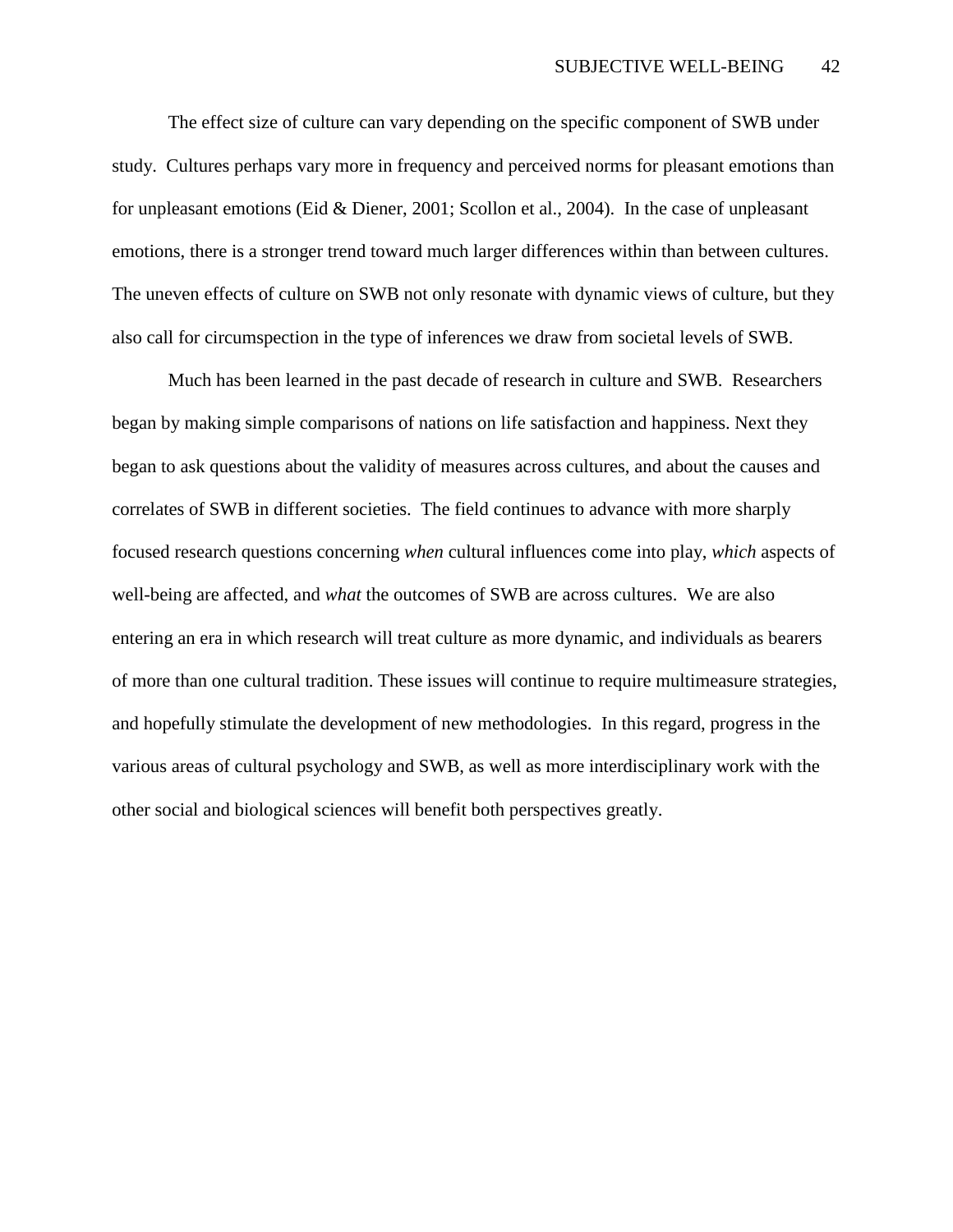#### **References**

- Ahadi, S.A., Rothbart, M.K., & Ye, R. (1993). Children's temperament in the US and China: Similarities and differences. *European Journal of Personality, 7*, 359-377.
- Ahuvia, A. C. (2002). Individualism/collectivism and cultures of happiness: A theoretical conjecture on the relationship between consumption, culture and subjective well-being at the national level. *Journal of Happiness Studies, 3,* 23-36.
- Bagozzi, R.P., Wong, N., & Yi, Y. (1999). The role of culture and gender in the relationship between positive and negative affect. *Cognition and Emotion, 13,* 641-672.
- Balatsky, G., & Diener, E. (1993). Subjective well-being among Russian students. *Social Indicators Research, 28*, 225-243.
- Benet-Martínez, V., & Karakitapoglu-Aygun, Z. (2003). The interplay of cultural syndromes and personality in predicting life satisfaction: Comparing Asian Americans and European Americans. *Journal of Cross-Cultural Psychology, 34*, 38-60.
- Betancourt, H., & López, S.R. (1993). The study of culture, ethnicity, and race in American psychology. *American Psychologist, 48*, 629-637.
- Biswas-Diener, R., & Diener, E. (2001). Making the best of a bad situation: Satisfaction in the slums of Calcutta. *Social Indicators Research*, *55*, 329-352.
- Biswas-Diener, R., Vittersø, J., & Diener, E. (2003). Most people are pretty happy: The Inughuit, the Amish, and the Maasai. University of Oregon: *Unpublished manuscript*.
- Brown, J.D., & Kobayashi, C. (2002). Self-enhancement in Japan and America. *Asian Journal of Social Psychology, 5*, 145-168.
- Brown, J.D., & Kobayashi, C. (2003). Motivation and manifestation: Cross-cultural expression of the self-enhancement motive. *Asian Journal of Social Psychology, 6*, 85-88.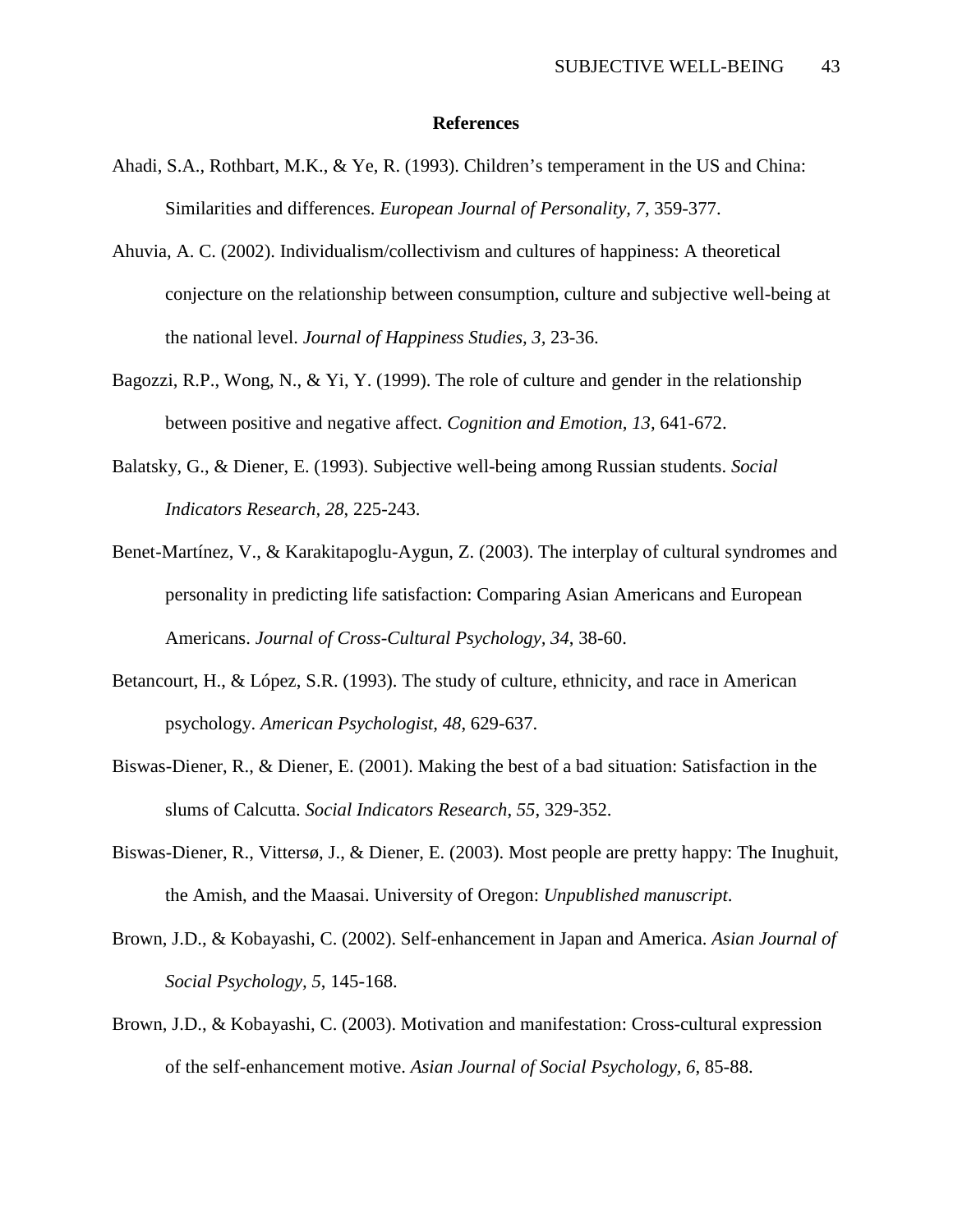- Cantril, H. (1965). *The pattern of human concerns*. New Brunswick, NJ: Rutgers University Press.
- Caspi, A., Sugden, K., Moffitt, T.E., Taylor, A., Craig, I.W., Harrington, H., McClay, J., Mill, J., Martin, J., Braithwaite, A., & Poulton, R. (2003). Influence of life stress on depression: Moderation by a polymorphism in the 5-HTT gene. *Science, 301*, 386-389.
- Cavalli-Sforza, L.L. (1991). Genes, peoples, and languages. *Scientific American, 256*(5), 104- 110.
- Chirkov, V., Ryan, R.M., Kim, Y., & Ulas, K. (2003). Differentiating autonomy from individualism and independence: A self-determination theory perspective on internalization of cultural orientations and well-being. *Journal of Personality and Social Psychology*, *84*, 97-110.
- Cohen, D., & Gunz, A. (2002). As seen by the other: Perspective on the self in the memories and emotional perceptions of Easterners and Westerners. *Psychological Science, 13*, 55-59.
- Deci, E.L., & Ryan, R.M. (1985). *Intrinsic motivation and self-determination in human behavior*. New York: Plenum.
- *The Dhammapada: The sayings of the Buddha*. (1976). (T. Byron, Trans.). New York: Random House.
- Diener, E., & Diener, C. (1996). Most people are happy. *Psychological Science*, *7*, 181-185.
- Diener, E., & Diener, M. (1995). Cross-cultural correlates of life satisfaction and self-esteem. *Journal of Personality and Social Psychology, 68*, 653-663.
- Diener, E., Diener, M., & Diener, C. (1995). Factors predicting the subjective well-being of nations. *Journal of Personality and Social Psychology, 69*, 851-864.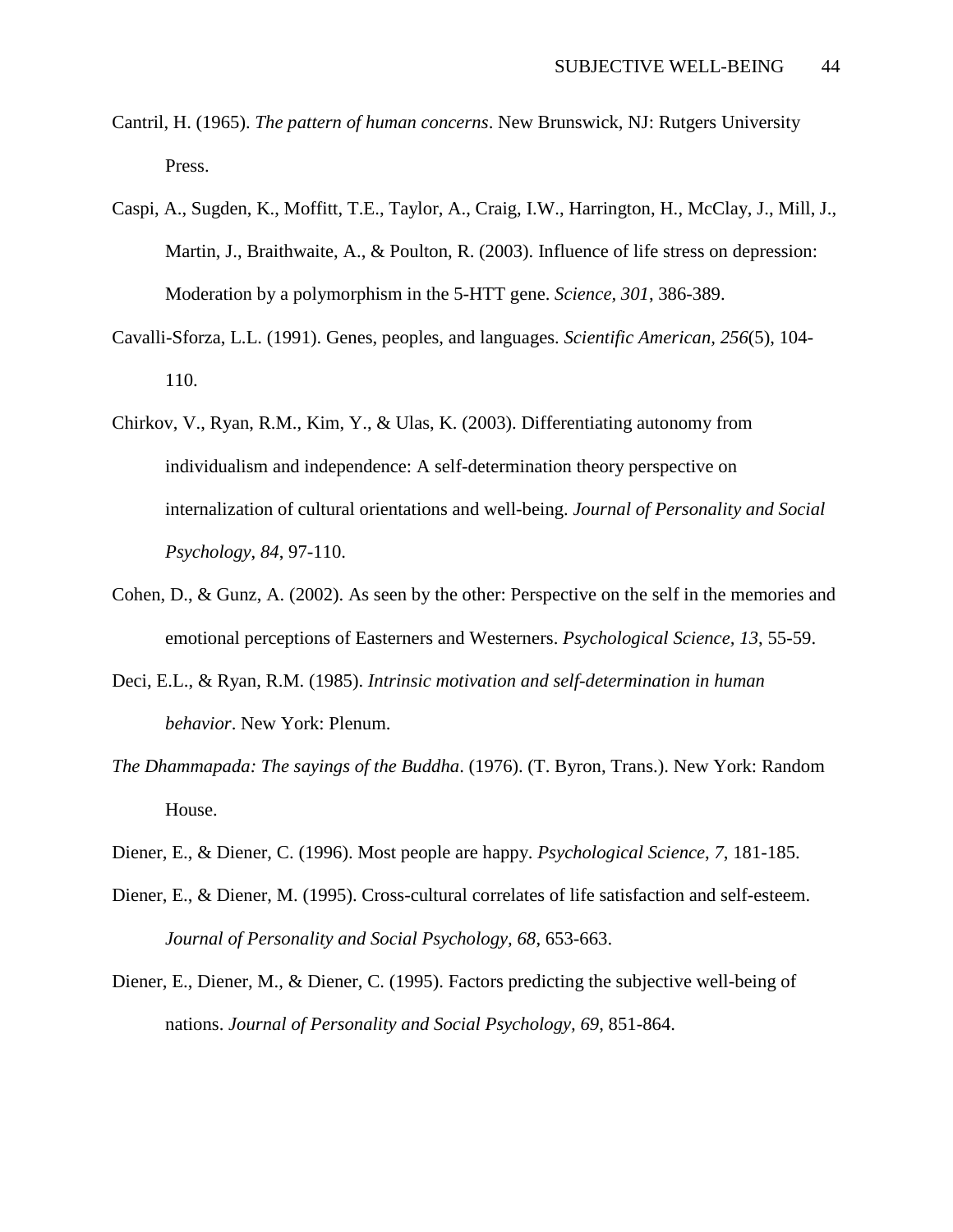- Diener, E., Emmons, R.A., Larsen, R.J., & Griffin, S. (1985). The Satisfaction With Life Scale. *Journal of Personality Assessment, 49*, 71-75.
- Diener, E., Gohm, C.L., Suh, E., & Oishi, S. (2000). Similarity of the relations between marital status and subjective well-being across cultures. *Journal of Cross-Cultural Psychology*, *31*, 419-436.
- Diener, E., Horwitz, J., & Emmons, R. (1985). Happiness of the very wealthy. *Social Indicators Research, 16*, 263-274.
- Diener, E., Lucas, R., & Scollon, C.N. (2005). Beyond the hedonic treadmill: Revisions to the adaptation theory of well-being. *Manuscript submitted for publication*.
- Diener, E. & Oishi, S. (2000). Money and happiness. In E. Diener and E.M. Suh (Eds.), *Culture and subjective well-being* (pp. 185-218). Cambridge, Massachusetts: MIT Press.
- Diener, E., Sandvik, E., Seidlitz, L., & Diener, M. (1993). The relationship between income and subjective well-being: Relative or absolute? *Social Indicators Research, 28*, 195-223.
- Diener, E., Scollon, C.K.N., Oishi, S., Dzokoto, V., & Suh, E.M. (2000). Positivity and the construction of life satisfaction judgments: Global happiness is not the sum of its parts. *Journal of Happiness Studies, 1*, 159-176.
- Diener, E., & Seligman, M.E.P. (2004). Beyond money: Toward an economy of well-being. *Psychological Science in the Public Interest, 5*, 1-31.
- Diener, E., & Suh, E.M. (1999). National differences in subjective well-being. In D. Kahneman, E. Diener, & N. Schwarz (Eds.), *Well-being: The foundations of hedonic psychology* (pp. 434-450). New York: Russell Sage Foundation.
- Diener, E., Suh, E.M., Smith, H., & Shao, L. (1995). National differences in reported subjective well-being: Why do they occur? *Social Indicators Research, 34*, 7-32.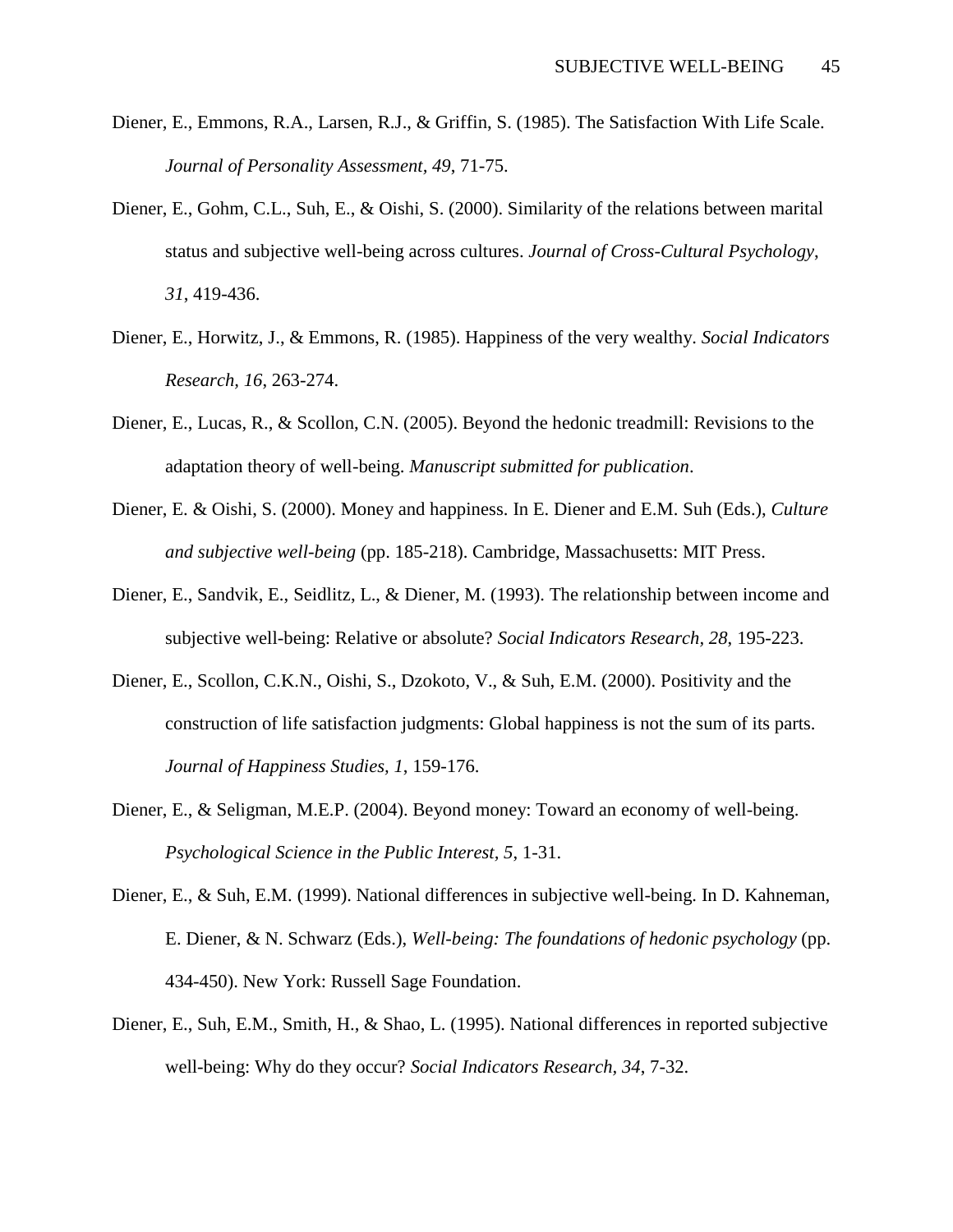- Diener, M.L., Fujita, F., Kim-Prieto, C., & Diener, E. (2004). Culture and emotional experience. *Manuscript submitted for publication*.
- Diener, M.L., & Lucas, R.E. (2004). Adult's desires for children's emotions across 48 countries: Associations with individual and national characteristics. *Journal of Cross-Cultural Psychology, 35*, 525-547.
- Edgerton, R.B. (1992). *Sick societies: Challenging the myth of primitive harmony*. New York: Free Press.
- Eid, M., & Diener, E. (2001). Norms for experiencing emotions in different cultures: Inter- and intranational differences. *Journal of Social and Personality Psychology, 81*, 869-885.
- Ekman, P., & Friesen, W.V. (1971). Constants across cultures in the face and emotion. *Journal of Social and Personality Psychology, 17*, 124-129.
- Ekman, P., Friesen, W.V., O'Sullivan, M., Chan, A., Diacoyanni-Tarlatzis, I., Heider, K., Krause, R., LeCompte, W.A., Pitcairn, T., Ricci-Bitti, P.E., Scherer, K., Tomita, M., & Tzavaras, A. (1987). Universals and cultural differences in the judgments of facial expressions of emotion. *Journal of Social and Personality Psychology, 53*, 712-717.
- Fredrickson, B.L. (1998). What good are positive emotions? *Review of General Psychology, 2,* 300-319.
- Freedman, D.G., & Freedman, N.C. (1969). Behavioural differences between Chinese-American and European-American newborns. *Nature*, *224*, 1227.
- Fujita, F., & Diener, E. (2005). Life satisfaction set point: Stability and change. *Journal of Personality and Social Psychology, 88*, 158-164.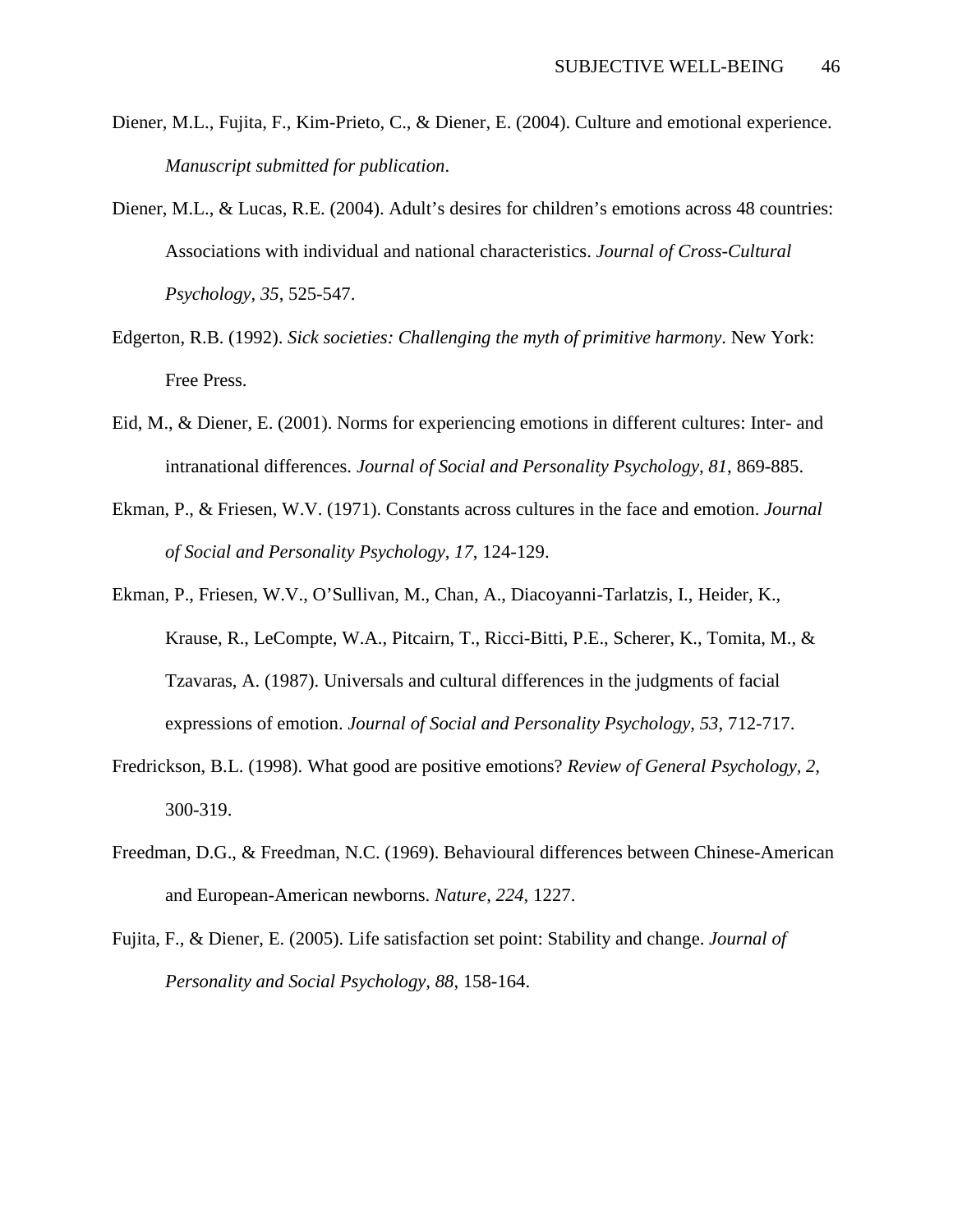- Gaskins, R.W. (1999). "Adding legs to a snake": A reanalysis of motivation and the pursuit of happiness from a Zen Buddhist perspective. *Journal of Educational Psychology, 91*, 204- 215.
- Gohm, C.L., Oishi, S., Darlington, J., & Diener, E. (1998). Culture, parental conflict, parental marital status, and the subjective well-being of young adults. *Journal of Marriage and the Family, 60*, 319-334.
- Haritatos, J., & Benet-Martínez, V. (2002). Bicultural identities: The interface of cultural, personality, and socio-cognitive processes. *Journal of Research in Personality, 36*, 598- 606.
- Heine, S.J. (2003). Self-enhancement in Japan? A reply to Brown & Kobayashi. *Asian Journal of Social Psychology, 6*, 75-84.
- Heine, S.J., Kitayama, S., Lehman, D.R., Takata, T., Ide, E., Leung, C., & Matsumoto, H. (2001). Divergent consequences of success and failure in Japan and North America: An investigation of self-improving motivations and malleable selves. *Journal of Personality and Social Psychology, 81*, 599-615.
- Heine, S.J., Lehman, D.R., Markus, H.R., & Kitayama, S. (1999). Is there a universal need for positive self-regard? *Psychological Review, 106*, 766-794.
- Hermans, H.J.M., & Kempen, H.J.G. (1998). Moving cultures: The perilous problems of cultural dichotomies in a globalizing society. *American Psychologist, 53*, 1111-1120.
- Hong, Y., & Chiu, C. (2001). Toward a paradigm shift: From cross-cultural differences in social cognition to social-cognitive mediation of cultural differences. *Social Cognition, 19*, 181- 196.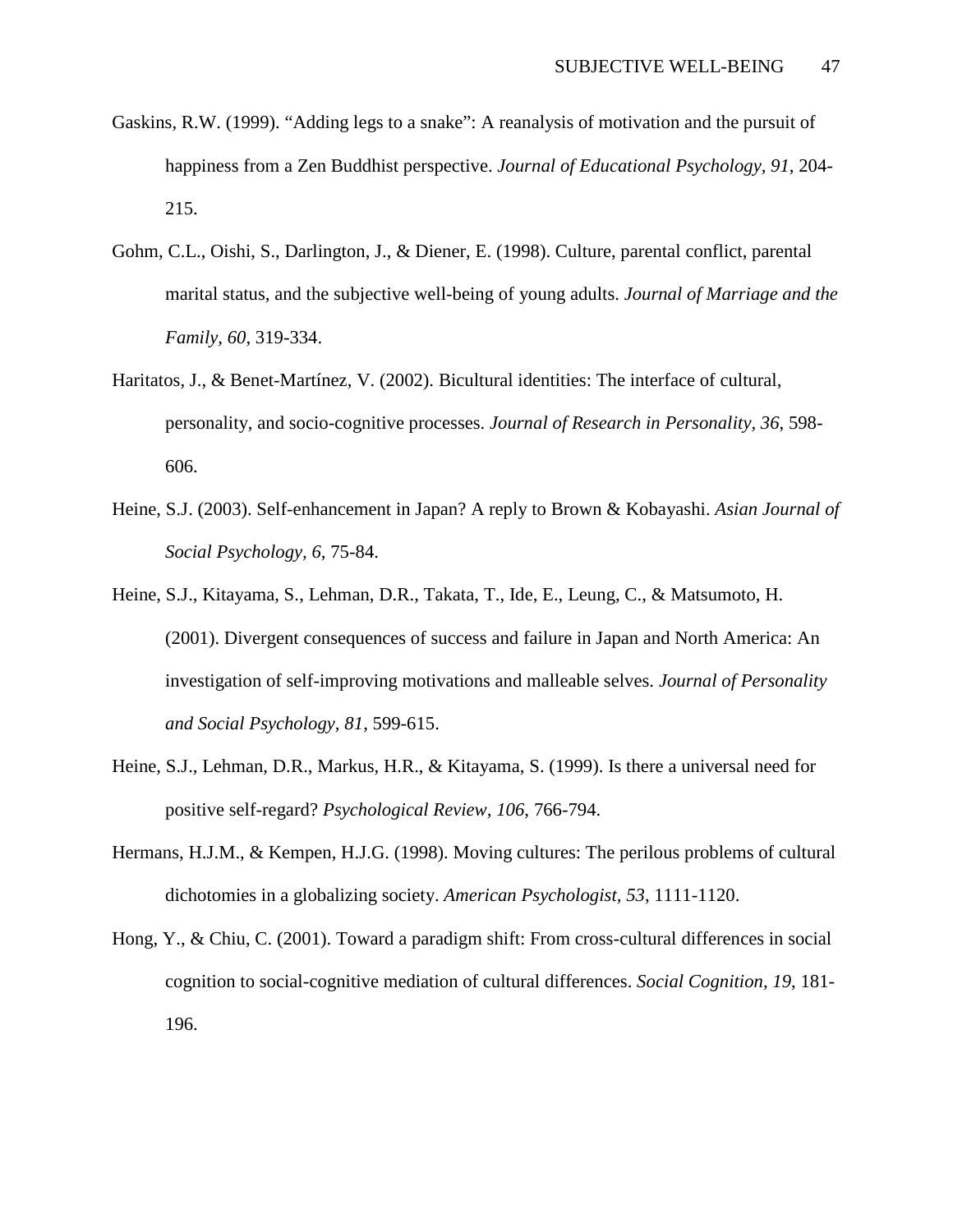- Howell, C.J., Howell, R.T., & Schwabe, K.A. (in press). Does wealth enhance life satisfaction for people who are materially deprived? Exploring the association among the *Orang Asli* of Peninsular Malaysia. *Social Indicators Research*.
- Inglehart, R. (1990). *Culture shift in advanced industrial society*. Princeton, NJ: Princeton University Press.
- Inglehart, R., & Klingemann, H-D. (2000). Genes, culture, democracy, and happiness. In E. Diener & E.M. Suh (Eds.), *Culture and Subjective Well-Being* (pp. 185-218). Cambridge, Massachusetts: MIT Press.
- Ito, T.A., & Cacioppo, J.T. (1999). The psychophysiology of utility appraisals. In D. Kahneman, E. Diener, & N. Schwartz (Eds.), *Well-being: The foundations of hedonic psychology* (pp. 470-488). New York: Russell Sage Foundation.
- Izard, C.E., & Malatesta, C.Z. (1987). Perspectives on emotional development I: Differential emotions theory of early emotional development. In J.D. Osofsky (Ed.), *Handbook of Infant Development*  $(2^{nd}$  ed., pp. 494-554). New York: John Wiley & Sons.
- Johnson, T., Kulesa, P., Cho, Y.I., & Shavitt, S. (2005). The relation between culture and response styles: Evidence from 19 countries. *Journal of Cross-Cultural Psychology, 36*, 264-277.
- Kagan, J., Arcus, D., Snidman, N., Feng, W.Y., Hendler, J., & Greene, S. (1994). Reactivity in infants: A cross-national comparison. *Developmental Psychology, 30*, 342-345.
- Kang, S.-M., Shaver, P. R., Sue, S., Min, K.-H., & Jing, H. (2003). Culture-specific patterns in the prediction of life satisfaction: Roles of emotion, relationship quality, and self-esteem. *Personality & Social Psychology Bulletin, 29*, 1596-1608.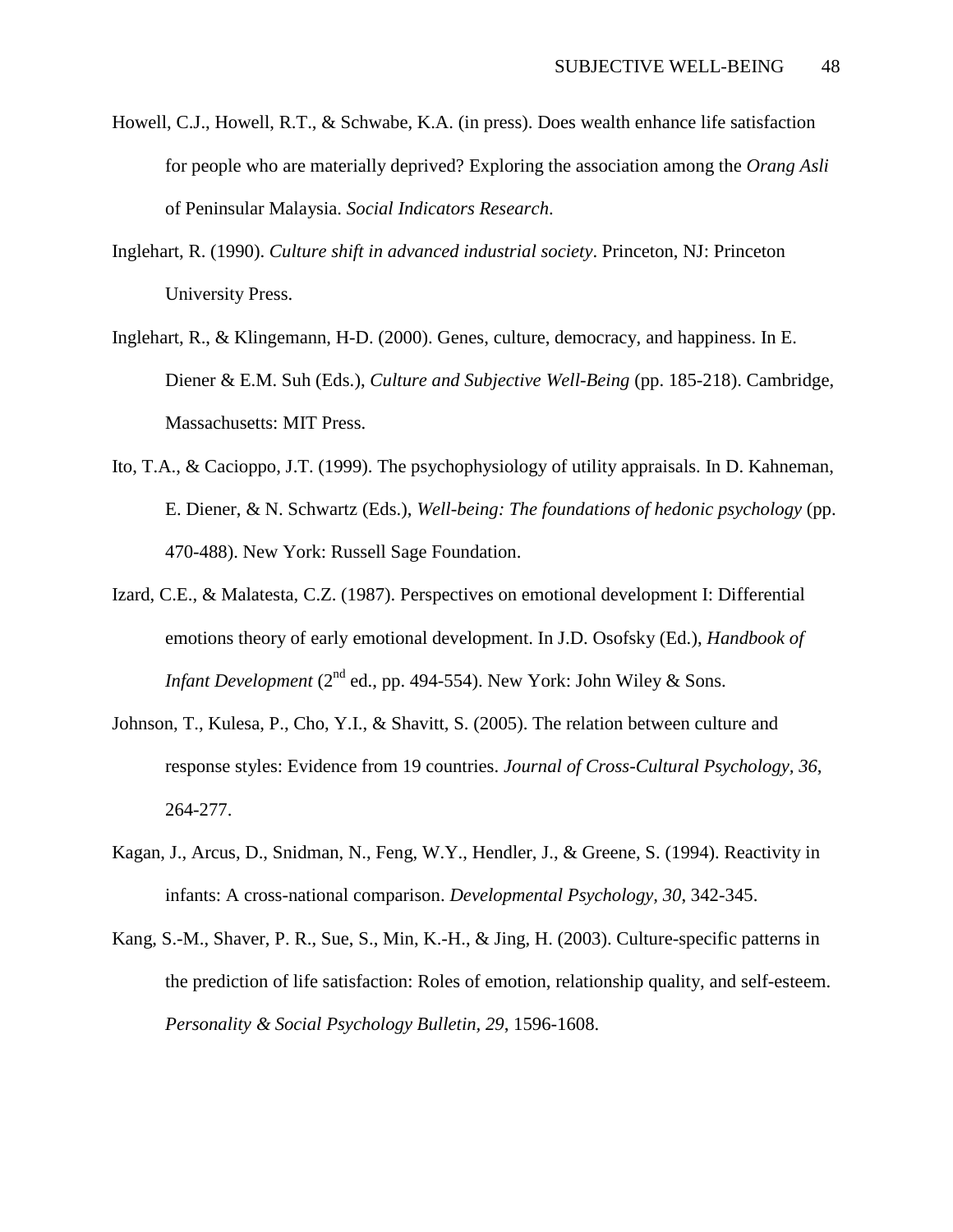- Kim, D-Y. (2004). The implicit life satisfaction measure. *Asian Journal of Social Psychology, 7*, 236-262.
- Kim, D-Y., Sarason, B.R., & Sarason, I.G. (in press). Implicit social cognition and culture: Parent-child relations and traditional cultural values, explicit and implicit psychological acculturation, and distress of Korean-American young adults. *Journal of Social and Clinical Psychology*.
- Kim-Prieto, C. Y. (2005). *Culture's influence on experienced and remembered emotions*. Unpublished doctoral dissertation, University of Illinois, Urbana-Champaign.
- Kim-Prieto, C. & Diener, E. (2004). Religion's Role in Cultural Differences in Emotional Experiences. *Manuscript in preparation.*
- Kitayama, S., & Markus, H.R. (2000). The pursuit of happiness and the realization of sympathy: Cultural patterns of self, social relations, and well-being. In E. Diener & E.M. Suh (Eds.), *Culture and subjective well-being* (pp. 113-161). Cambridge, Massachusetts: MIT Press.
- Kitayama, S., Markus, H.R., & Kurokawa, M. (2000). Culture, emotion, and well-being: Good feelings in Japan and the United States. *Cognition and Emotion, 14*, 93-124.
- Kitayama, S., Markus, H.R., Matsumoto, H., & Norasakkunkit, V. (1997). Individual and collective processes in the construction of the self: Self-enhancement in the United States and self-criticism in Japan. *Journal of Personality and Social Psychology, 72*, 1245-1267.
- Kuppens, P., Ceulemans, E., Timmerman, M.E., Diener, E., & Kim-Prieto, C. (in press). Universal intracultural and intercultural dimensions of the recalled frequency of emotional experience. *Journal of Cross-Cultural Psychology*.
- Lesch, K.-P., Bengel, D., Heils, A., Sabol, S.Z., Greenberg, B.D., Petri, S., Benjamin, J., Müller, C.R., Hamer, D.H., & Murphy, D. (1996). Association of anxiety-related traits with a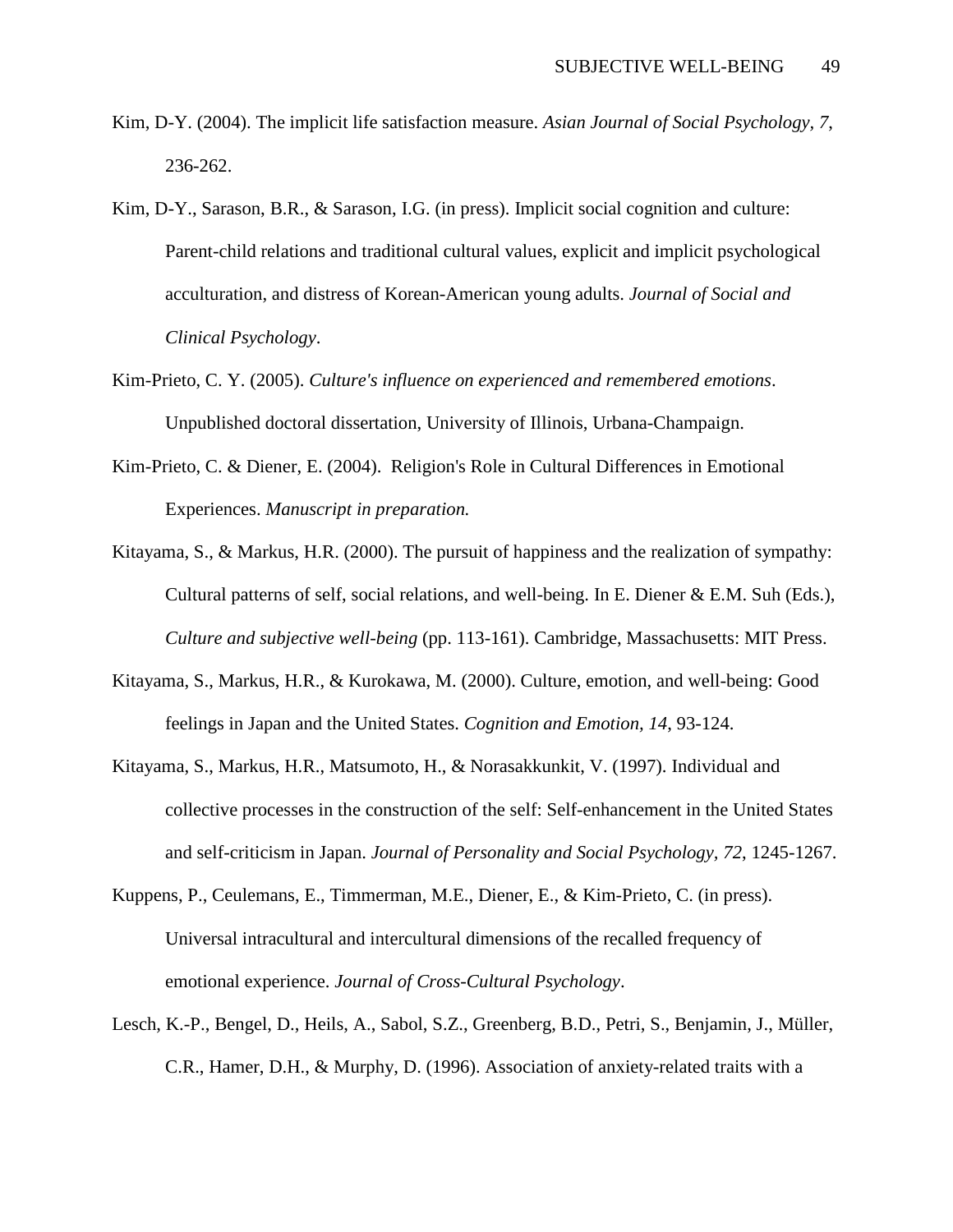polymorphism in the serotonin transporter gene regulatory region. *Science*, *274*, 1527- 1531.

- Levy, R.I. (1982). On the nature and functions of the emotions: An anthropological perspective. *Social Science Information, 21*, 511-528.
- Lucas, R.E., Diener, E., Grob, A., Suh, E.M., & Shao, L. (2000). Cross-cultural evidence for the fundamental features of extraversion. *Journal of Personality and Social Psychology, 79*, 452-468.
- Lutz, C.A. (1988). *Unnatural emotions: Everyday sentiments on a Micronesian atoll and their challenge to Western theory*. Chicago: University of Chicago Press.
- Lykken, D., & Tellegen, A. (1996). Happiness is a stochastic phenomenon. *Psychological Science, 7*, 186-188.
- Lyubomirsky, S., King, L., & Diener, E. (in press). Is happiness a strength? An examination of the benefits and costs of frequent positive affect. *Psychological Bulletin*.
- Markus, H.R., & Kitayama, S. (1991). Culture and the self: Implications for cognition, emotion, and motivation. *Psychological Review, 98*, 224-253.
- Markus, H.R., & Kitayama, S. (1994). The cultural construction of self and emotion: Implications for social behavior. In S. Kitayama & H.R. Markus (Eds.), *Emotion and culture: Empirical studies of mutual influence* (pp. 89-130). Washington, DC: American Psychological Association.

Maslow, A.H. (1954). *Motivation and personality.* New York: Harper & Row.

Menon, U., & Shweder, R.A. (1994). Kali's tongue: Cultural psychology and the power of shame in Orissa, India. In S. Kitayama & H.R. Markus (Eds.), *Emotion and culture:*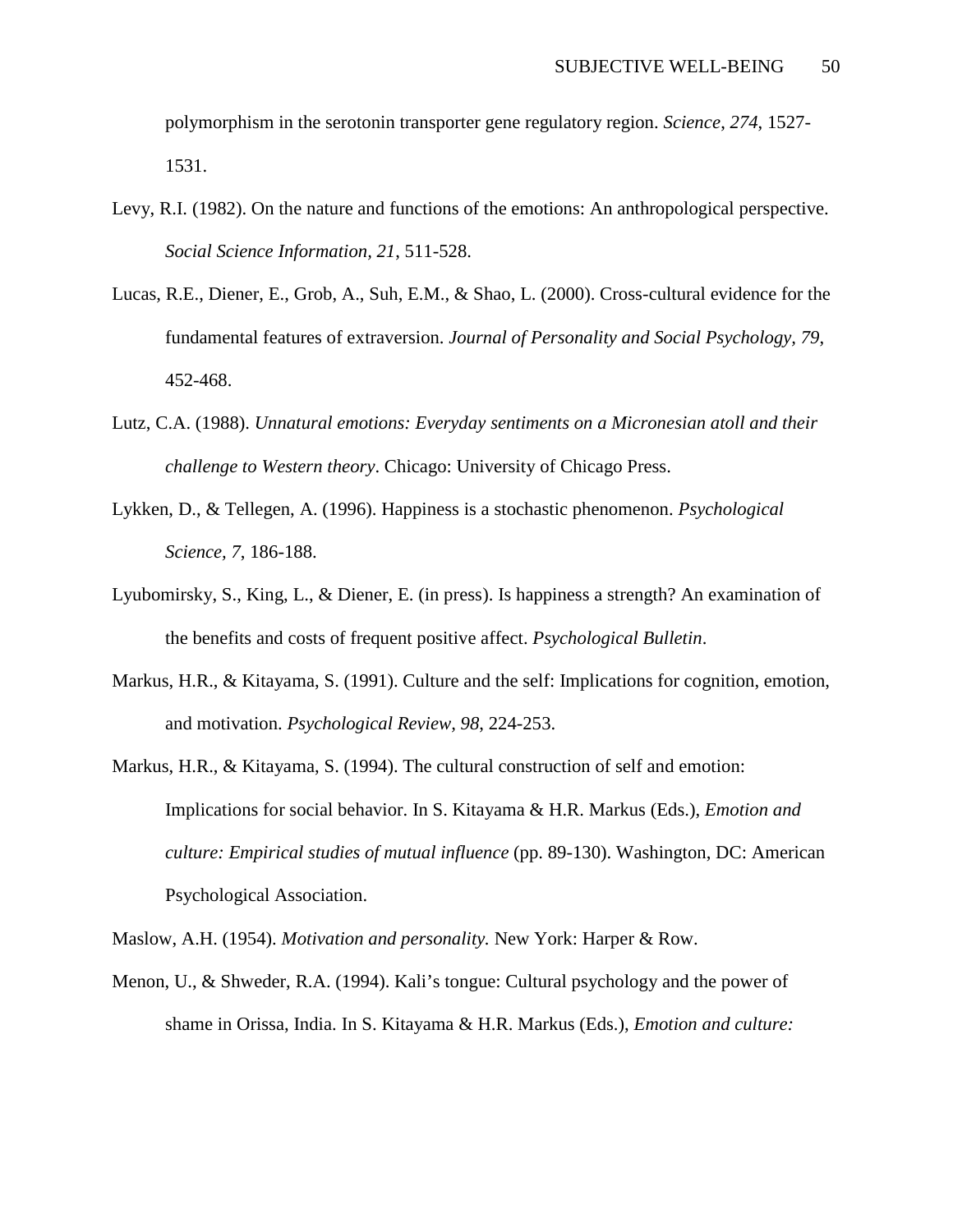*Empirical studies of mutual influence* (pp. 241-284). Washington, DC: American Psychological Association.

- Mesquita, B., & Frijda, N. H. (1992). Cultural variations in emotions: A review. *Psychological Bulletin, 112*, 179-204.
- Mesquita, B., Fridja, N.H., & Scherer, K.R. (1997). Culture and emotion. In J.W. Berry, P. Dasen, & Saraswath (Eds.), *Handbook of Cross-Cultural Psychology*, (2<sup>nd</sup> ed., Vol. 2, pp. 255-297). Boston: Allyn & Bacon.
- Miller, P.J., Wang, S., Sandel, T., & Cho, G.E. (2002). Self-esteem as folk theory: A comparison of European American and Taiwanese mother's beliefs. *Parenting, Science and Practice, 2*, 209-239.
- No, S., & Hong, Y-y. (2004). Negotiating bicultural identity: Contrast and assimilation effects in cultural frame switching. Poster presented at the 2004 annual meeting of the Society for Personality and Social Psychology, Austin, TX, January, 2004.
- Oishi, S. (2000). Goals as cornerstones of subjective well-being. In E. Diener & E.M. Suh (Eds.), *Culture and subjective well-being* (pp. 87-112). Cambridge, Massachusetts: MIT Press.
- Oishi, S. (2002). The experience and remembering of well-being: A cross-cultural analysis. *Personality and Social Psychology Bulletin, 28*, 1398-1406.
- Oishi, S., & Diener, E. (2001). Goals, culture, and subjective well-being. *Personality and Social Psychology Bulletin, 27,* 1674-1682.
- Oishi, S., Diener, E. F., Lucas, R. E., & Suh, E. M. (1999). Cross-cultural variations in predictors of life satisfaction: Perspectives from needs and values. *Personality and Social Psychology Bulletin, 25*, 980-990.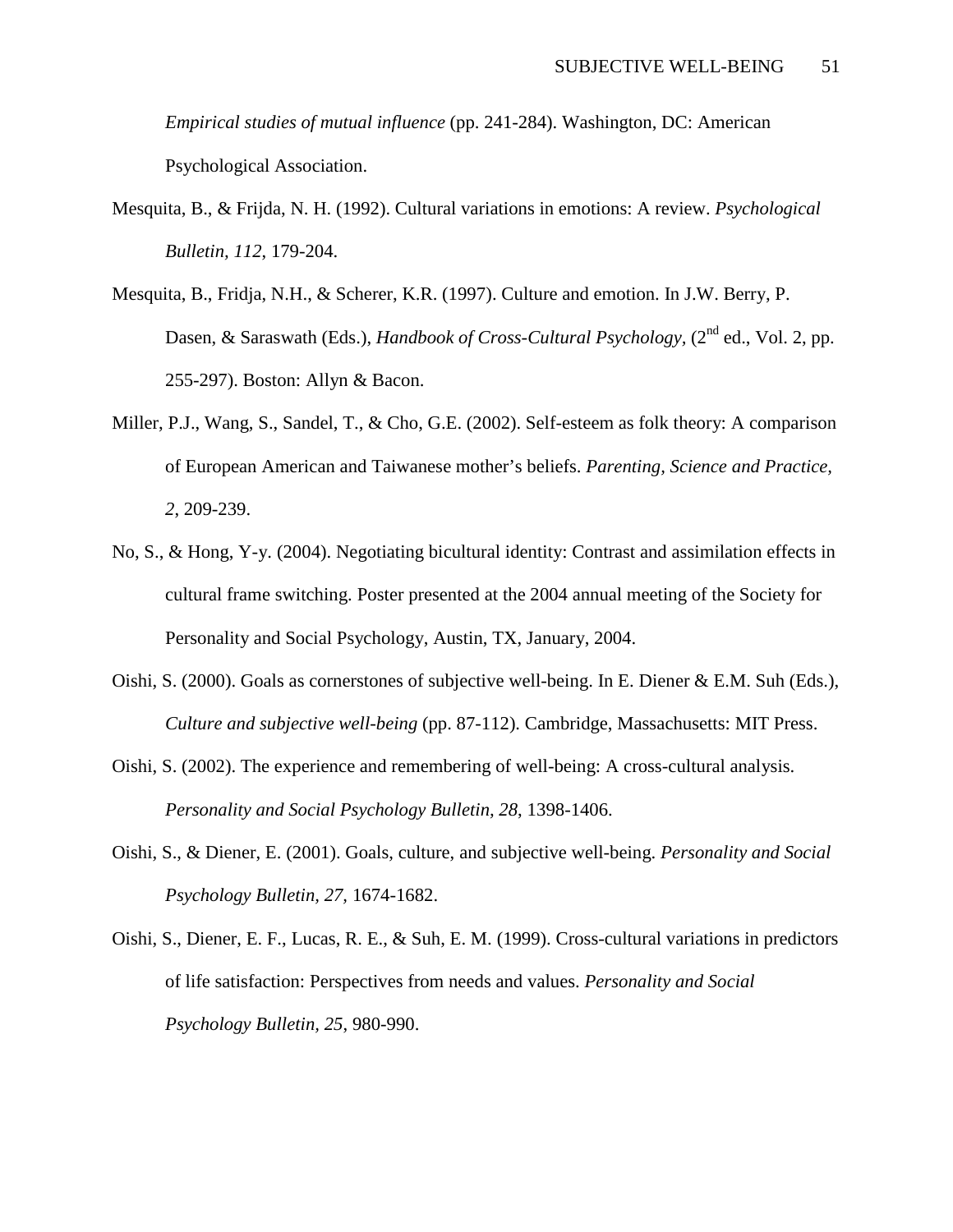- Oishi, S., Diener, E., Scollon, C.N., & Biswas-Diener, R. (2003). Cross-situational consistency of affective experiences across cultures. *Journal of Personality and Social Psychology, 86*, 460-472.
- Oishi, S., Schimmack, U., & Colcombe, S.J. (2003). The contextual and systematic nature of life satisfaction judgments. *Journal of Experimental Social Psychology, 39*, 232-247.

Plutchik, R. (1980). *Emotion: A psychoevolutionary synthesis*. New York: Harper & Row.

- Radhakrishnan, P., Chan, D.K-S. (1997). Cultural differences in the relation between selfdiscrepancy and life satisfaction. *International Journal of Psychology, 32*, 387-398.
- Rice, T.W., & Steele, B.J. (2004). Subjective well-being and culture across time and space. *Journal of Cross-Cultural Psychology, 35,* 633-647.
- Ryan, R.M., & Deci, E.L. (2000). Self-determination theory and the facilitation of intrinsic motivation, social development, and well-being. *American Psychologist, 55*, 68-78.
- Ryff, C.D., & Singer, B. (1998). The contours of positive human health. *Psychological Inquiry, 9*, 1-28.
- Schimmack, U., Diener, E., & Oishi, S. (2002). Life-satisfaction is a momentary judgment and a stable personality characteristice: The use of chronically accessible and stable sources. *Journal of Personality, 70*, p. 345-384.
- Schimmack, U., Oishi, S., & Diener, E. (2002). Cultural influences on the relation between pleasant emotions and unpleasant emotions: Asian dialectic philosophies or individualism-collectivism? *Cognition and Emotion, 16,* 705-719.
- Schimmack, U., Radhakrishnan, P., Oishi, S., Dzokoto, V., & Ahadi, S. (2002). Culture, personality, and subjective well-being: Integrating process models of life satisfaction. *Journal of Personality and Social Psychology, 82*, 582-593.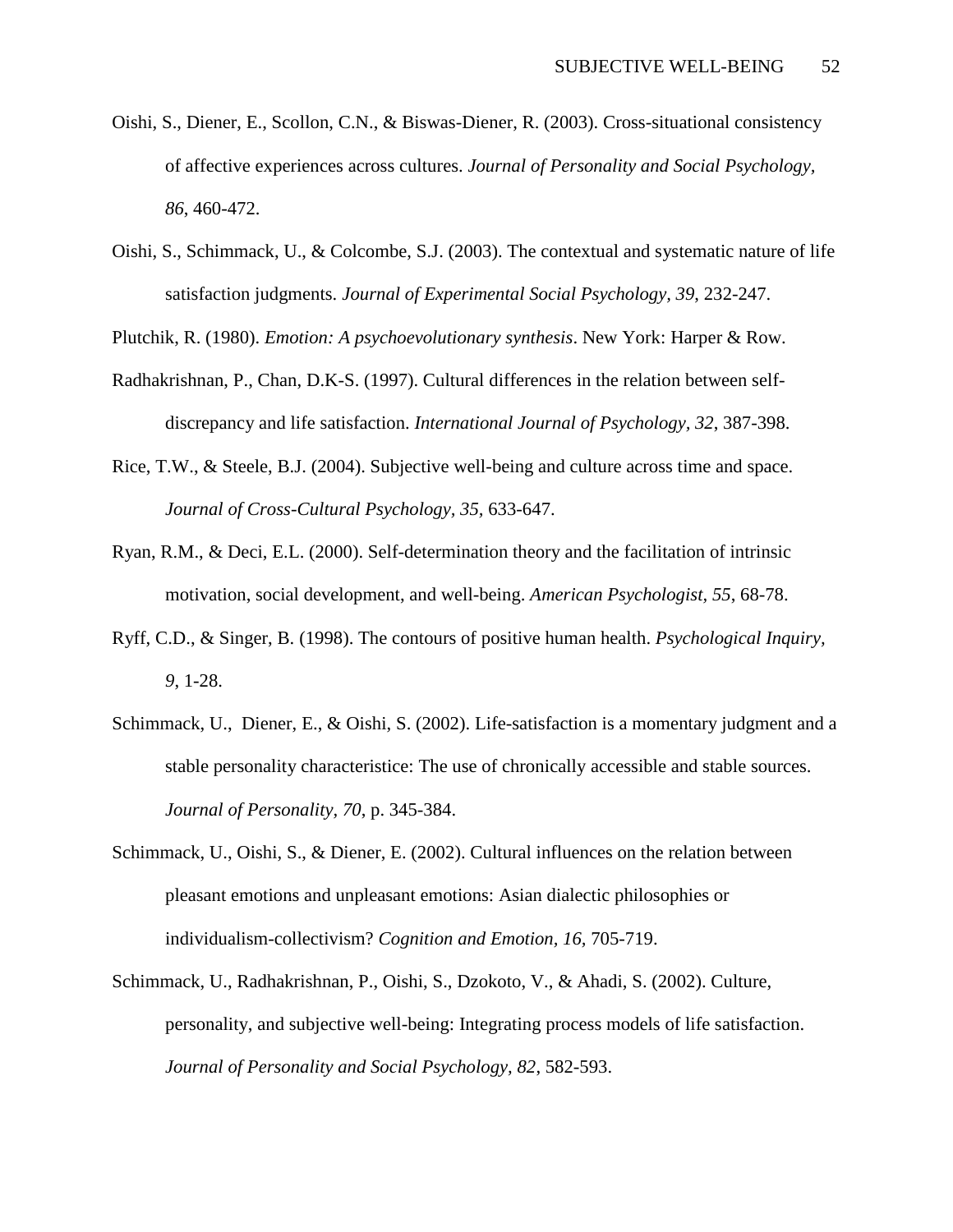- Schwarz, N., & Strack, F. (1999). Reports of subjective well-being: Judgmental processes and their methodological implications. In D. Kahneman, E. Diener, & N. Schwarz (Eds.), *Well-being: The foundations of hedonic psychology* (pp. 61-84). New York: Russell Sage Foundation.
- Scollon, C.N., Diener, E., Oishi, S., Biswas-Diener, R. (2004). Emotions across cultures and methods. *Journal of Cross-Cultural Psychology, 35*, 304-326.
- Shao, L. (1993). *Multilanguage comparability of life satisfaction and happiness measures in mainland Chinese and American students*. Unpublished master's thesis, University of Illinois, Urbana-Champaign.
- Shaver, P.R., Wu, S., & Schwartz, J.C. (1992). Cross-cultural similarities and differences in emotion and its representation: A prototype approach. In M.S. Clark (Ed.), *Emotion. Review of personality and social psychology* (No. 13, pp. 175-212). Newbury Park, CA: Sage.
- Sheldon, K.M., Elliot, A.J., Ryan, R.M., Chirkov, V., Kim, Y., Wu, C., Demir, M., & Sun, Z. (2003). Self-concordance and subjective well-being in four cultures. *Journal of Cross-Cultural Psychology*, 35, 209-223.
- Shweder, R.A. (2000). Moral maps, "First World" conceits, and the new evangelists. In L.E. Harrison & S.P. Huntington (Eds.), *Culture matters: How values shape human progress* (pp. 158-172). New York: Basic Books.
- Smith, P.B. (2004). Acquiescent response bias as an aspect of cultural communication style. *Journal of Cross-Cultural Psychology, 35*, 50-61.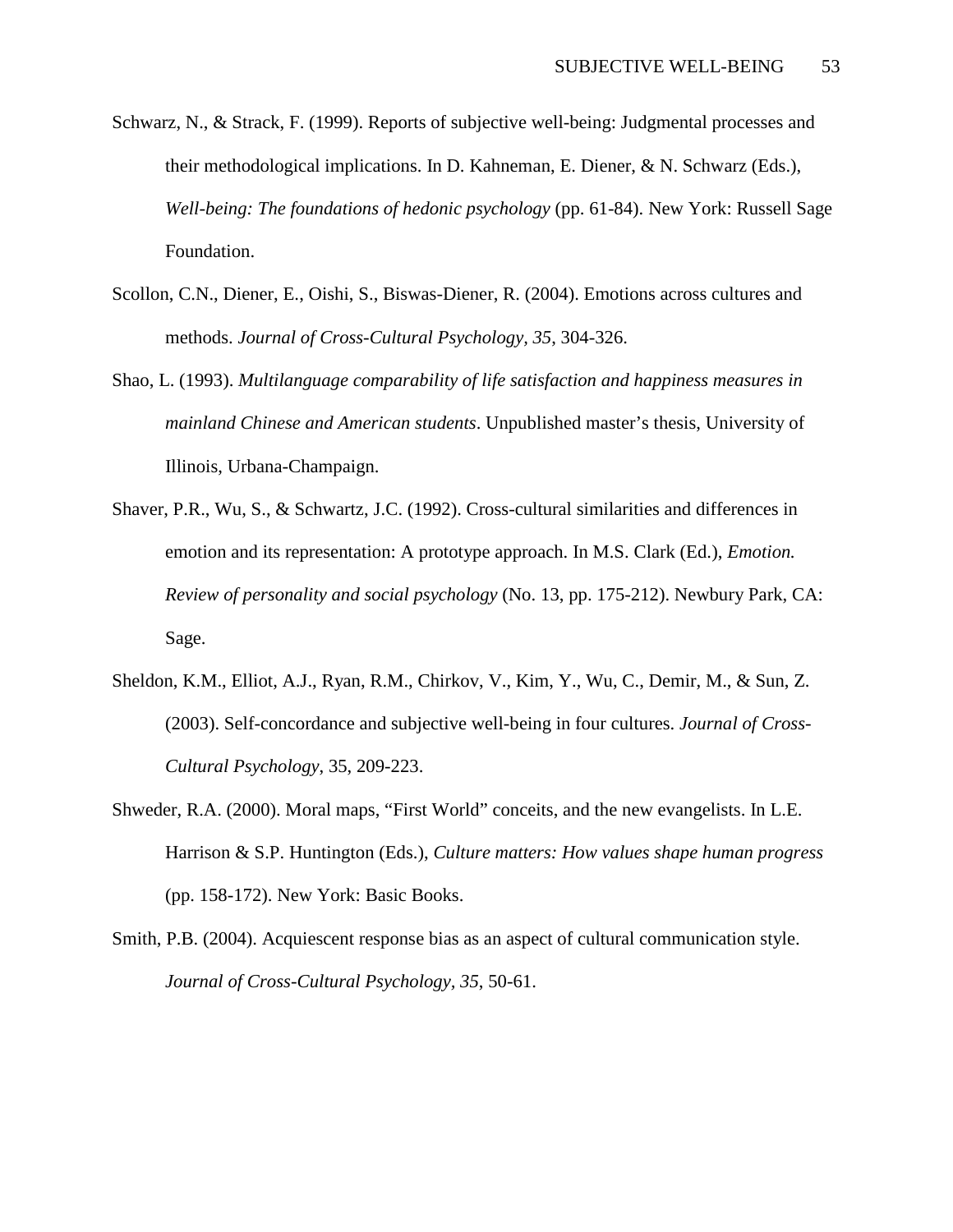- Snibbe, A.C., & Markus, H.R. (2005). You can't always get what you want: educational attainment, agency, and choice. *Journal of Personality and Social Psychology, 88*, 703- 720.
- Suh, E.M. (2002). Culture, identity consistency, and subjective well-being. *Journal of Personality and Social Psychology, 83*, 1378-1391.
- Suh, E., Diener, E., Oishi, S., & Triandis, H.C. (1998). The shifting basis of life satisfaction judgments across cultures: Emotions versus norms. *Journal of Personality and Social Psychology, 74*, 482-493.
- Thompson, J. (1941). Development of facial expression of emotion in blind and seeing children. *Archives of Psychology, 264*.
- Tomkins, S.S. (1962). *Affect, imagery, and consciousness: Vol.1. The positive affects*. New York: Springer.
- Tomkins, S.S. (1963). *Affect, imagery, and consciousness: Vol.2. The negative affects.* New York: Springer.
- Tsai, J., Knutson, B., & Fung, H.H. (in press). Cultural variation in affect valuation. *Journal of Personality and Social Psychology.*
- Veenhoven, R. (n.d.). Distributional Findings in Nations. *World Database of Happiness*. Retrieved September 5, 2004 from www.eur.nl/fsw/research/happiness.

Veenhoven, R. (1991). Is happiness relative? *Social Indicators Research*, 24, 1-34.

- Veenhoven, R. (1993). *Happiness in nations*. Rotterdam, Netherlands: Risbo.
- Veenhoven, R. (2001). Are the Russians as unhappy as they say they are? Comparability of selfreports across nations. *Journal of Happiness Studies, 2*, 111-136.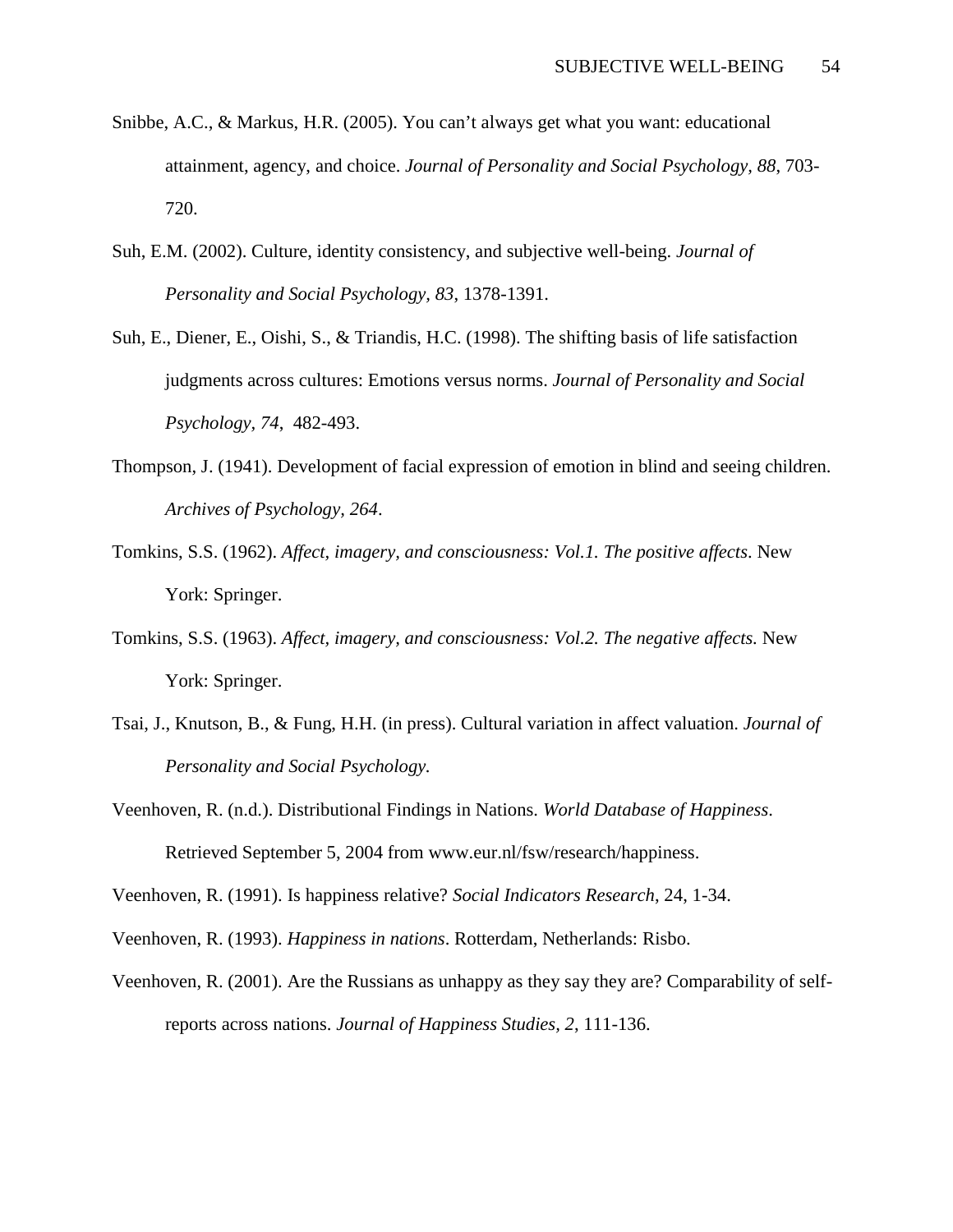Vittersø, J., Røysamb, E., & Diener, E. (2002). The concept of life satisfaction across cultures: Exploring its diverse meaning and relation to economic wealth. In E. Gullone & R.A. Cummins (Eds.), *The universality of subjective wellbeing indicators* (pp. 81-103). Dordrecht, Netherlands: Kluwer Academic Publishers.

- Wallbott, H.G., & Scherer, K. (1988). How universal and specific is emotional experience? Evidence from 27 countries on five continents. In K.R. Scherer (Ed.), *Facets of emotion: Recent research* (pp. 31-56). Hillsdale, NJ: Lawrence Erlbaum.
- Watson, D., Clark, L.A., & Tellegen, A. (1984). Cross-cultural convergence in the structure of mood:: A Japanese replication and a comparison with U.S. findings. *Journal of Social and Personality Psychology, 47,* 127-144.
- Wierzbicka, A. (1986). Human emotions: Universal or culture-specific? *American Anthropologist*, 88, 584-594.
- Wirtz, D. (2004). *Focusing on the good versus focusing on the bad: An analysis of East-West differences in subjective well-being*. Unpublished doctoral dissertation, University of Illinois, Urbana-Champaign.
- Wu, W.C.H., & Bond, M.H. (2006). National differences in predictors of suicide among young and elderly citizens: Linking societal predictors to psychological factors. *Archives of Suicide Research, 10*, 45-60.

Yang, K.S. (2003). Beyond Maslow's culture-bound linear theory: A preliminary statement of the double-Y model of basic human needs. In V. Murphy-Berman & J.J. Berman (Eds.), *Nebraska Symposium on Motivation, 2002* (Vol. 49, pp. 176-255). Lincoln, NE: University of Nebraska Press.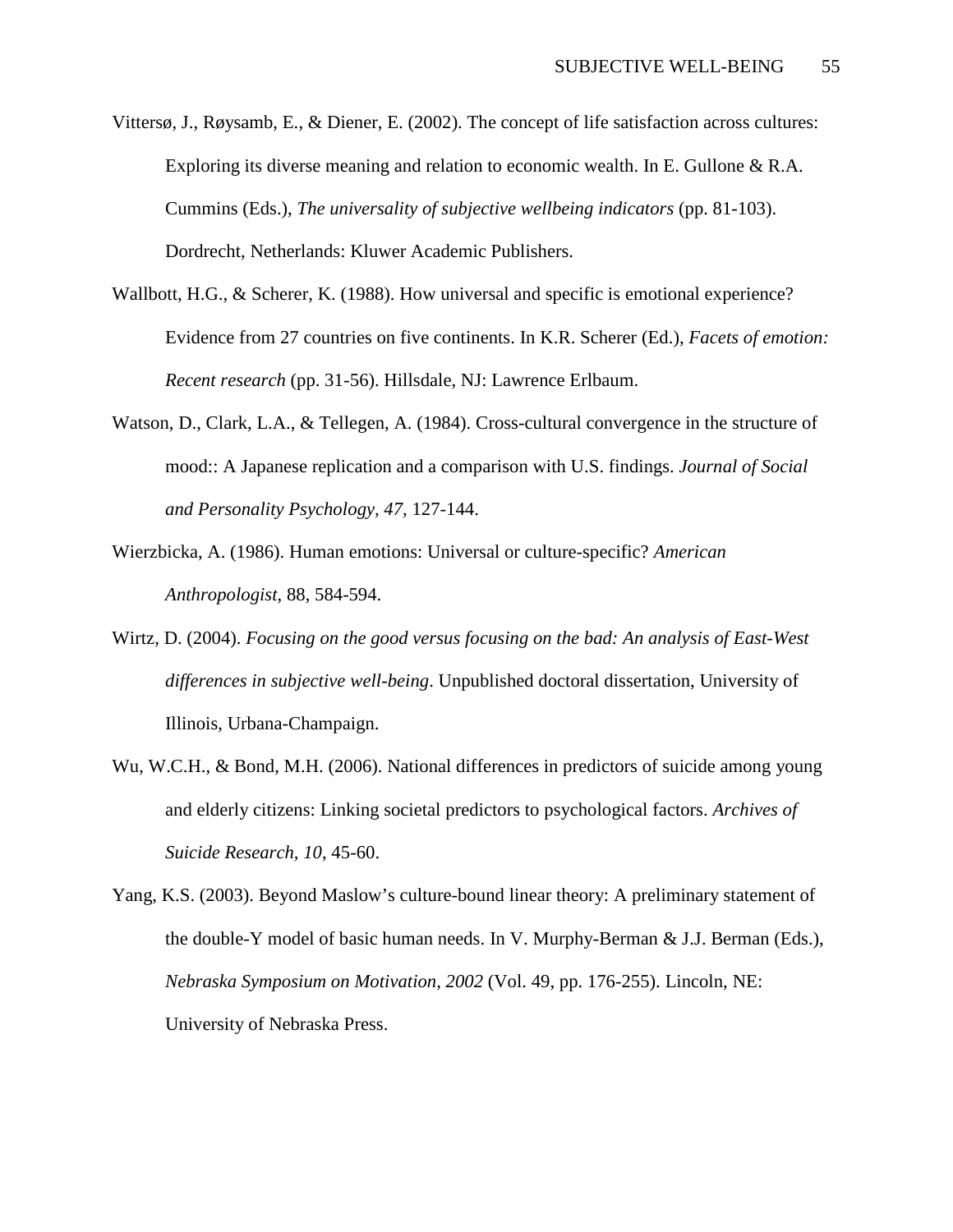# Footnotes

1. The Oriya emotion *lajya* or *lajja* was translated by Menon and Shweder (1994) as shame. However, a less negative, alternative translation is "feeling shy." These two emotions are related but not the same. We thank Vijay Kumar Shrotryia for this observation. Our point is simply that, the meaning of an emotion (and hence its value) can shift in different cultural contexts in ways that are not obvious from its valence alone.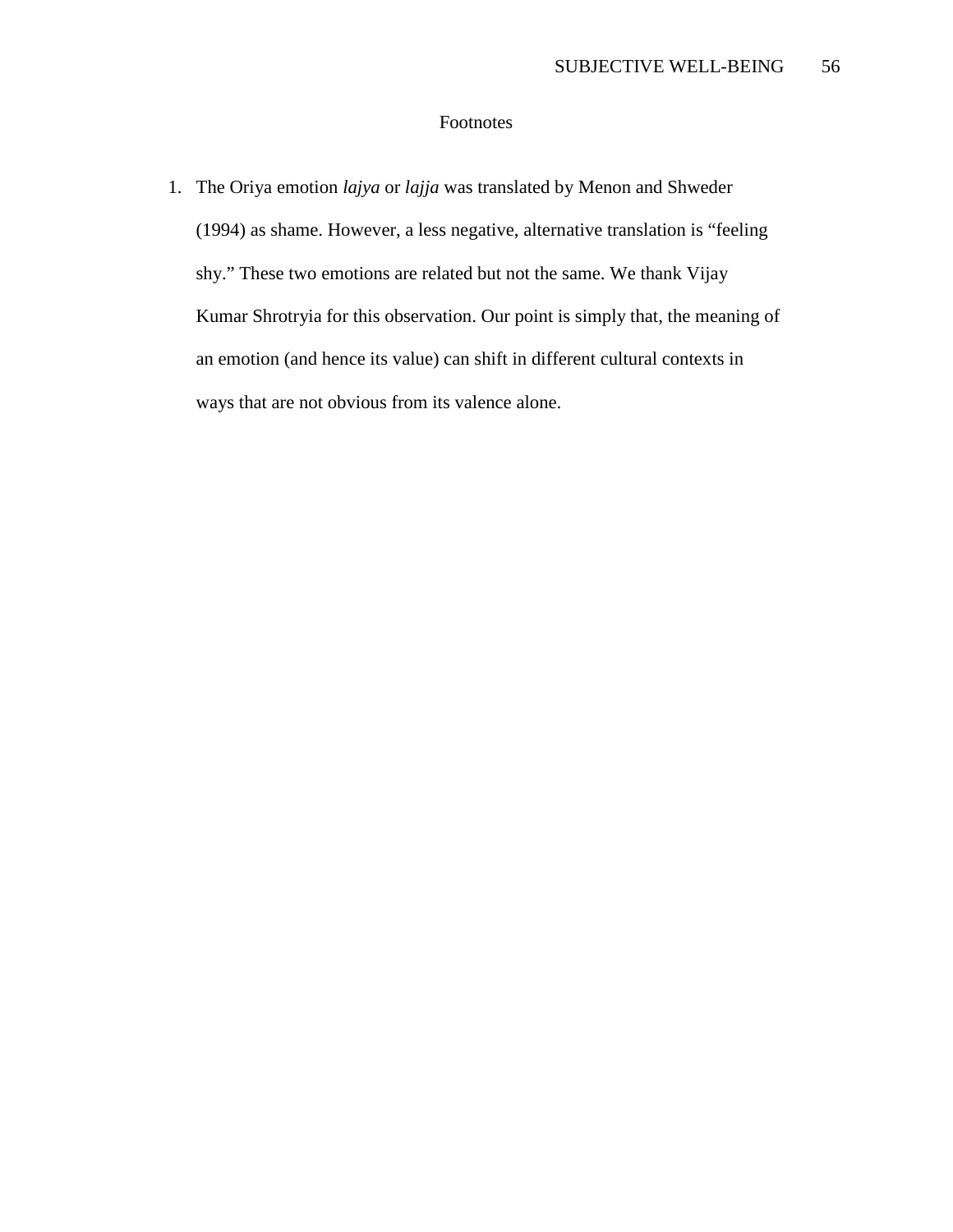# Acknowledgements

We would like to thank Sumie Okazaki for her helpful and insightful comments on an earlier draft of this paper. This work was supported by a National Science Foundation Graduate Fellowship awarded to William Tov.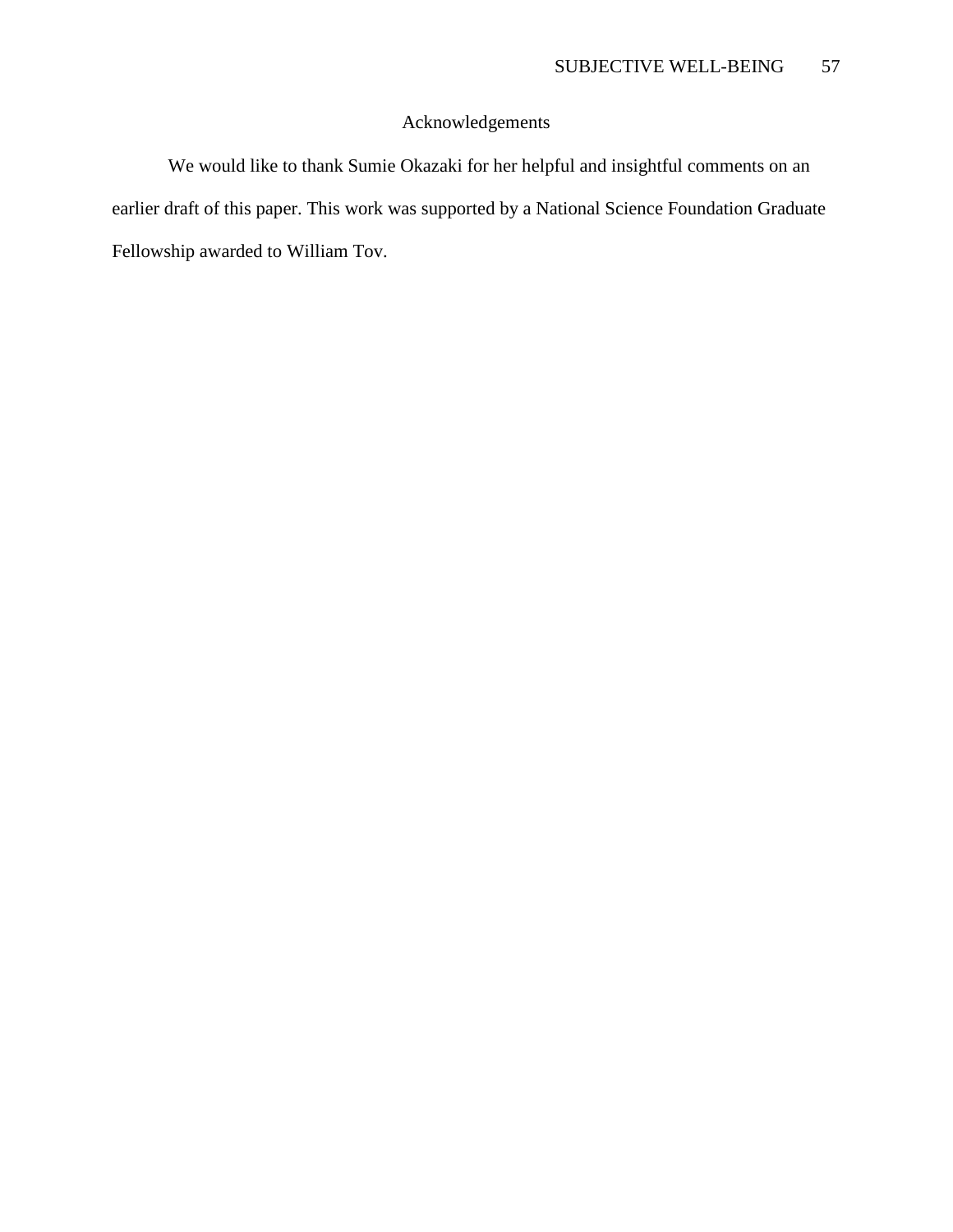| <b>Nation</b>        | Year | LS   | <b>SD</b> | <b>Nation</b>      |      | Year |
|----------------------|------|------|-----------|--------------------|------|------|
|                      |      |      |           |                    |      |      |
| Puerto Rico          | 2001 | 8.49 | 1.97      | Vietnam            |      | 2001 |
| Denmark              | 1999 | 8.24 | 1.82      | Japan              | 2000 |      |
| Malta                | 1999 | 8.21 | 1.62      | Peru               | 2001 |      |
| Ireland              | 1999 | 8.20 | 1.83      | Iran               | 2000 |      |
| Mexico               | 2000 | 8.14 | 2.35      | South Africa       | 2001 |      |
| Iceland              | 1999 | 8.05 | 1.59      | South Korea        | 2001 |      |
| Austria              | 1999 | 8.03 | 1.92      | Poland             | 1999 |      |
| Northern Ireland     | 1999 | 8.00 | 1.75      | Morocco            | 2001 |      |
| Finland              | 2000 | 7.87 | 1.65      | Slovakia           | 1999 |      |
| <b>Netherlands</b>   | 1999 | 7.85 | 1.34      | Estonia            | 1999 |      |
| Canada               | 2000 | 7.85 | 1.88      | Hungary            | 1999 |      |
| Luxembourg           | 1999 | 7.81 | 1.87      | Bosnia-Herzegovina | 2001 |      |
| <b>USA</b>           | 1999 | 7.66 | 1.82      | Bangladesh         | 2002 |      |
| Sweden               | 1999 | 7.64 | 1.86      | Algeria            | 2002 |      |
| Venezuela            | 2000 | 7.52 | 2.50      | Uganda             | 2001 |      |
| El Salvador          | 1999 | 7.50 | 2.43      | Montenegro         | 2001 |      |
| Belgium              | 1999 | 7.43 | 2.13      | Turkey             | 2000 |      |
| Germany              | 1999 | 7.42 | 1.96      | Serbia             | 2001 |      |
| <b>Great Britain</b> | 1999 | 7.40 | 1.94      | Jordan             | 2001 |      |
| Argentina            | 1999 | 7.30 | 2.26      | Bulgaria           | 1999 |      |
| Singapore            | 2002 | 7.24 | 1.80      | Egypt              | 2000 |      |
| Italy                | 1999 | 7.17 | 2.11      | Latvia             | 1999 |      |
| Chile                | 2000 | 7.12 | 2.16      | Romania            | 1999 |      |
| Spain                | 1999 | 7.09 | 1.92      | Lithuania          | 1999 |      |
| Czech Republic       | 1999 | 7.06 | 1.97      | Albania            | 2002 |      |
| Portugal             | 1999 | 7.04 | 1.96      | India              | 2001 |      |
| Israel               | 2001 | 7.03 | 2.17      | Macedonia          | 2001 |      |
| France               | 1999 | 7.01 | 1.99      | Pakistan           | 2001 |      |
| Indonesia            | 2001 | 6.96 | 2.06      | <b>Belarus</b>     | 2000 |      |
| Nigeria              | 2000 | 6.87 | 2.32      | Russia             | 1999 |      |
| Croatia              | 1999 | 6.68 | 2.30      | Ukraine            | 1999 |      |
| Greece               | 1999 | 6.67 | 2.19      | Moldova            | 2000 |      |
| Philippines          | 2001 | 6.65 | 2.53      | Zimbabwe           | 2001 |      |
| China                | 2001 | 6.53 | 2.47      | Tanzania           | 2001 |      |
|                      |      |      |           |                    |      |      |

**Table 1. Life Satisfaction in Various Nations (1999-2002)\***

Note: Life satisfaction scores are based on responses to the question "All things considered, how satisfied are you with your life as-a-whole now?" on a 10-pt scale from 1 (*dissatisfied*) to 10 (*satisfied*).

Source: Veenhoven, R. (n.d.). *Distributional Findings in Nations*. World Database of Happiness. Retrieved September 5, 2004 from www.eur.nl/fsw/research/happiness.